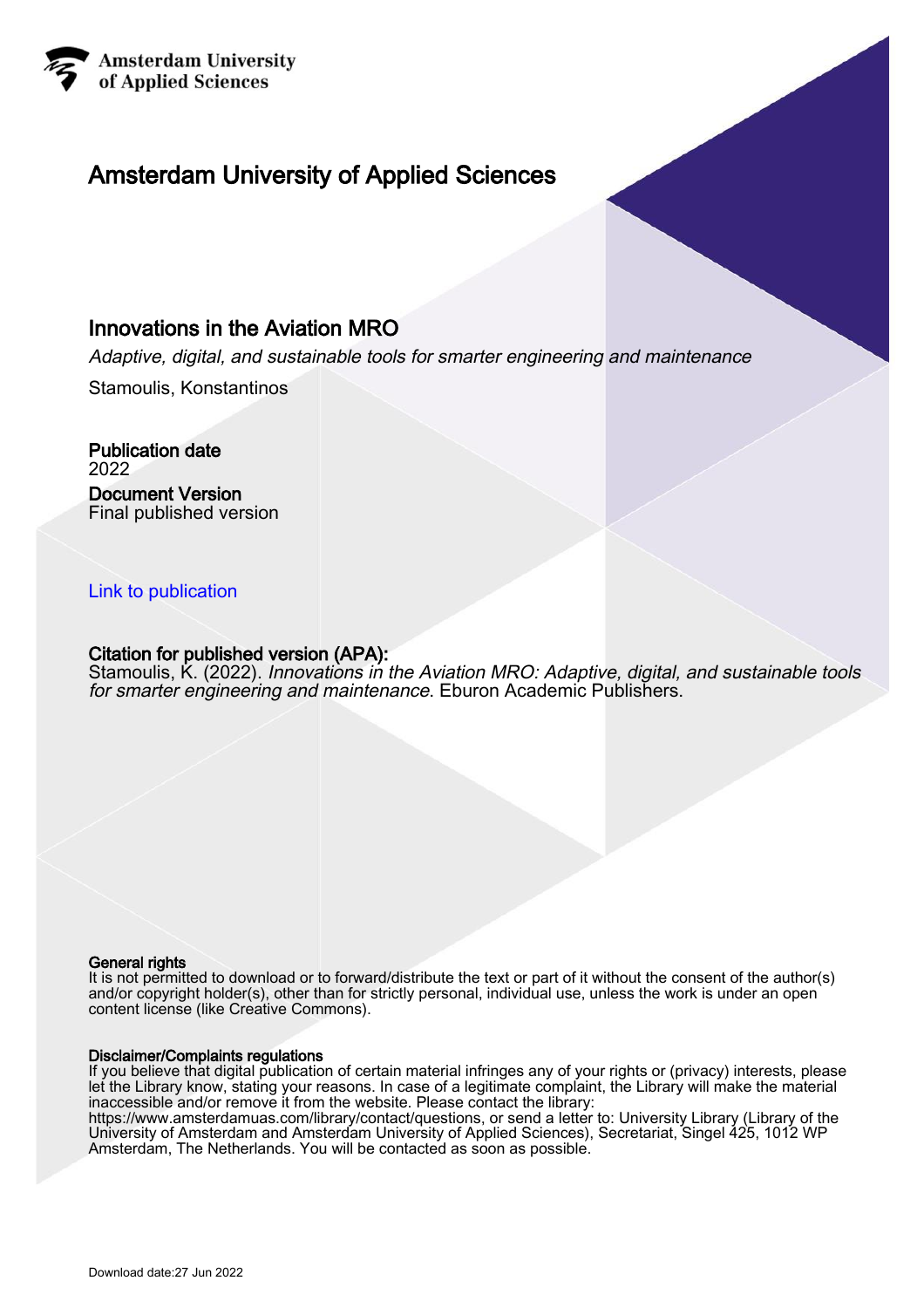**Amsterdam University** of Applied Sciences

**INAUGURAL LECTURE**

# **Innovations in the Aviation MRO**

Adaptive, digital, and sustainable tools for smarter engineering and maintenance

# **Konstantinos Stamoulis**

Professor of Aviation Engineering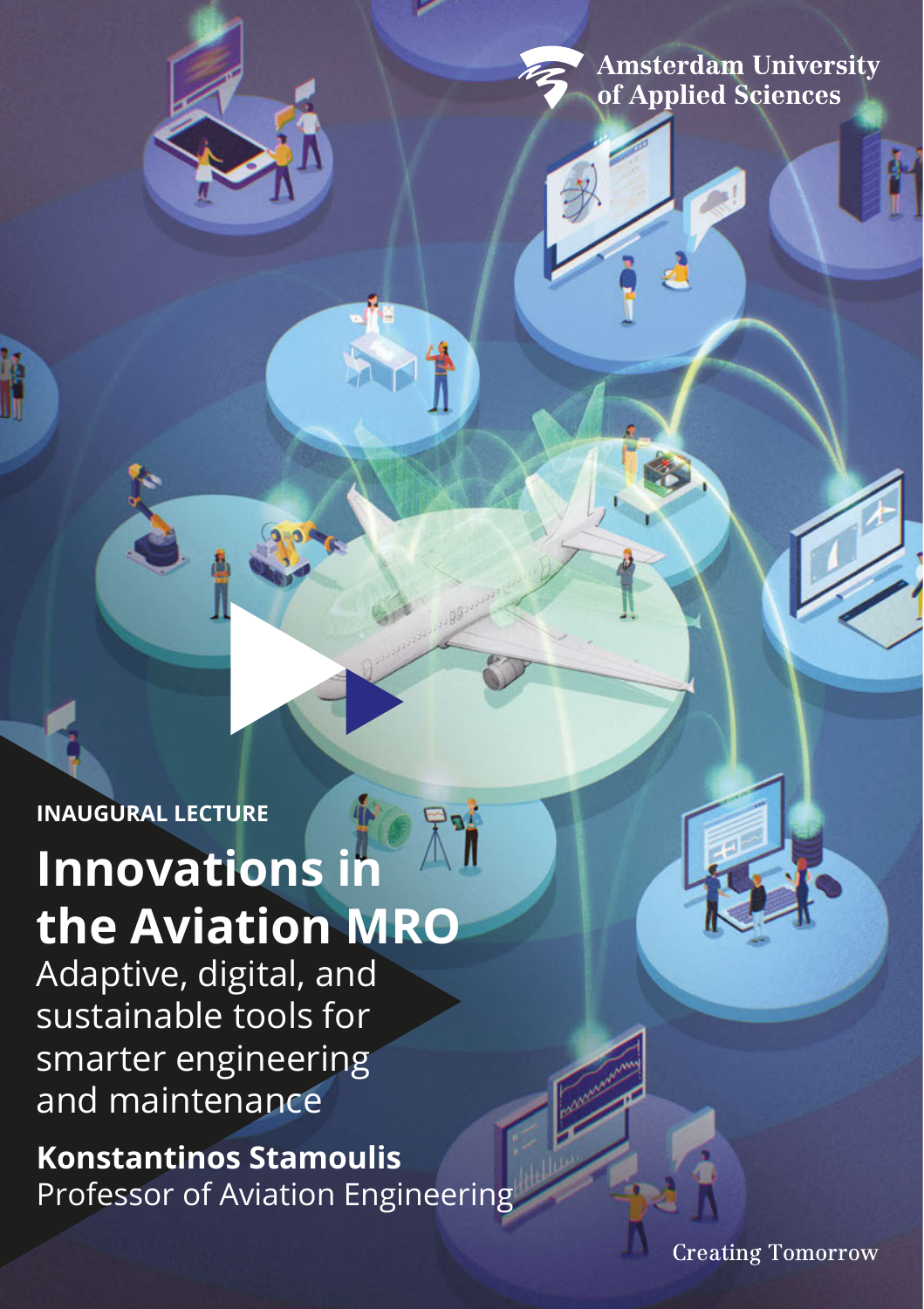# Innovations in the Aviation MRO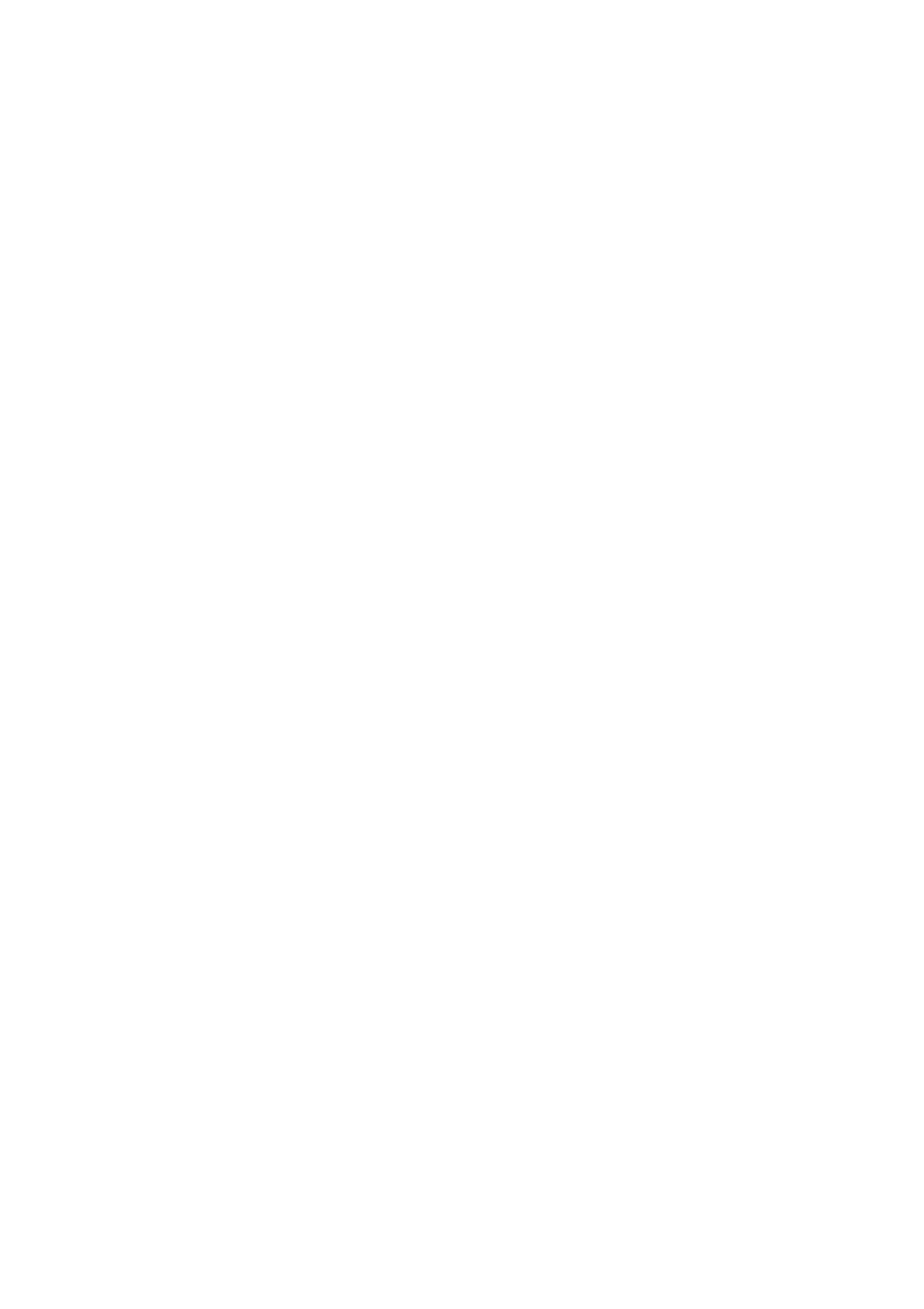# Innovations in the Aviation MRO

Adaptive, digital, and sustainable tools for smarter

## engineering and maintenance

Inaugural Lecture

Delivered on Tuesday

March 8, 2022 by

## Dr Konstantinos Stamoulis

Professor of Aviation Engineering

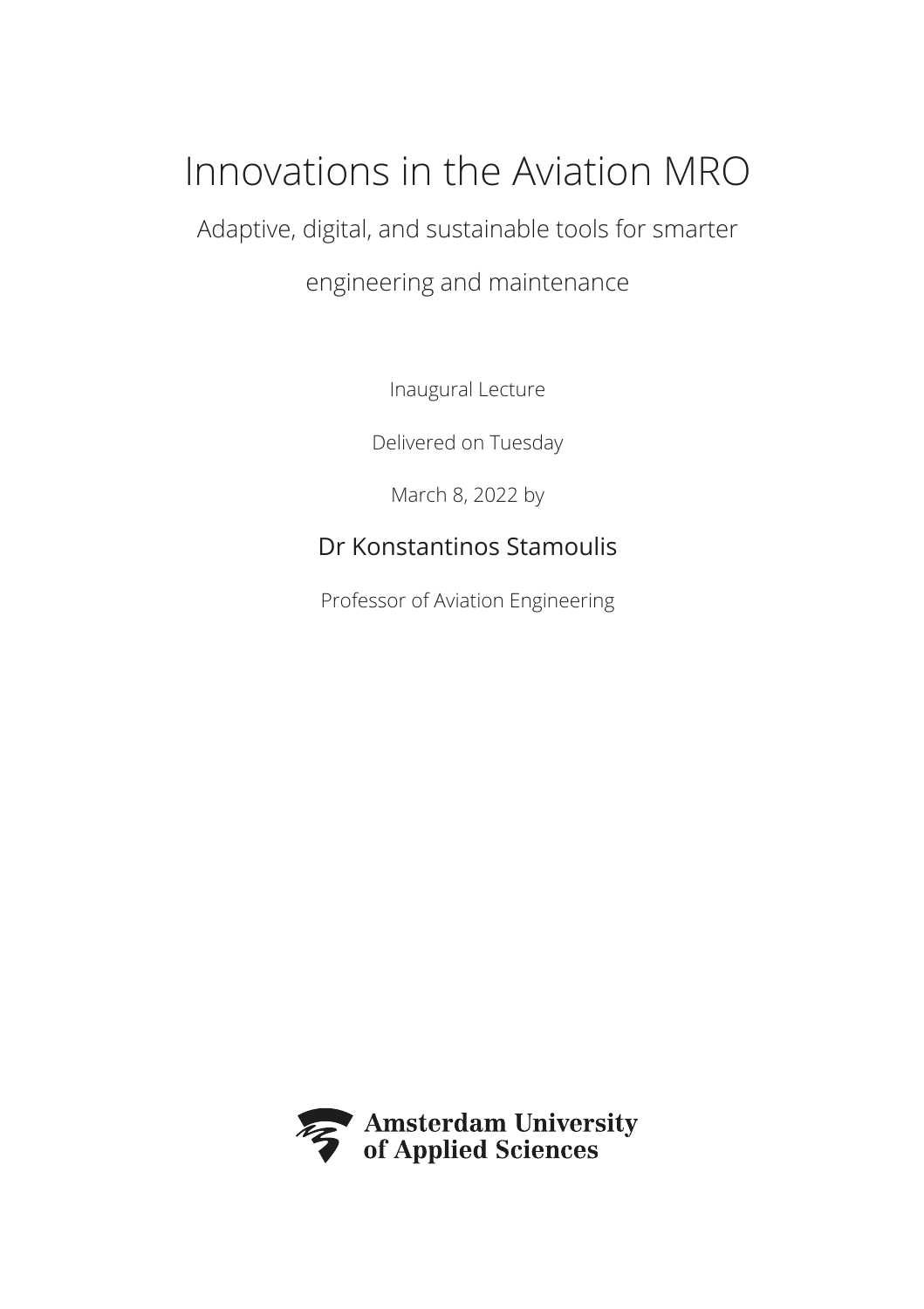ISBN 978-94-6301-392-5 Eburon Academic Publishers, Utrecht, The Netherlands www.eburon.nl

Cover design: Textcetera, The Hague

© 2022 K. Stamoulis / AUAS. All rights reserved. No part of this publication may be reproduced, stored in a retrieval system, or transmitted, in any form or by any means, electronic, mechanical, photocopying, recording or otherwise, without the prior permission in writing from the proprietor.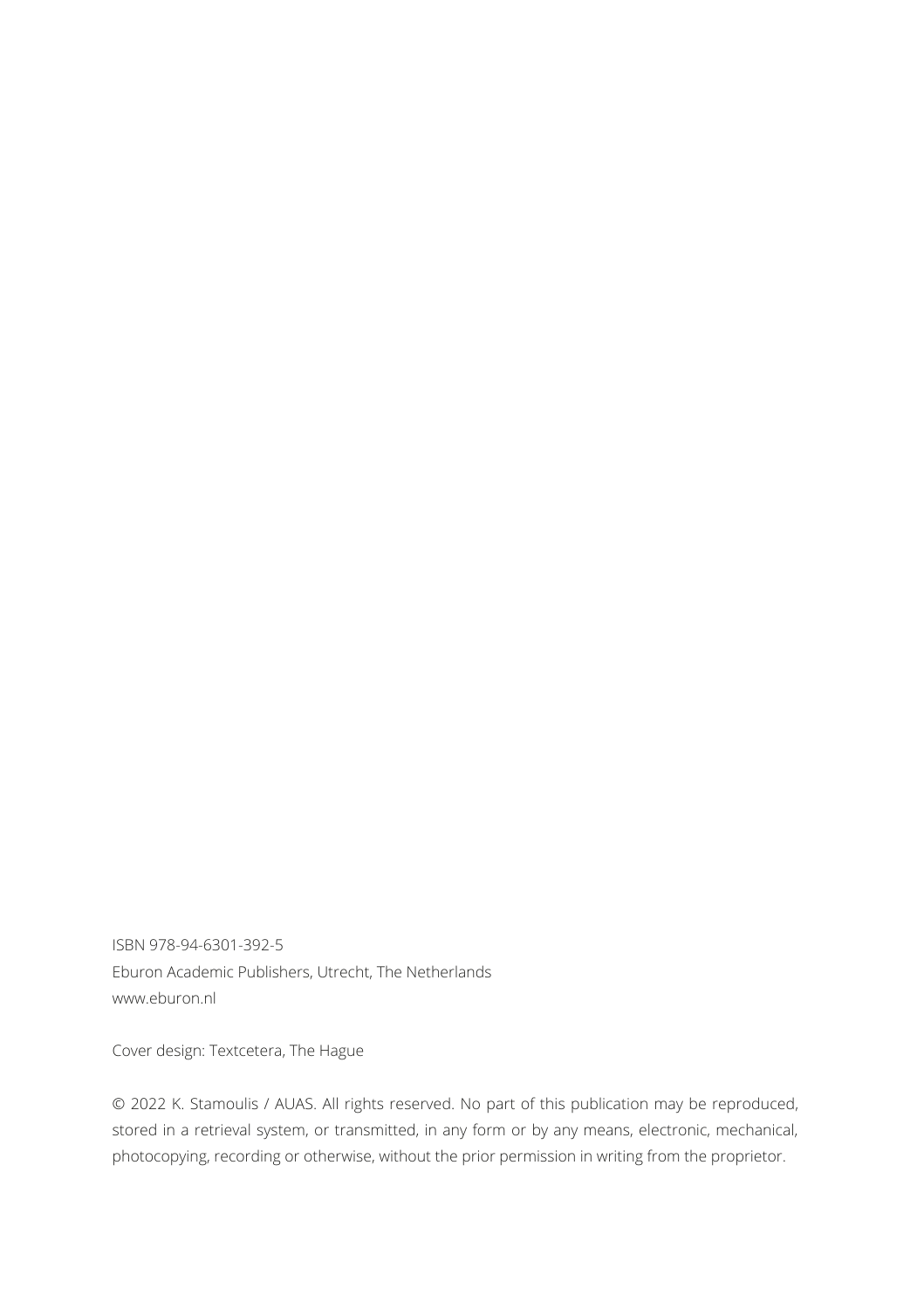# **Contents**

|    | 1. Introduction                                                                                                                                                                                                                                                                                                         | 7                                      |
|----|-------------------------------------------------------------------------------------------------------------------------------------------------------------------------------------------------------------------------------------------------------------------------------------------------------------------------|----------------------------------------|
|    | 2. Background<br>2.1<br>Historical perspective of maintenance in Aviation<br>2.2<br>Status and challenges in Aviation MRO<br>Digitalisation and Key Enabling Technologies (KETs)<br>2.3<br>Societal and sustainability considerations<br>2.4                                                                            | 9<br>9<br>10<br>12<br>12               |
|    | 3. Data, digitalisation and prognostics in MRO<br>The Predictive Maintenance building blocks<br>3.1<br>3.2<br>Data in aviation MRO<br>3.3<br>Data management<br>Data analytics and algorithmic methods<br>3.4<br>3.5<br>Digital twins<br>3.6<br>Decision support tools and human factors                                | 15<br>15<br>16<br>17<br>18<br>19<br>21 |
|    | 4. MRO challenges and innovation opportunities for aircraft<br>novel materials, structures and propulsion technologies<br>Composite materials in aviation<br>4.1<br>Mature and emerging inspection methodologies<br>4.2<br>Automated and innovative repair methodologies<br>4.3<br>Novel propulsion technologies<br>4.4 | 23<br>23<br>24<br>26<br>28             |
| 5. | Applied research in Aviation MRO engineering<br>5.1<br>Research focus<br>5.2<br>Data analytics & prognostics for MRO<br>5.3<br>Innovations in inspection and repair tools<br>5.4<br>Human factors and safety systems<br>5.5<br>Sustainable propulsion solutions                                                         | 31<br>31<br>32<br>33<br>34<br>35       |
| 6. | Impact on higher education and knowledge dissemination<br>Impact on Aviation Bachelor Program<br>6.1<br>Impact on Faculty of Technology (FT) profile themes and CoPs<br>6.2<br>Knowledge dissemination and professional masterclasses<br>6.3                                                                            | 37<br>37<br>39<br>40                   |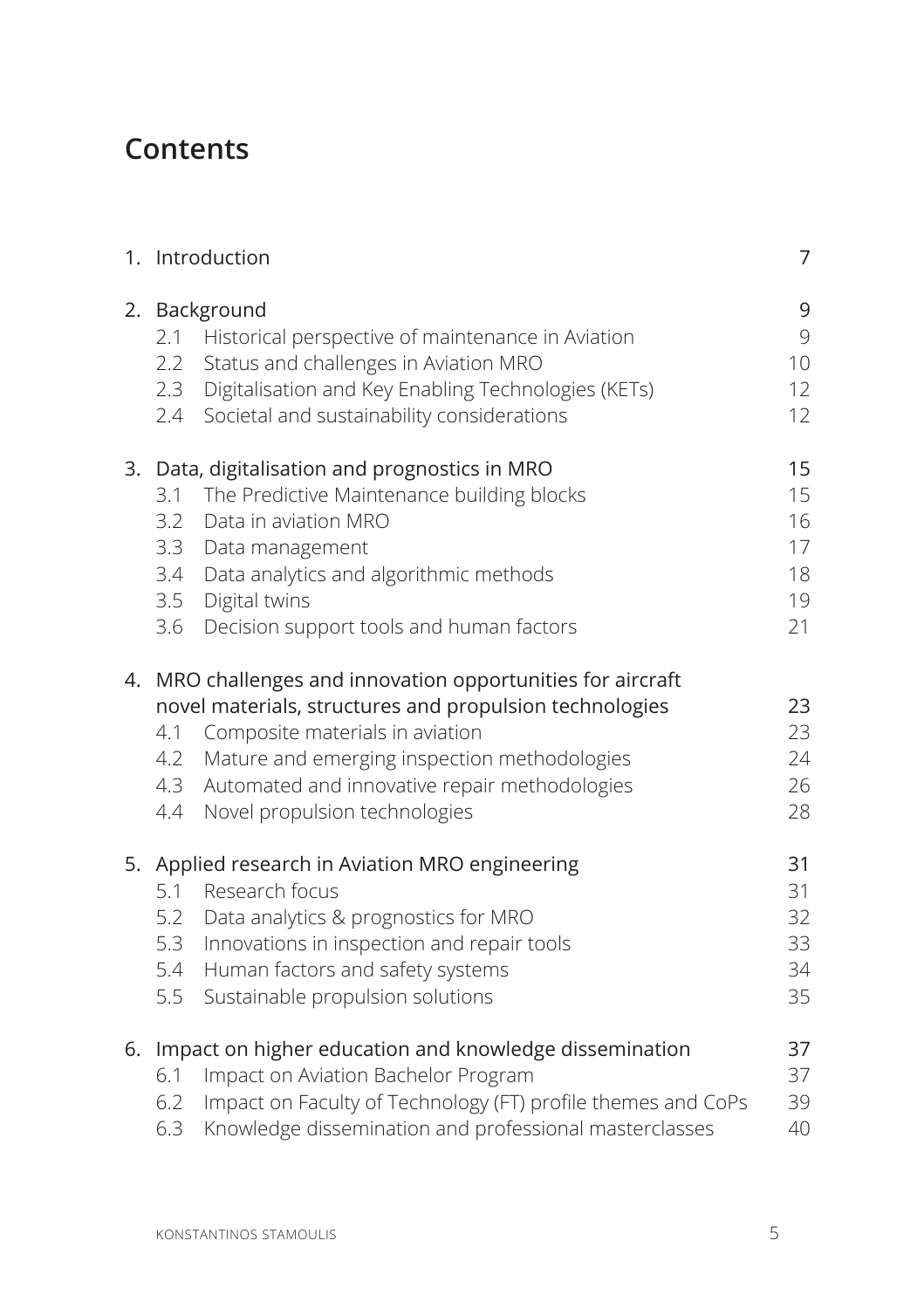| Acknowledgements       | 43 |
|------------------------|----|
| References             | 45 |
| <b>Content Summary</b> | 49 |
| Short bio              | 51 |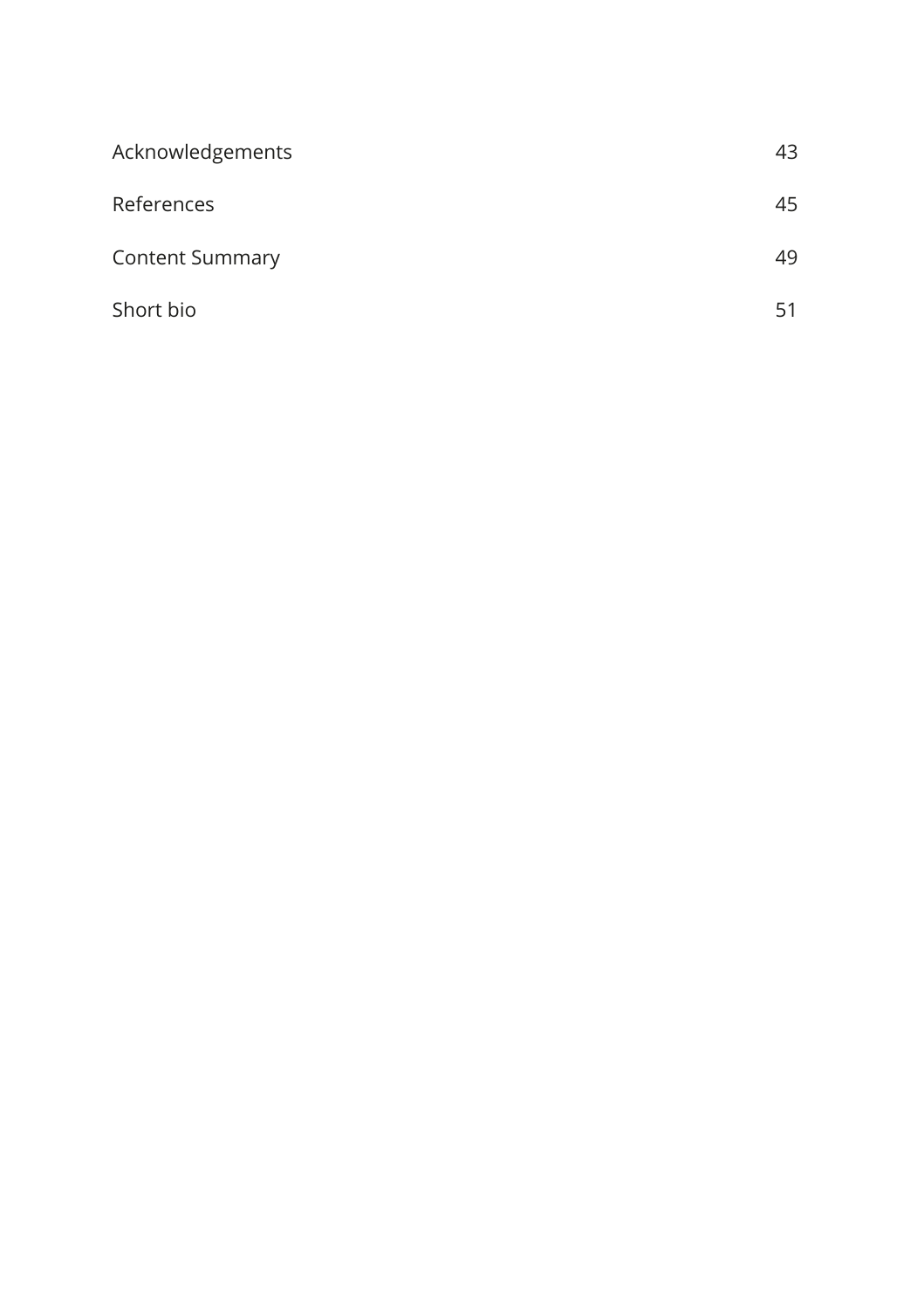# **1. Introduction**

Aviation is recognised as one of the top advanced technology sectors that contributes to economic growth and societal development. Regardless of the current, unprecedent COVID-19 crisis, there are a number of challenges that the aviation industry is confronted with, not the least of which are related to a pressing demand for optimization in operations and a broader sustainability agenda. Within the context of aircraft design and development, composites and other advanced materials and manufacturing techniques are increasingly used and have contributed to significant weight reduction, which translates to reduced fuel consumption and emissions. More recently, new aircraft architectures and propulsion solutions are explored to select the best approaches and make further decisive steps for more efficient and cleaner aviation. In parallel, the corresponding manufacturing technologies and processes have been adapted, evolved, and automated. This enabled higher production rates for larger or complex structures with further reduction in weight, waste, cost and, ultimately, environmental impact. The adoption of these technologies and methodologies have transformed aircraft manufacturing and resulted in many breakthroughs.

At the same time, these transformations are creating new challenges, transitional processes, and a gap with reference to the corresponding maintenance, repair, and overhaul (MRO) practices, currently in use. MRO tasks vary from routine inspections to heavy overhauls, in which complicated tasks are typically characterized by unpredictable process times and material requirements. This is translated in large buffers in terms of labour and materials used and increased downtimes, leading to inefficient and expensive processes. Optimization of Aviation MRO operations has therefore been of high interest as it costs tens of billions of dollars annually. Moreover, as the complexity of the materials and structures increases, the maintenance complexity and unpredictability tend to also increase. For example, a characteristic concern is the long-term performance of the novel materials and composites structures, which are increasingly being introduced while at the same time, the MRO inspection and repair methodologies in use are insufficient to address the increasing demand, leading to time-consuming and labour-intensive processes. In general, MRO companies are currently striving to respond to pressing demand for decreased downtime, waste and costs without any compromise in quality and safety.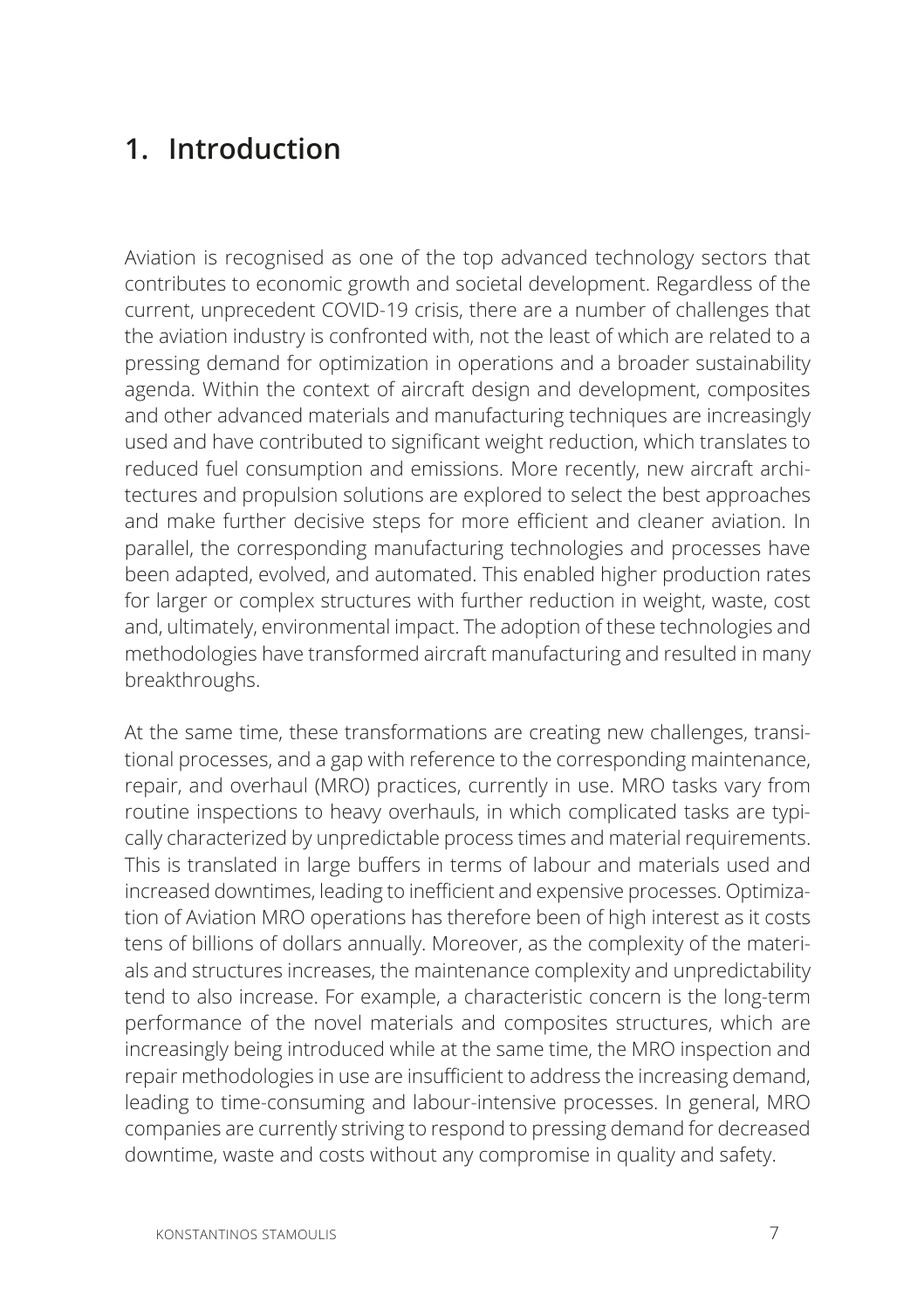This book is both a short introduction to the recent developments, challenges and opportunities in Aviation Maintenance, Repair and Overhaul (MRO), and also a presentation and discussion of the research focal areas and the key waypoints towards smarter and more sustainable MRO. Innovation and integration have always been key aspects of Aviation. Currently, evolutions in aircraft design, materials and production techniques are ahead of the MRO practices in use. This gap is creating a demand for new knowledge to develop and operationalise adaptive, digital, and sustainable MRO tools, applicable or integrated in modern aircraft systems and components. Key enabling technologies including Data Science (e.g. Artificial Intelligence) and High-Tech Systems and Materials (e.g. Structural Health Monitoring and Additive Manufacturing) can enable the next step in maintenance processes and reshape MRO.

The Aviation Engineering Group seeks advanced technologies and methodologies to optimize MRO processes and reduce aircraft downtime through practice-oriented research. This research therefore actively contributes to helping aviation develop sustainable processes and is focused on two main topics: data analytics and prognostics to predict the maintenance needs and novel inspection and repair methodologies together with automated and sustainable tools to improve the maintenance implementation. In addition to applied research, the professorship is actively engaged in the educational process by incorporating research output into new knowledge and case studies for courses and modules of the Aviation degree programs, the CoPs of the Faculty of Technology, and various outputs of professional knowledge dissemination.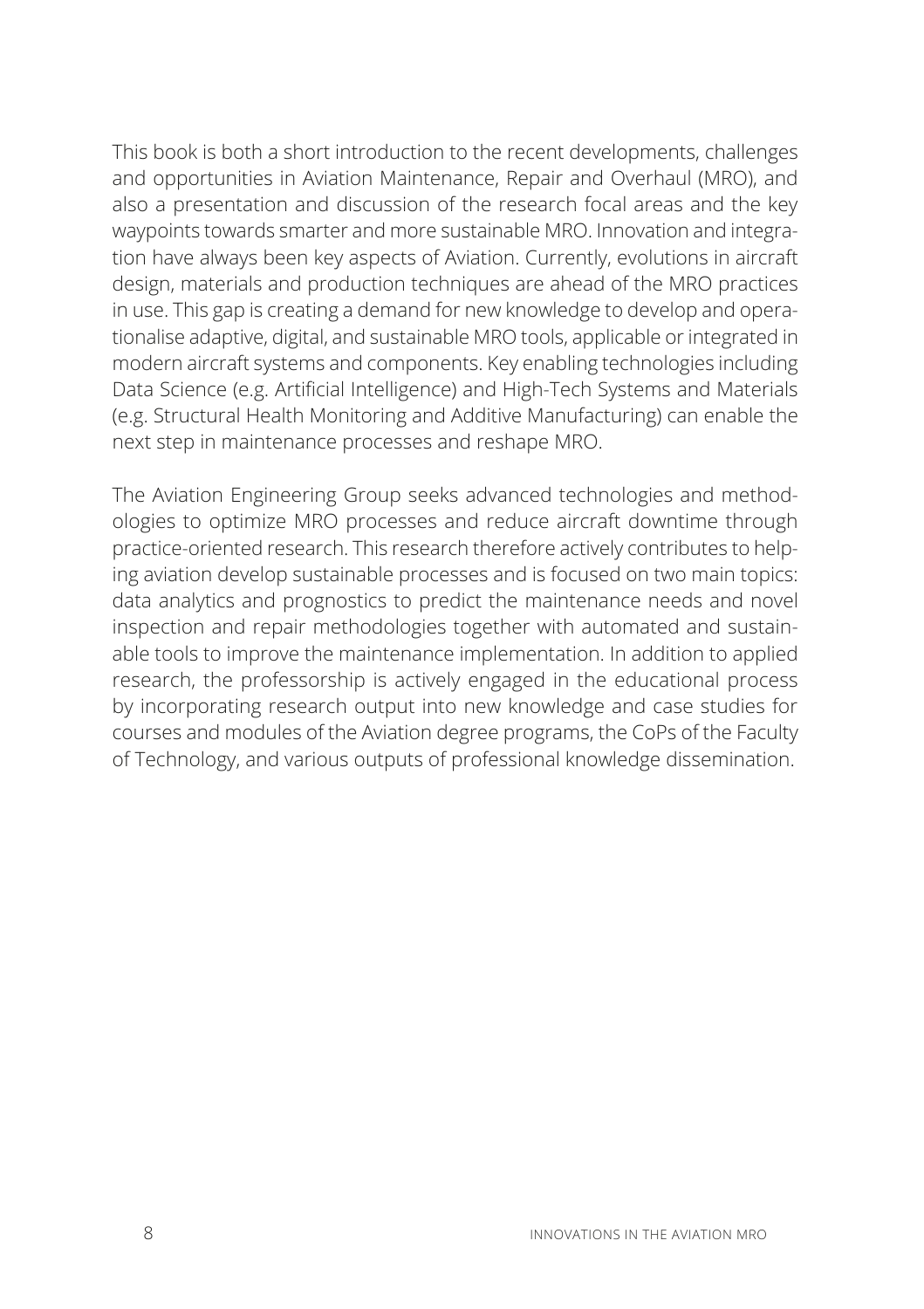# **2. Background**

#### *2.1 Historical perspective of maintenance in Aviation*

Any aircraft component or system is inevitably subject to failure mechanisms such as corrosion and fatigue, which gradually result in some deterioration of the original specification and operational performance and ultimately, in failure (Stamoulis, 2016). The goal of the Maintenance, Repair and Overhaul (MRO) processes is to cope with this deterioration or failure process and make the unserviceable component serviceable once again. In short, maintenance activities are carried out to keep an aircraft in its intended operational condition or to restore the airworthiness.

MRO is a traditional field, as old as aviation itself. In the earlier days of aviation, maintenance activities were mostly reactive or corrective, meaning that parts were only replaced or repaired after running into failure. Corrective maintenance proved to be unsuitable to safety-critical systems or in cases where the system failure causes huge costs. In the last half of the 20th century, MRO providers used corrective maintenance in a mix with preventive maintenance (PvM), a proactive strategy where systems and parts were maintained on fixed, predetermined intervals based on accumulated time and cycles, also known as scheduled maintenance. The main shortcoming of PvM is that the predetermined intervals are based on OEM design considerations, while actual conditions and usage may be quite different resulting in suboptimal utilization of material and labour.



Figure 1: Classification and timeline of reactive and proactive maintenance strategies.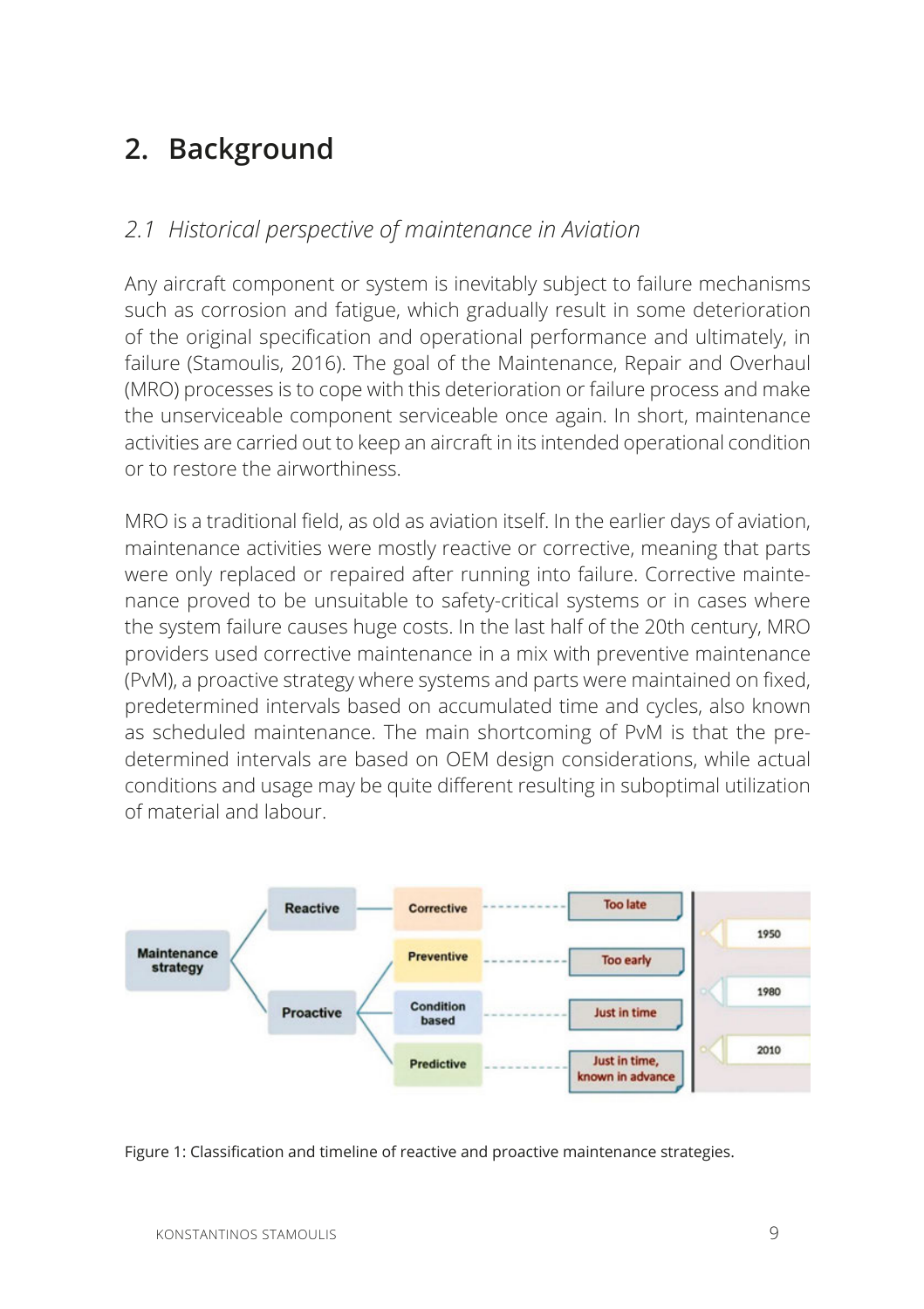Another subtype of proactive maintenance strategy which was recently introduced is the condition-based maintenance (CBM), where recommended maintenance actions are based on information obtained through condition monitoring of the aircraft system or component. In literature, CBM and an even more proactive yet complex approach, the predictive maintenance (PdM), are applied interchangeably or linked implicitly. These approaches rely both on collected data and have a lot of commonalities, however they are focusing on different aspects: CBM in the actual condition while PdM is deploying prognostics (i.e., remaining useful life – RUL) to support the maintenance decision making (e.g., Tinga & Loendersloot, 2014 and Sprong, Jiang & Polinder, 2019). As the use of relevant data and reliable algorithms is essential to the operational deployment of CBM and PdM, there are numerous technical and operational challenges that need to be addressed to exploit their full potential (Stamoulis, 2021).

It is also important to note that the main difference between general plant maintenance and aviation maintenance is that MRO processes are mandated and monitored by regulatory authorities, such as the EASA and FAA, CAA and therefore the aircraft maintenance process is highly standardised, e.g., in MSG-3 (Maintenance Systems Group) and other directives. As a result of this highly regulated industry, there is a conservative approach by the different stakeholders in the operational deployment of novel methodologies and innovative technologies.

## *2.2 Status and challenges in Aviation MRO*

Optimization of Aviation Maintenance, Repair and Overhaul (MRO) operations has been of high interest in recent years for both the knowledge institutions and the industry as a total of \$69 billion has been spent on MRO activities in 2018 which represents around 10% of an airline's annual operational cost<sup>1</sup>. Moreover, the aircraft MRO tasks are often characterized by unpredictable process times and material requirements. Especially Small and Medium-sized Enterprises (SMEs) are typically challenged by unpredictable volumes, variability in tasks and uncertainty in workflow paths. In general, MRO companies constantly

<sup>1</sup> For example, see IATA (2019), https://www.iata.org/contentassets/bf8ca67c8bcd4358b3d004b0 d 6d0916f/mctg-fy2018-report-public.pdf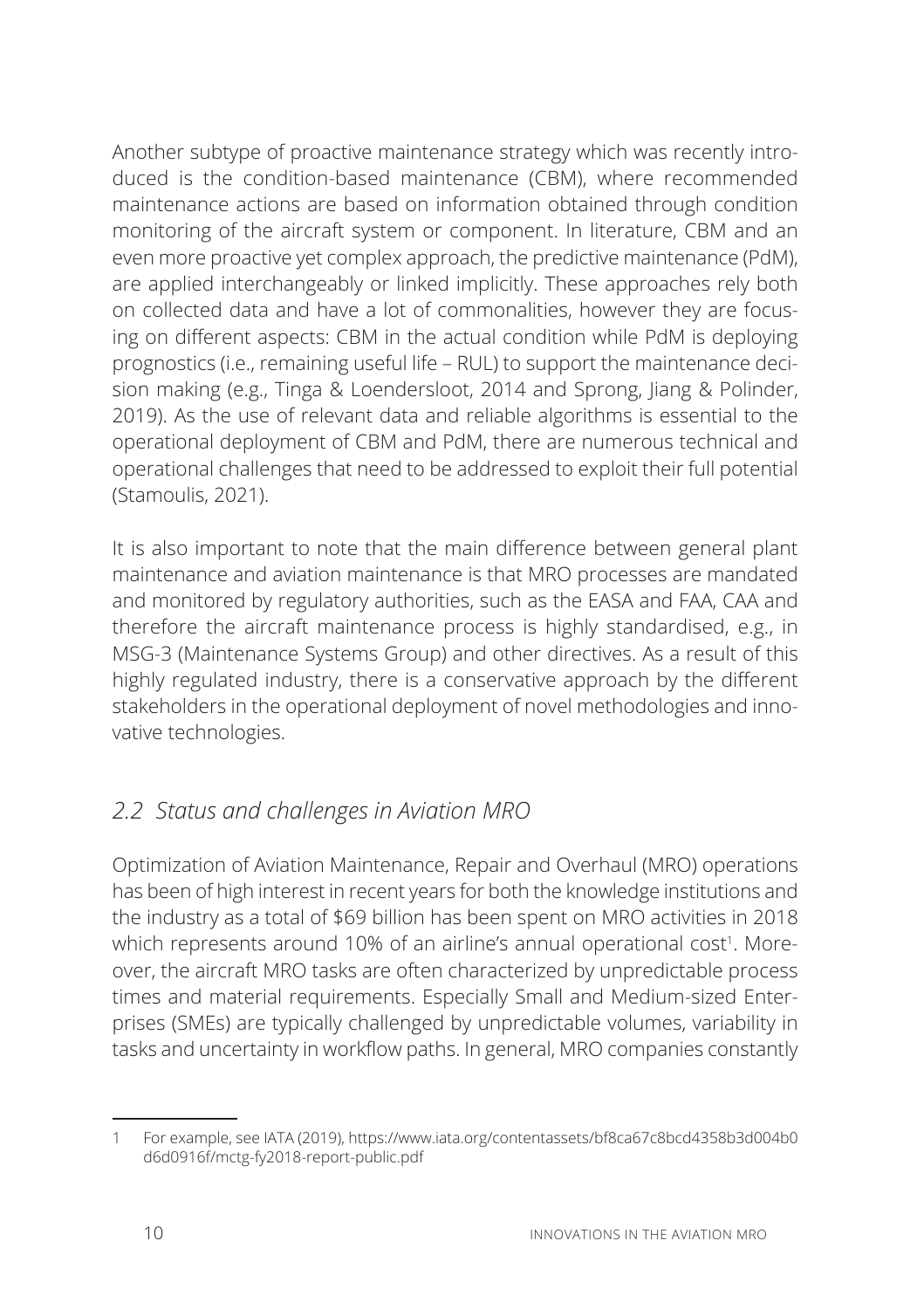strive to respond to the increasing demand for decreased downtime, waste, and costs without any compromise in quality and safety (Stamoulis, 2021).

Currently, most maintenance strategies employ preventive maintenance as an industrial standard, which is based on fixed and predetermined schedules. Preventive maintenance is a long-time preferred strategy, due to increased flight safety and relatively simple implementation (Phillips et al., 2010). However, its main drawback stems from the fact that the actual time of failure and the replacement interval of a component are hard to predict resulting in an inevitable suboptimal utilization of material and labour. This has two repercussions: First, the reduced availability of assets, the reduced capacity of maintenance facilities and the increased costs for both the MRO provider and the operator. Second, the increased waste from an environmental standpoint, as the suboptimal use of assets, is also associated with wasted remaining lifetime for aircraft parts which are replaced while this isn't yet necessary (e.g. Nguyen et al., 2019). The recently introduced CBM and PdM strategies aim to reduce maintenance costs and maximize availability by offering tailored programs that can potentially result in optimally planned, just-in-time maintenance meaning reduction in unneeded inspections and increase in availability. However, there remain several technical and operational challenges to be addressed to exploit their full potential. Moreover, another key issue is the criticality of the component under consideration which can determine the best compromise for the replacement interval and the optimum maintenance strategy to be followed.

At the same time, as the complexity of the materials and structures increases, the maintenance requirements and costs tend to also increase. A major concern is the relatively unknown long-term performance of the novel materials and lightweight composites structures which are increasingly being introduced. The state-of-theart MRO inspection and repair methodologies are currently inefficient, leading to time-consuming and labour-intensive processes. Each non-destructive testing (NDT) technique has its own potential, however, it rarely achieves the capabilities for a full-scale diagnosis of possible defects and damage in a composite component (Borst, Stamoulis & Sprik, 2019). Current preferred NDT techniques such as Ultrasonic C-scan which require long inspection times and high level of human interaction, are additionally not efficient in testing complex composites geometries and cannot provide details on how damage or defects evolve and affect the service life of a component (Wang et al., 2020). Moreover, damages in composites structures currently lead either to extensive replacement or to time-consuming and labour-intensive repairs. There is still substantial work required to develop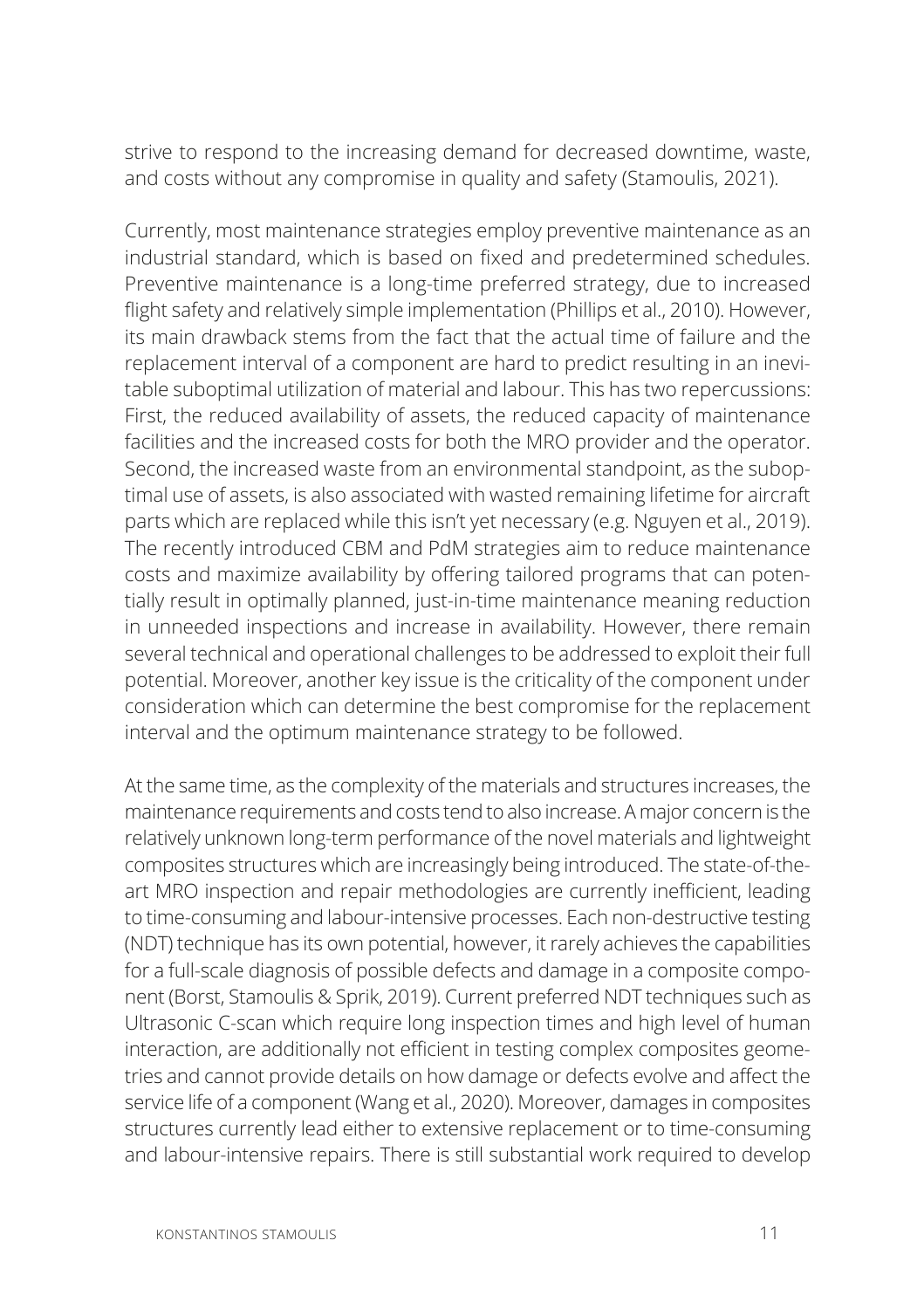fast, reliable and efficient inspection and repair methodologies and realize their operational implementation in practical applications.

## *2.3 Digitalisation and Key Enabling Technologies (KETs)*

Advancements in key technologies enable the adoption of novel approaches and methodologies and digital technologies to optimize aviation MRO by monitoring and predicting the aircraft status. Key Enabling Technologies (*KETs<sup>2</sup>* ), such as Data Science, Artificial Intelligence (AI) and High-Tech Systems and Materials, e.g., Structural Health Monitoring (SHM) and Additive Manufacturing (AM) can enable the next step in maintenance transition from preventive to condition-based and predictive: aircraft can be kept in a safe and airworthy condition, and MRO processes are optimized by decreasing downtime and costs.

Some of the most promising examples include (Stamoulis & Apostolidis, 2022):

- Aircraft data of critical components with the use of sensors technology and effective data transfer and analytics can reveal the real-time physical status of the corresponding aircraft systems.
- MRO-specific, AI algorithms and simulation techniques enable faster diagnostics and prognostics, e.g., detection and assessment of hazards/defects/ damages and Remaining Useful Life (RUL) estimation.
- Data-driven, scheduling tools can optimize fleet maintenance scheduling by determining maintenance tasks optimal slots and facilitating the decision-making.
- AI-based, automated inspection tools and additive-type, novel repair methodologies.

## *2.4 Societal and sustainability considerations*

MRO organizations and systems are not limited in scheduling, inspection, and repair processes, but have many aspects that need to be considered such as human and societal challenges, not the least of which are related with human factors and sustainability.

<sup>2</sup> Kennis-en Innovatieagenda Sleuteltechnologieën, https://www.nwo.nl/sites/nwo/files/assets/20 191015%20KIA-ST\_1.pdf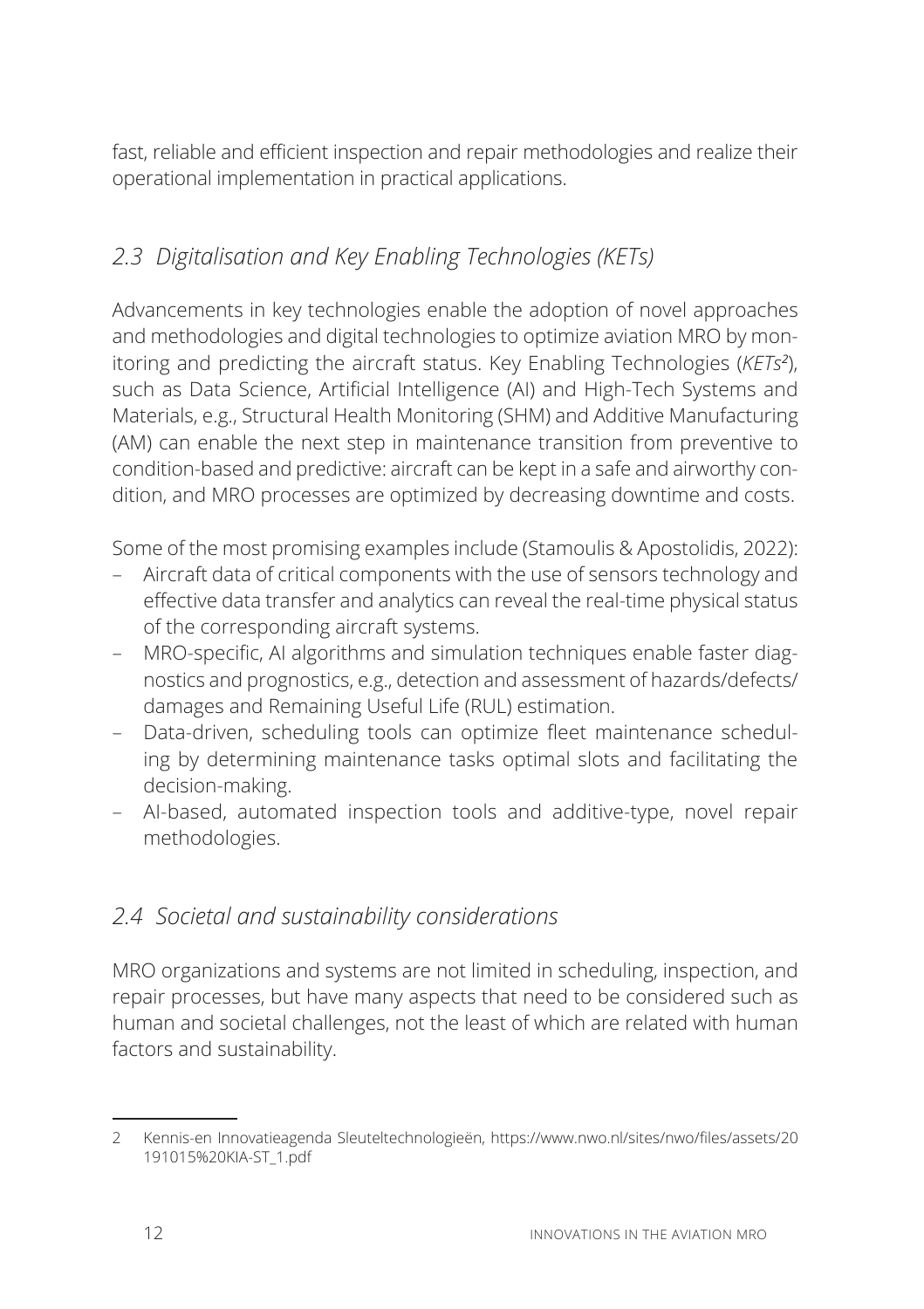A key issue towards the operational deployment of digitalisation and automation in MRO is the cultural and organisational transition since these innovations involve a complex interaction between humans and systems. Whether we are considering processes or tools, the interface between these digital systems and the human decision-makers or operators must be designed efficiently taking into account challenging human factors such as reluctance or reservations. To overcome these obstacles, a user-centric design has been proposed that organisational members are willing to trust and use (Ton et al., 2020).

Further, sustainable aviation is a strategic theme which involves all the stakeholders of the sector. The aviation industry works increasingly on a broad sustainability agenda<sup>3</sup>, supported by demands from both the public and the government4 . The technological solutions discussed in the previous paragraph are very promising, however, they cannot yet sufficiently respond to the operational challenges. There is an urgent need for practice-oriented research to develop methodologies and solutions in real-world problems.

The objective of the professorship is to contribute to the sustainable operational readiness across the industry, with the focus on improving the maintenance management and the technical operations.

First, the operational deployment of proactive-type strategies and efficient, digital maintenance tools can ensure (Stamoulis, 2021):

- Less unneeded maintenance and reduced waste of materials, which are currently replaced when this isn't yet necessary.
- Less deteriorated aircraft engines and systems that can operate at a higher efficiency, requiring less energy, which is translated to a better fuel consumption.
- Fewer operational disruptions, shorter lead times and overall decreased downtimes.

<sup>3</sup> Air-France KLM Sustainability Commitments: https://www.airfranceklm.com/en/system/files/07 \_2019\_-\_sustainability\_factsheet\_afkl\_en.pdf

 <sup>.</sup>DELQHWELHGWȴQDQFLOHVWHXQDDQ./0DOVJHYROJYDQGHFRURQDFULVLVKWWSVZZZULMNVRYHUKH id.nl/actueel/nieuws/2020/06/26/kabinet-biedt-financiele-steun-aan-klm-als-gevolg-van-de-co ronacrisis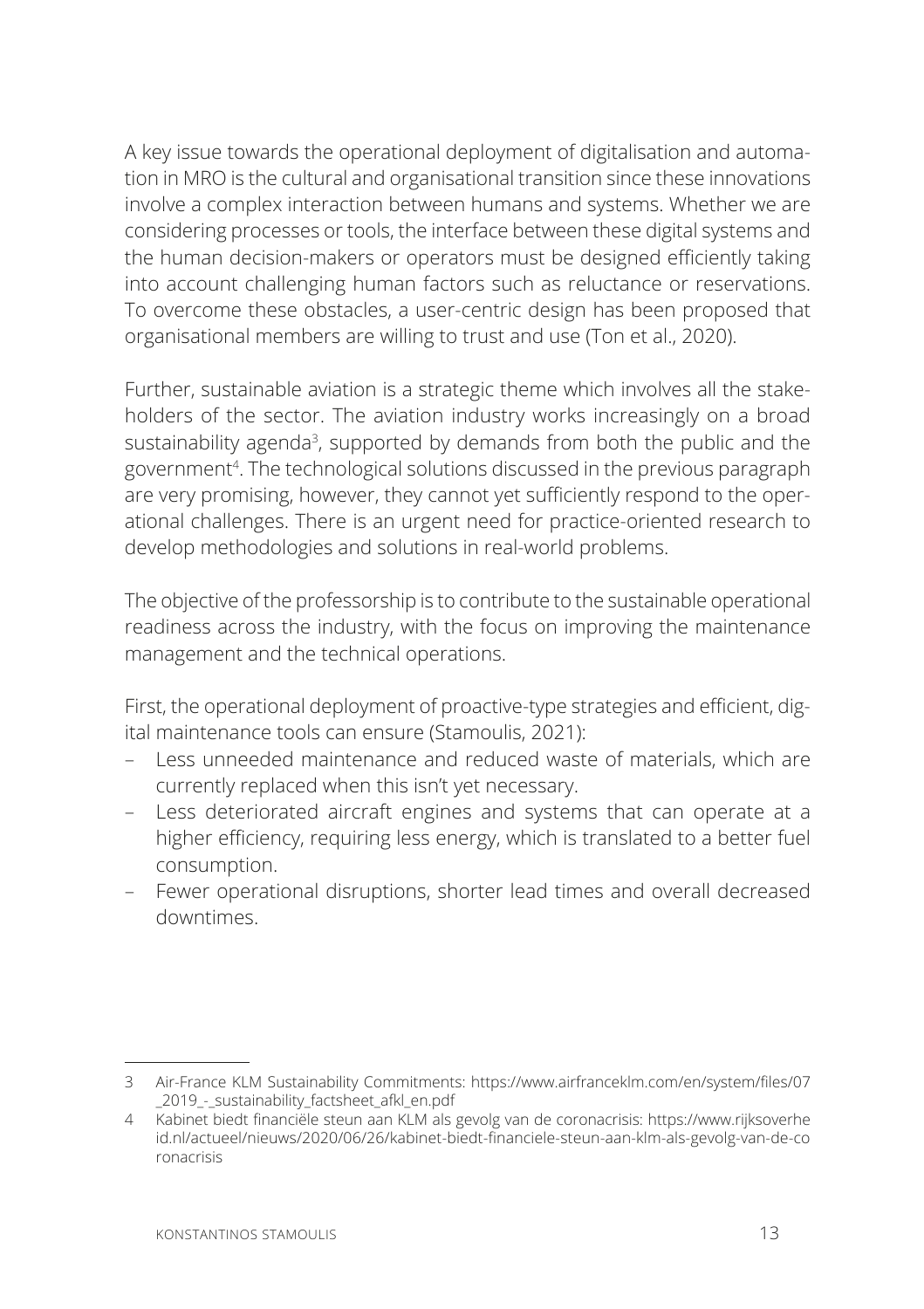Further, the broad adoption of novel propulsion technologies will accelerate the transition to a cleaner aviation, including the use of sustainable aviation fuels and electric propulsion supported by the necessary infrastructure and design of maintenance.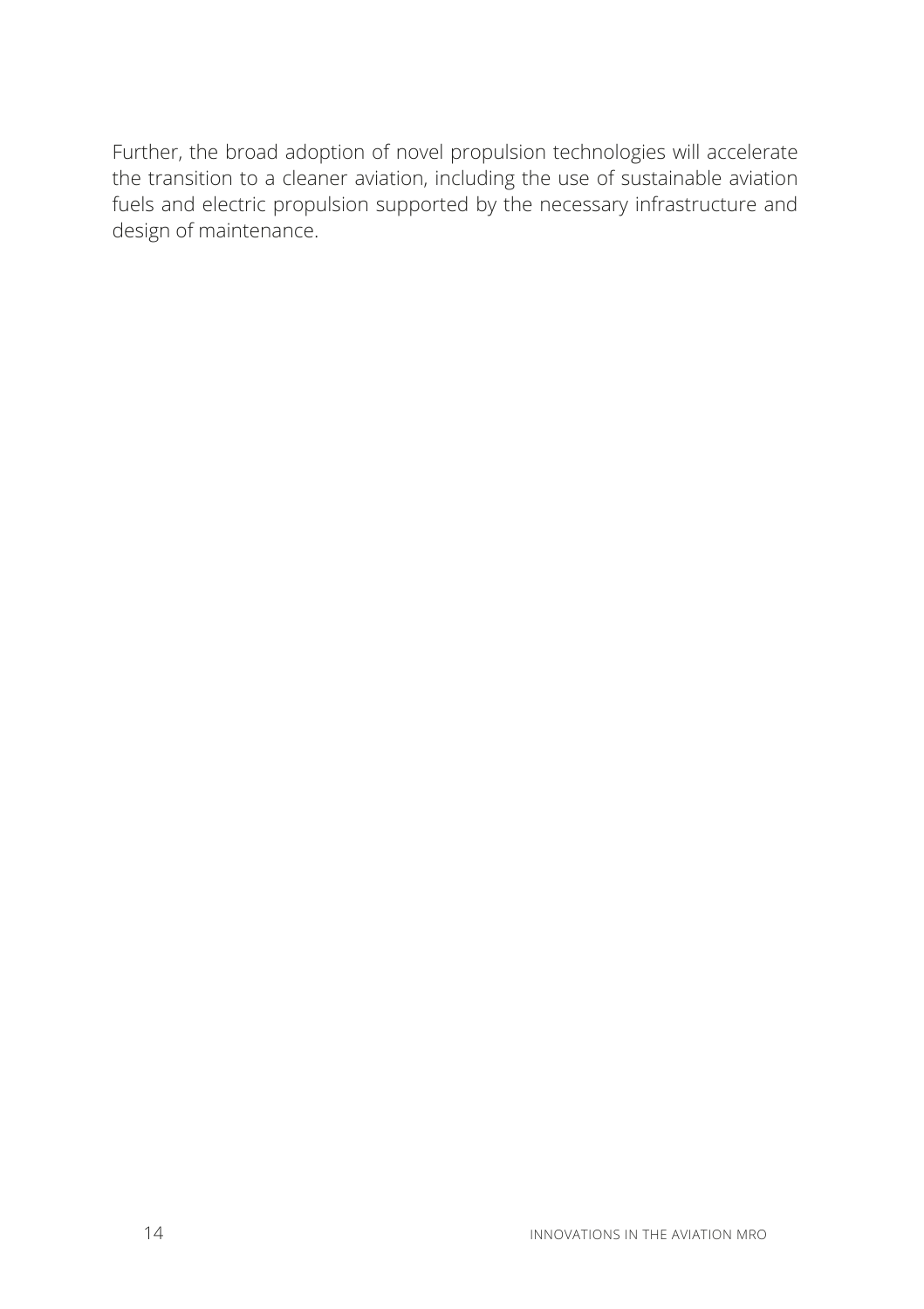# **3. Data, digitalisation and prognostics in MRO**

#### *3.1 The Predictive Maintenance building blocks*

As the MRO providers try to address the complexity and uncertainty of the aircraft maintenance processes, the use of data-driven methods can provide meaningful information and insights into the way aircraft systems and components are operated and maintained. The rise of the so-called Industry 4.0 and the leverage of enabling technologies such as the Internet of Things (IoT) and the Artificial Intelligence have allowed the transition to a data-driven, predictive approach or a predictive maintenance strategy.

In the relevant literature, most authors and researchers agree on five required components to deploy a predictive maintenance approach (Stamoulis & Apostolidis, 2022), as illustrated in Figure 2:

- 1. Hardware: sensors installed and/or retrofitted in physical systems/parts.
- 2. Data acquisition: data transfer between the monitored asset and the data storage and data transformation so data can be stored in a useful form.
- 3. Data storage/management: platform on premises or in the cloud to ensure data storage, availability, and efficient transfer processes.
- 4. Data analytics: data pre-processing, so algorithms are fed with the right input and development of prognostic algorithms and models (e.g., Machine Learning and AI) to identify patterns or other useful information (RUL, degradation).
- 5. Decision support: tools used (e.g., Digital Twins) to determine actions based on the provided information.



Figure 2: Components and flow chart of predictive maintenance.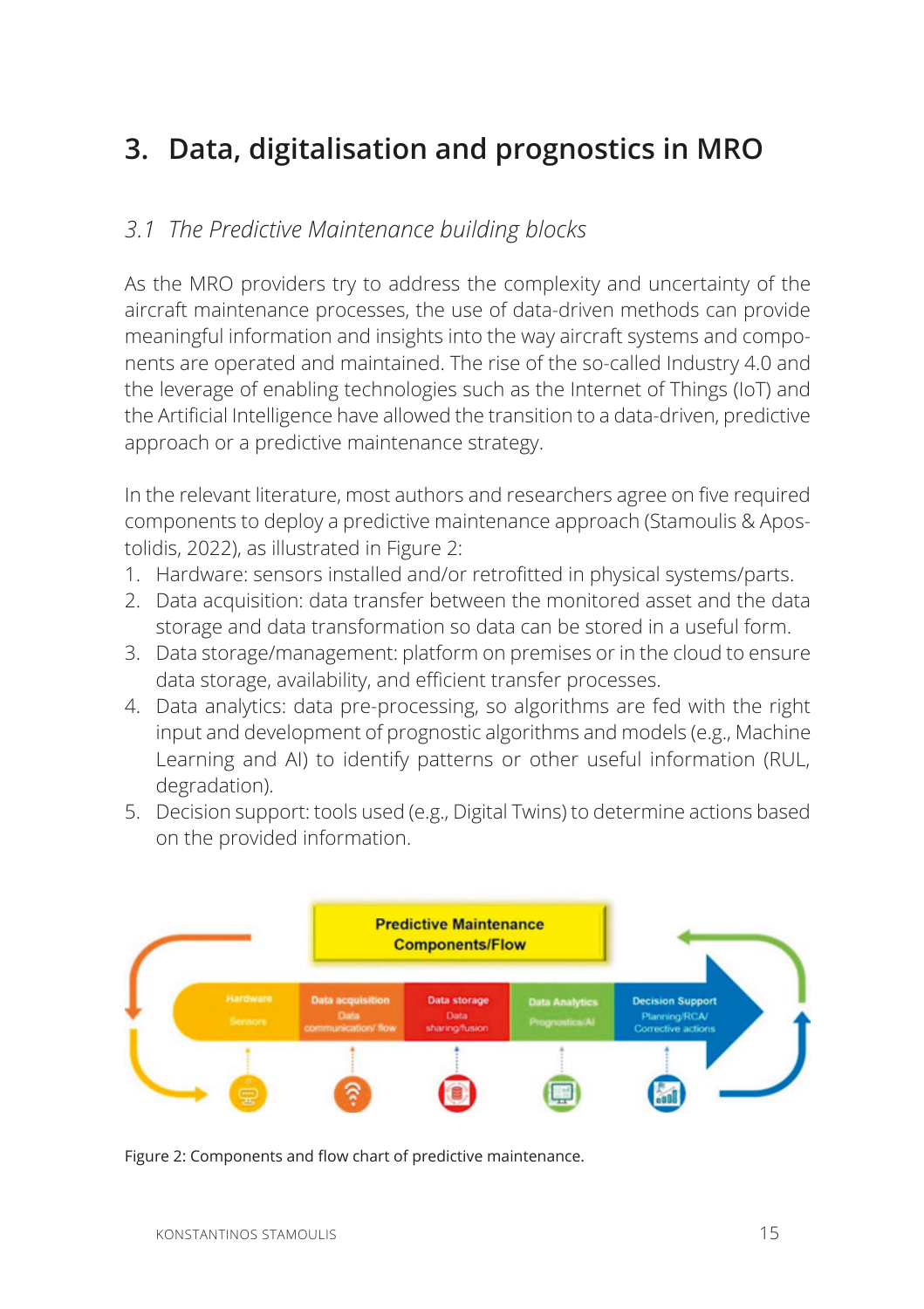Overall, added value is created by transforming the acquired data into predictions about the system condition and other relevant, meaningful information so that maintenance can be carried out when and where needed. However, currently in most cases, a few of the components or building blocks of the predictive maintenance process are in place so that developed solutions focus on these individual components and not in operationally deploy the full cycle. Several projects associated with this research direction are presented in section 5.2.

## *3.2 Data in aviation MRO*

The introduction of data recording in aircraft was first envisioned as a measure to increase safety via the introduction of mandatory flight data recorders (FDRs) during the 1950s. The idea was that the technical details of an accident could lead to improved designs and prevent further accidents. Recorders' technology has improved significantly from analogue, capable of storing only four parameters, to digital on tape and then to solid state, able to record over 3000 parameters. Nevertheless, the scope of flight data recording remained relatively unchanged for decades.

In recent decades, as every new generation of civil aircraft creates more on-wing data and fleets gradually become more connected with the ground, a lot of barriers have been removed and an increased number of opportunities can be identified for more effective MRO operations. Today, data volumes are growing exponentially, e.g., an Airbus A350 generates and archives 50 times more data than an Airbus A320 i.e. from 12000 parameters and 8.3TB to over 670000 parameters and 450TB (Daily & Peterson, 2017). Therefore, data is increasingly becoming an asset for OEMs, aircraft operators and research organizations.

Some typical categories of data sources in Aviation MRO include:

- 1. Maintenance data
- 2. Flight recorder data
- 3. Sensors and Health Management systems data
- 4. External data
	- Weather data
	- Aircraft position data (such as ADS-B)
	- Benchmarking data gathered from similar systems or processes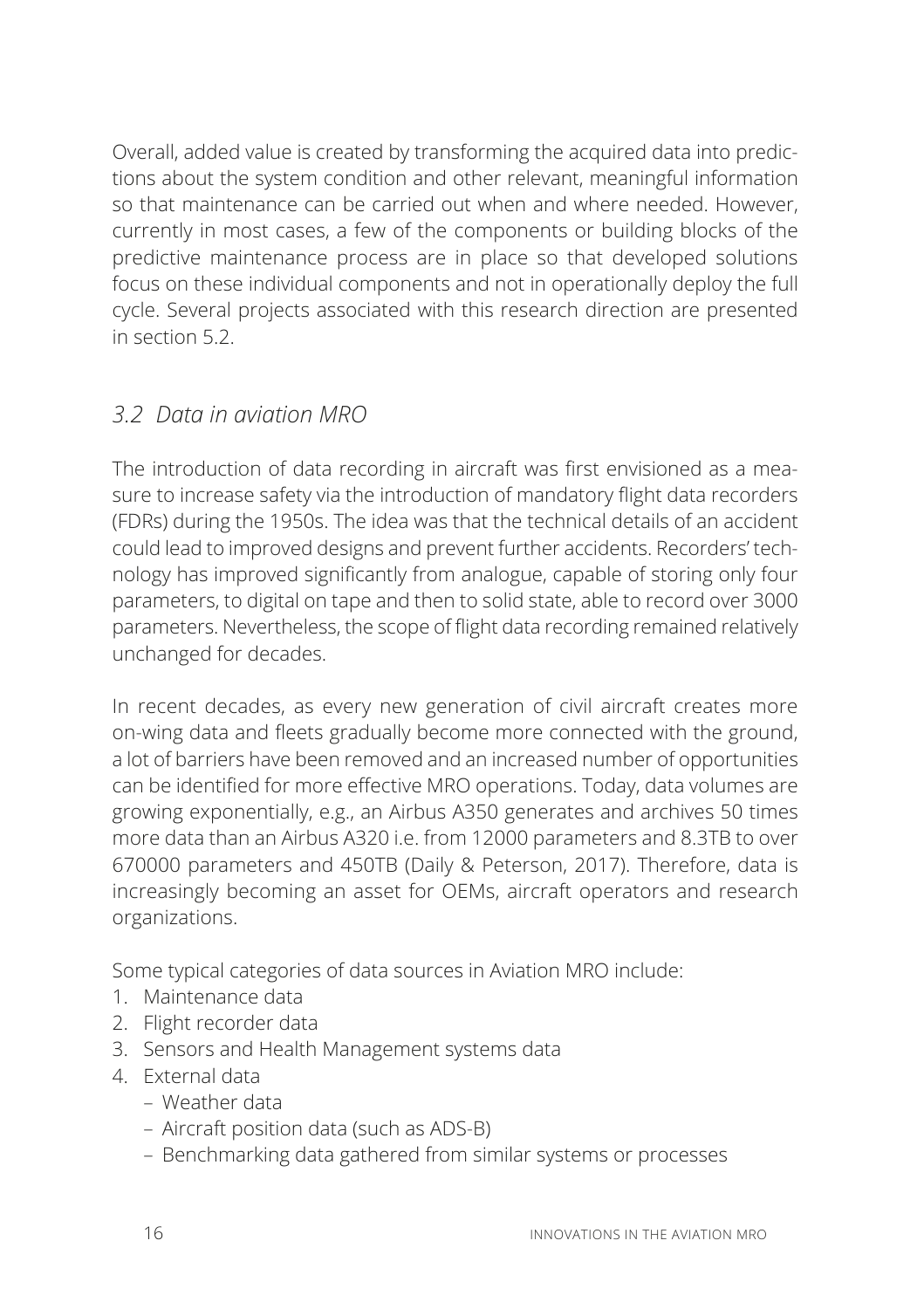### *3.3 Data management*

The life-cycle maintenance planning of aircraft components is based on various techno-economic criteria, which make mostly use of heuristics, resulting in suboptimal solutions. At the same time, SME MRO providers underutilize their data, mainly due to data protection and focus on compliance. Other typical issues include the limited availability and low quality of historical data and the limited options in combining datasets from different operators of the same aircraft type. In addition, the availability of external data from airline operators, suppliers and manufacturers is hampered by confidentiality and ownership issues. Last, time-consuming data preparation work is often needed to make the data quality acceptable (Pelt et al., 2019).

MRO providers try to capitalize on this market, directly competing with the OEMs of airframes, engines, and systems. Three different categories can be identified<sup>.</sup>

- 1. Traditional MRO providers can be more independent in their services, eventually selecting the tools and methods they use from multiple providers however they have limited accessibility to big data.
- 2. MRO providers who are at the same time aircraft operators are a separate category. The competitive advantage of those organizations is that as MRO providers are benefited from the large operational data pools of their airline businesses, which can be used for training their analytics models. Nevertheless, in this case, data accessibility and ownership are complex issues.
- 3. The third category is OEMs which usually have a better understanding of the technical aspects of their own products, however, they do not operate aircraft commercially. As a result, they rely on their customers to access operational data, a process that faces reluctance from the airlines since they see the danger that their data will also benefit competition indirectly. As a result, complex legal agreements are usually needed, making data accessibility challenging.

Several new data capturing, manipulation and sharing technologies are currently being developed, with the potential to change the landscape in data management. For example, data can now be organized effectively with the use of modern Big Data technologies. However, the availability, sharing and combination of data is still an issue that has technical and legal challenges. A promising solution is Federated Analytics (FA) technology which can be developed and act to combine and analyze datasets and algorithms located in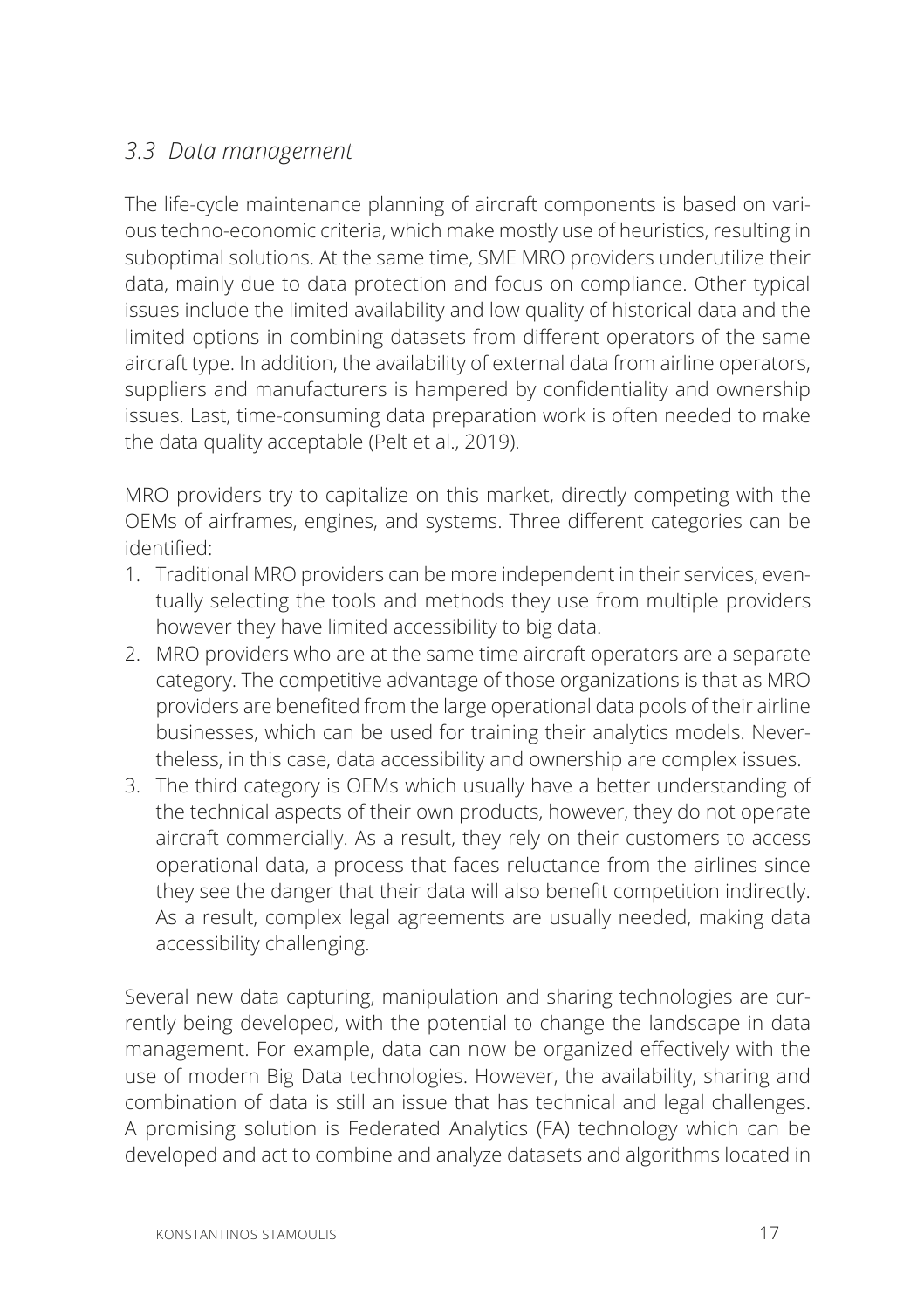different geographical locations, without compromising confidentiality or ownership (Nilsson et al., 2018 and Li et al., 2020). The FA can provide a promising approach to MRO end users without risking unauthorized exposure of their data. The same applies to operators with legal, labor-related or geographical limitations in sharing their data. However, such concepts have only been tested in lab conditions. Before operational deployment a validation of the expected benefits is required by running experiments of real-life operational data for different components and by measuring the benefits in accuracy.

## *3.4 Data analytics and algorithmic methods*

The key to unleash data potential and deliver meaningful insights lies in analytics. Before starting the analysis and dive into specific methods and techniques, it is important to define the goal and the precise research question(s). For example, is the objective to detect abnormal behavior of an aircraft system or to predict the remainining useful life of a component? The goal to determine the KPIs and the variables, i.e., the input and target variables (Pelt et al., 2019).

There are numerous schemes in the literature (e.g., Han et al., 2012) that can be used to classify the data analytics & algorithmic methods. In terms of technical complexity, a method can be one or any combination of the following (Apostolidis, Pelt & Stamoulis, 2020):

- 1. Fairly simple, making use of visualization techniques can be used for descriptive, exploration, monitoring and communication purposes.
- 2. Simple to moderate, consisting of a wide range of statistical data mining techniques such as correlation to identify patterns and meaningful information from large pools of data
- 3. Complex, using sophisticated, high-fidelity machine learning and AI algorithms for prognostics and recommendations for decision-support systems.

Overall, added value is created by transforming the acquired data into knowledge, reasoning, predictions, and ultimately, decisions and actions. Nevertheless, each problem must be approached with the appropriate, feasible and relevant method. Then, it can be determined if the benefits outweigh the investment taking also under consideration that the increased complexity is not necessarily an advantage. For example, complex and not transparent AI methods can create reduced confidence and certification issues while simpler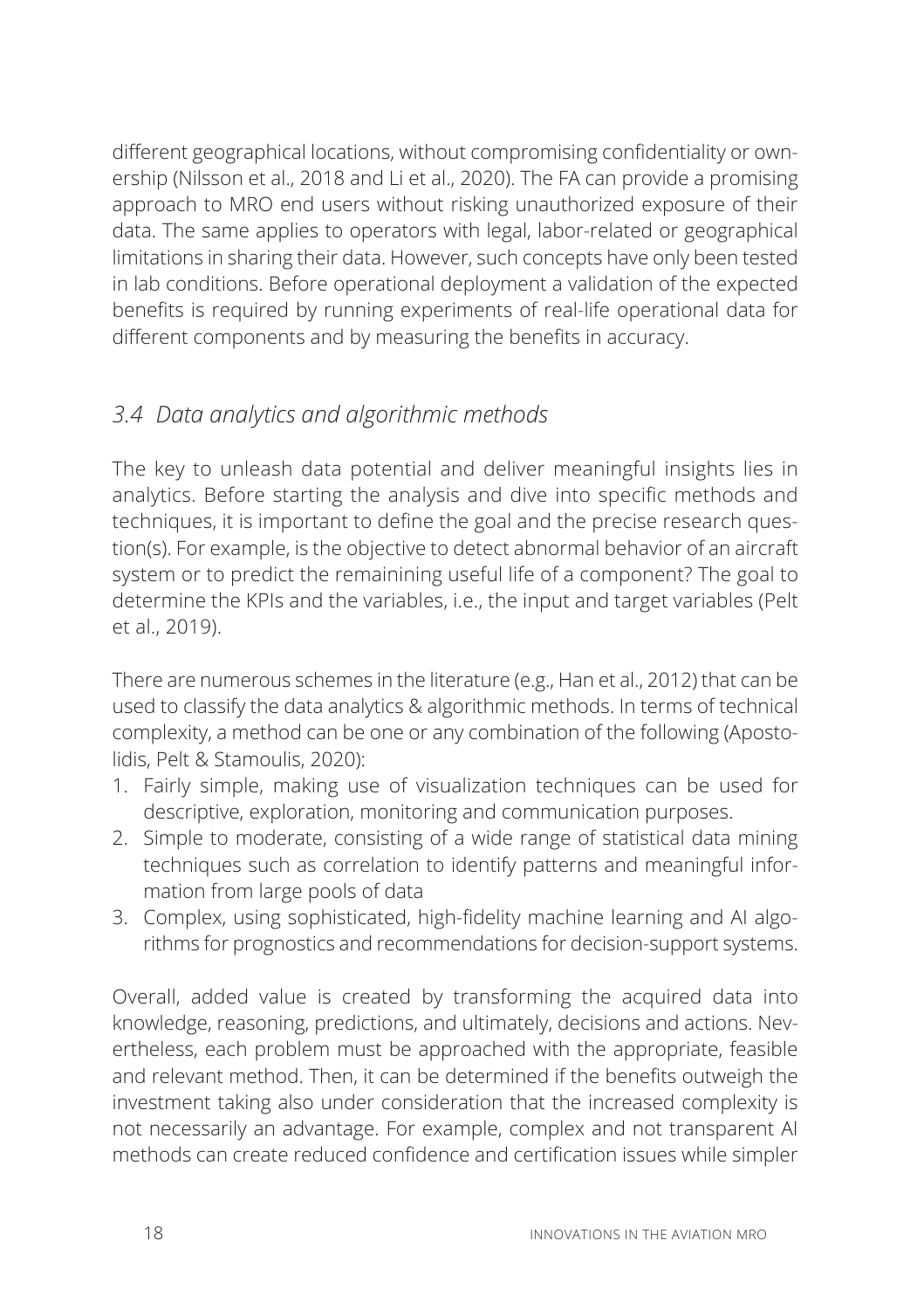methods, more relevant with the standard practices and engineering logic might be more attractive in certain cases.





#### *3.5 Digital twins*

Digital Twins (DT) are currently considered as a promising approach to address the problem of unpredictability in MRO operations. A DT is the combination of multiple state-of-the-art technologies embedded in three distinctive components, which are the physical entities in the physical world, the virtual models in the virtual world, and the connected data that tie the two worlds together (Grieves, 2014). However, it is not a fundamentally new concept, as it is rooted in a wide range of conventional system simulation and control methods (Glaessgen & Stargel, 2012).

There is no unique definition of a DT in literature. Nevertheless, it is generally agreed that a DT can be considered as a detailed digital representation of the physical components of an aircraft system with the use of relevant data from various sources, such as real-time sensor data and historical maintenance data, a combination that can describe, optimize and predict the performance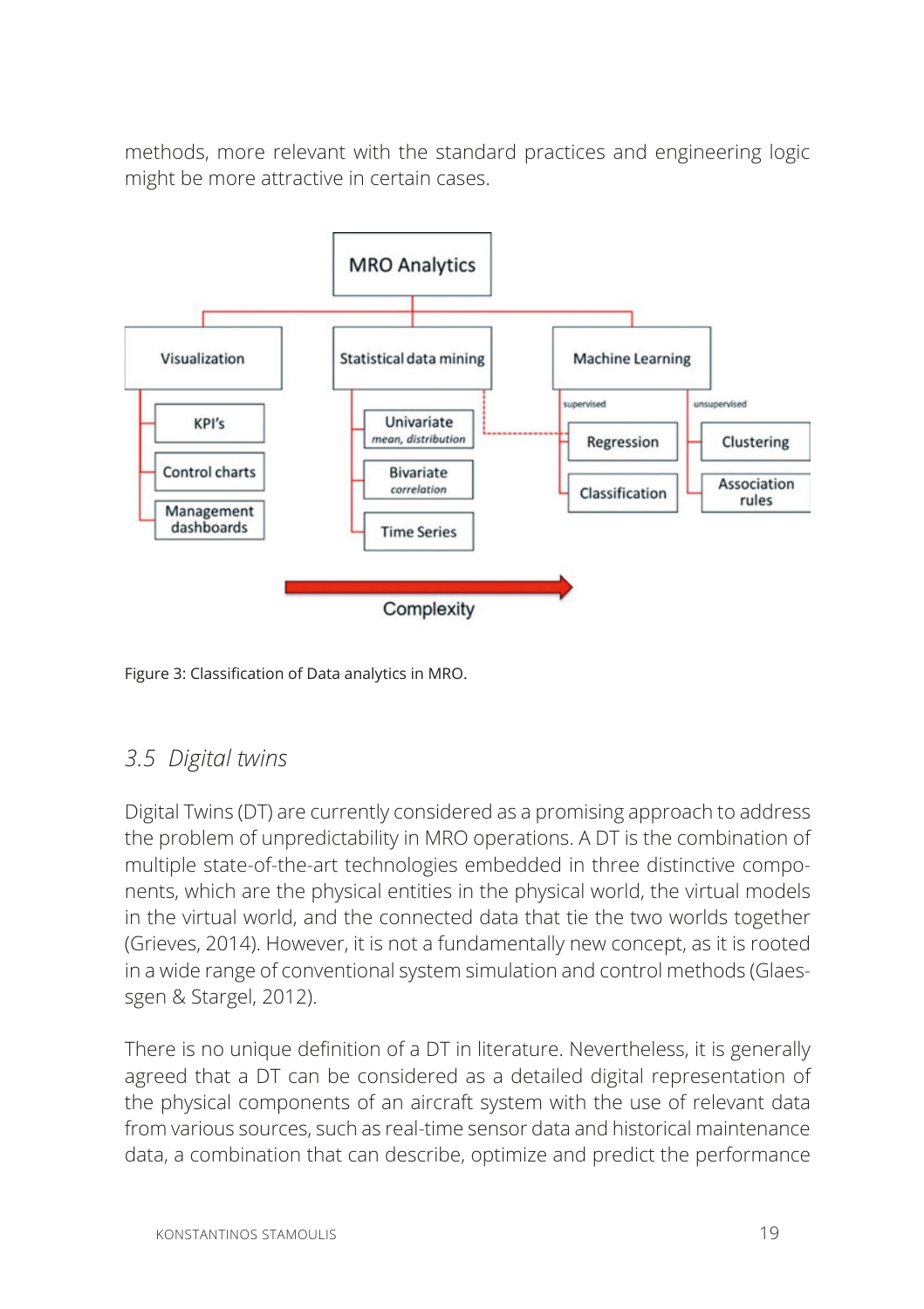behaviour and the Remaining Useful Life (URL) of an aircraft system or an MRO process with the use of simulation, prognostics, diagnostics, and analytics (Liu et al., 2018). This digital representation provides information about the current operational status of an aircraft component, with the benefit of exploring and investigating different operational and maintenance scenarios before their execution (Li, C., et al., 2017).

Simulation models can employ data-driven, physics-based or hybrid methods to replicate the physical status of a device (Tidriri et al., 2016). Artificial Intelligence and other data analytics methods can also be used to match the device's behavior and project it to future operating conditions (West & Blackburn M, 2017).



Figure 4: Digital Twin (Apostolidis & Stamoulis, 2021)

A Digital Twin enables operators to understand, predict, and optimize the performance of their physical assets or analyze the behavior of a device after a failure or a technical issue (Apostolidis & Stamoulis, 2021). In addition, simulation models can play a crucial role in designing new maintenance practices for systems and assets. This practice can be assessed in the virtual environment and deployed in the physical one (Qi & Tao, 2018). This way, an MRO provider can run experiments that will lead to an optimal operation of their assets. Nevertheless, various technical limitations complicated the development of effective Digital Twins, as it required technical maturity from a group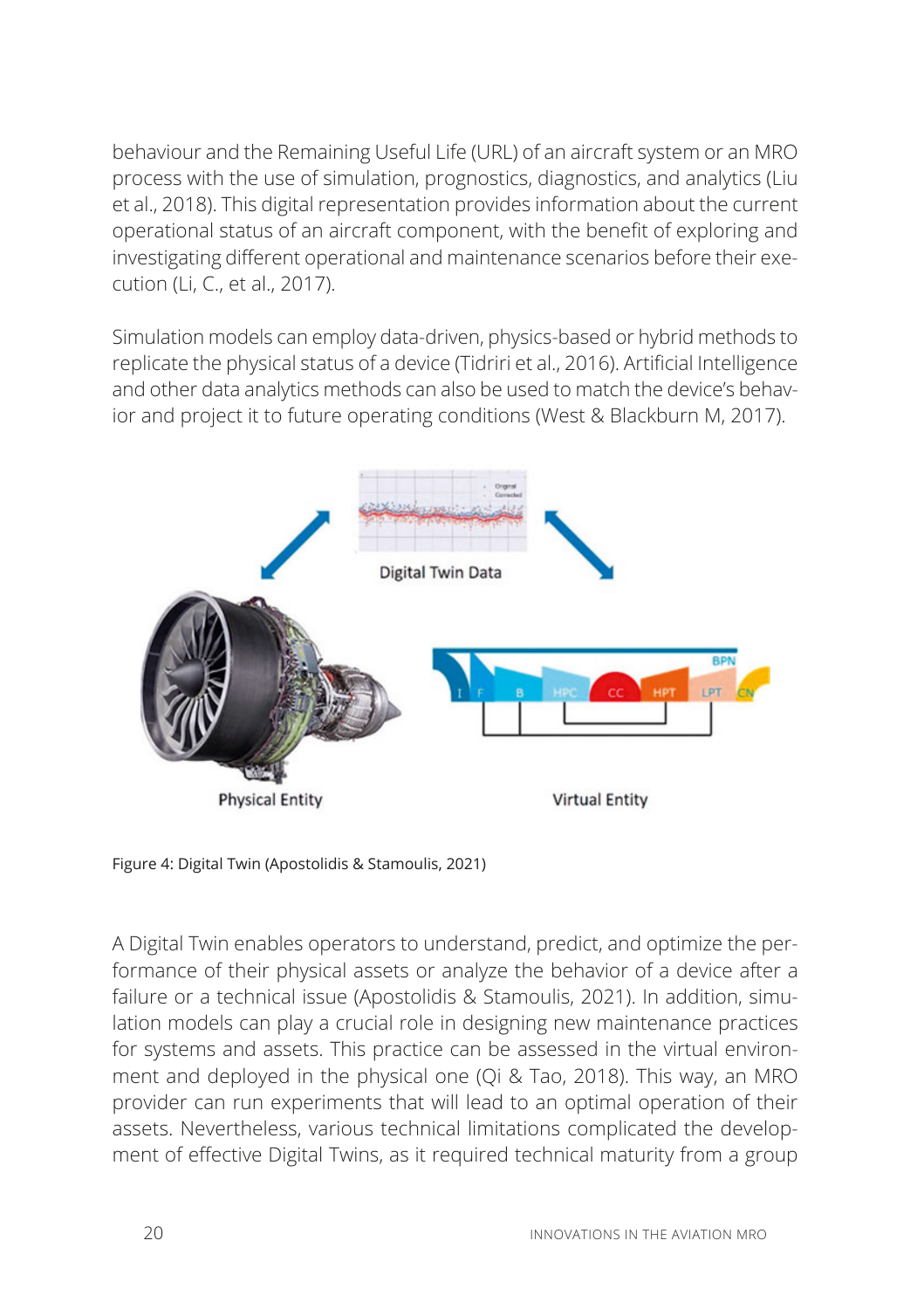of necessary enablers, such as the data-related and the Internet of Things (IoT) infrastructure for effective communication between the physical and the virtual device (Wright & Davidson, 2020).

#### *3.6 Decision support tools and human factors*

The ultimate building block of a predictive maintenance flow is the application of the data analysis output into recommendations for decision making and actions to improve the MRO efficiency. Predictive analytics can significantly reduce downtime, waste and costs through labour, inventory and material management and processes optimization without any compromise in quality and safety.

Individual case studies conducted with the use of a wide range of data and analytics proved to be successful in delivering better information and prognostics including (Pelt, Stamoulis & Apostolidis, 2019):

- 1. Accurate monitoring of performance degradation.
- 2. Faster troubleshooting and root cause identification.
- 3. Prediction of remaining useful life of components.

Nevertheless, a major challenge to be addressed is the cultural and organisational transition towards the operational deployment of data-driven, decision support systems and tools. The human factors related to this transition include reluctance and reservations by human decision-makers in use of automatically calculated information and recommendations. To overcome these obstacles, a user-centric design has been proposed that organisational members are willing to trust and use (Ton et al., 2020).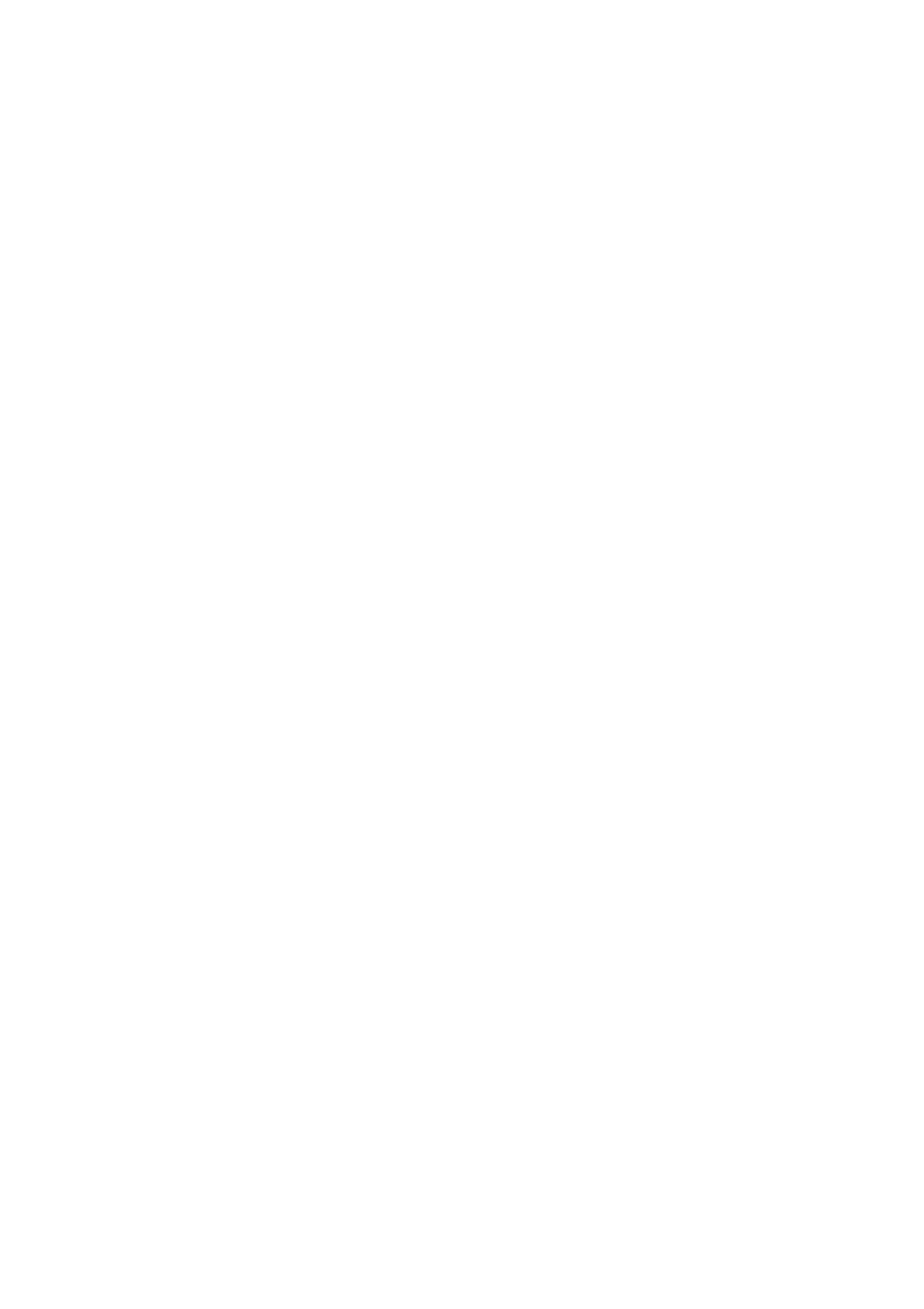# **4. MRO challenges and innovation opportunities for aircraft novel materials, structures and propulsion technologies**

#### *4.1 Composite materials in aviation*

Since the 1960s, the aerospace industry has increasingly been incorporating composite materials due to their superior mechanical properties (e.g., specific stiffness and strength) and their competitive, through-life environmental behaviour such as fatigue and corrosion resistance. These characteristics make them preferred materials for lightweight and more efficient structures, which is translated into reduced fuel consumption and emissions. Nevertheless, it was not until 2005 when composites became the principal construction material in civil and military aircraft<sup>5</sup>, with primary, wing and fuselage structural components applications as illustrated in Figure 5.



Figure 5: Evolution in composites aircraft applications (Airbus, 2013)

<sup>5</sup> Composites are used for up to 50% per weight, in modern civil (e.g. Boeing 787, Airbus A350) and military aircrafts (e.g. NH90, F-35)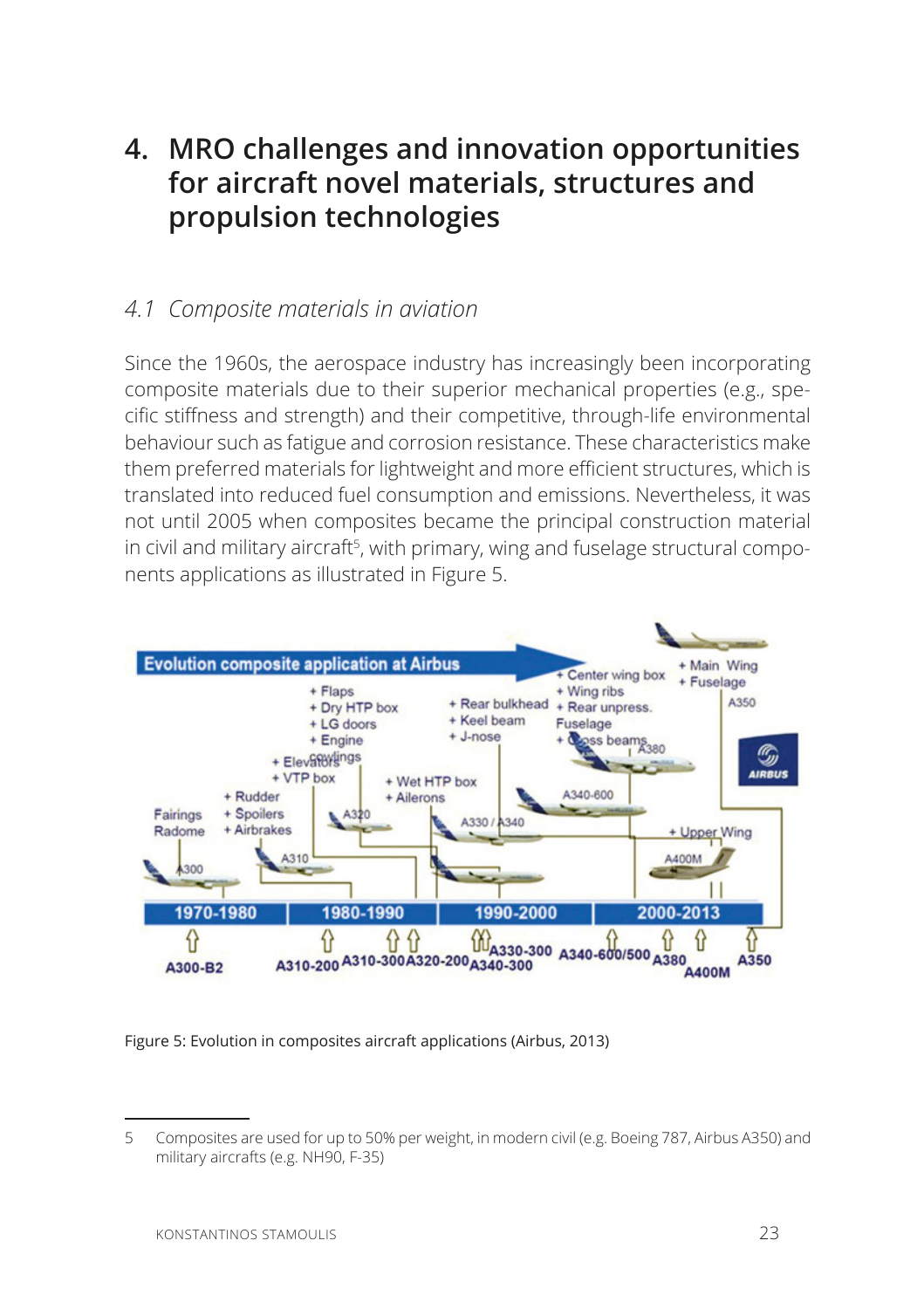The increasing use of composites in place of traditional metallic alloys creates new challenges in inspection and damage assessment, as composites are non-homogeneous and anisotropic<sup>6</sup> materials. Moreover, it is well established that aircraft composite structures are particularly susceptible to impact damage where induced damage can occur within numerous locations at various levels of scale, making it difficult to efficiently detect and assess (Schijve, 2009). Damage accumulation within a composite is closely related to the actual strength and lifetime prediction of the component. Especially, the occurrence of barely visible impact damages (BVID) in composite components is a serious problem, which threatens the structural safety of an aircraft, and should be timely detected (Stamoulis et al., 2020).

## *4.2 Mature and emerging inspection methodologies*

Currently, inspection techniques that are certified and used in aviation MRO are largely labour-intensive and slow processes that are carried out by human operators. These techniques are based on a wide spectrum of methodologies but are typically time-consuming and highly dependent on the operator. MRO technicians are trained and certified in various non-destructive techniques and required to periodically repeat this process to be able to perform inspections.

#### *Non-Destructive Testing (NDT) state-of-the-art*

Several NDT techniques built upon different methods (Figure 6) are used for inspections during the lifecycle of an aircraft part. These NDT techniques include the most established and widespread wave-based methods of ultrasonic testing (UT) and acoustic emission, and other, emerging methods such as optical-based laser shearography and terahertz testing or computed tomography. Nevertheless, the certified state-of-the-art NDT tools and methodologies are currently inefficient, requiring in most cases, access to the local aircraft area of interest and/or disassembly tasks with a consequent increased aircraft downtime.

Further, each NDT technique has its own potential but rarely achieves the capabilities for a full-scale diagnosis of possible defects and damage evolution in a

<sup>6</sup> Composites exhibit anisotropic mechanical properties (e.g. strength) due to orientation of the reinforcement material; That is, their properties vary depending upon which geometric axis they are measured along, as opposed to metallic materials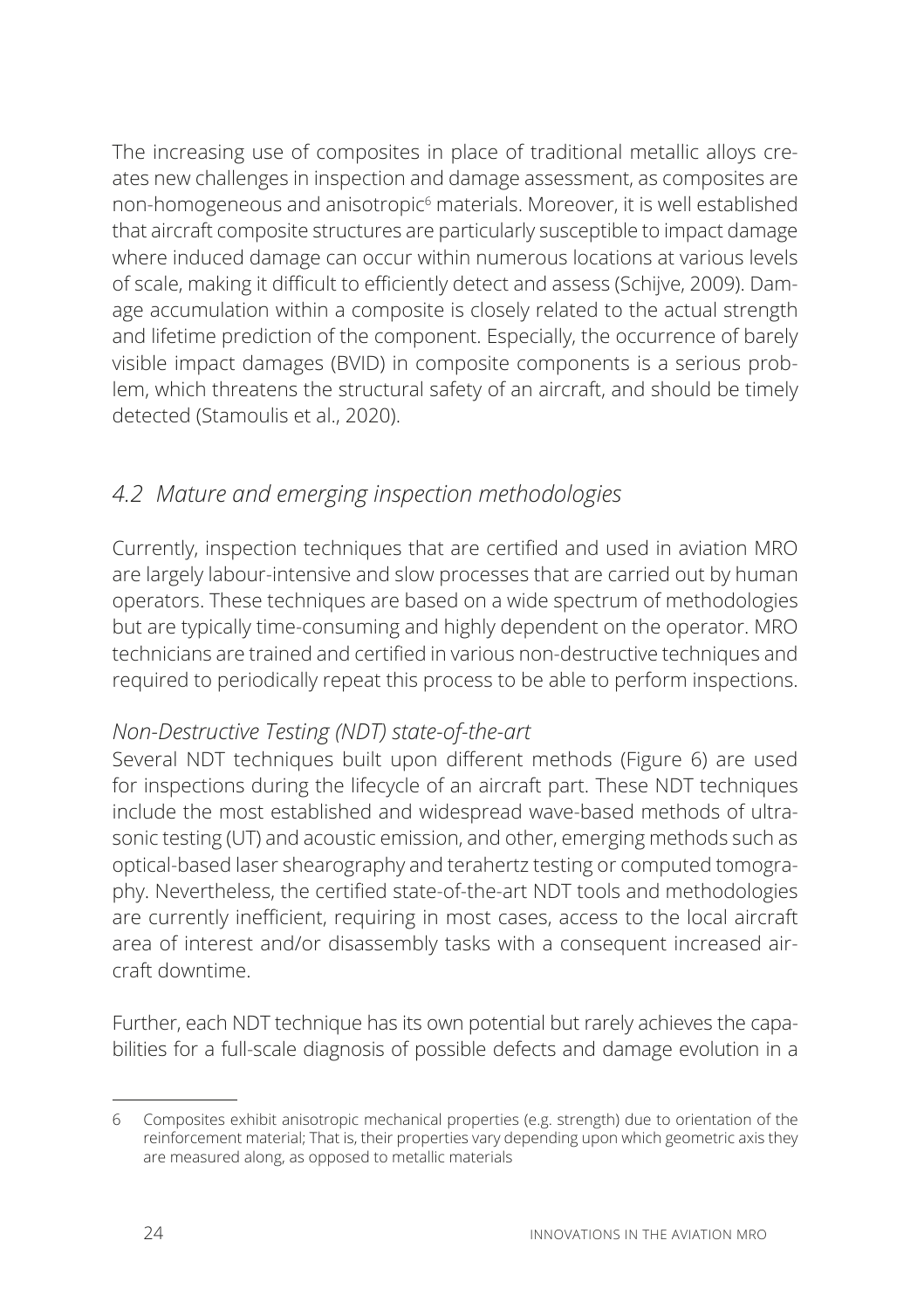composite component (Borst, Stamoulis & Sprik, 2019). For example, current preferred NDT techniques such as Ultrasonic C-scan which require long inspection times and high level of human interaction, are additionally not efficient in testing complex composites geometries and cannot provide details on how damage or defects evolve and affect the service life of a component (Wang et al., 2020).



Figure 6: Classification of NDT techniques in groups associated to used methods.

Overall, as the volume and structural complexity of composite parts continue to grow, the cases of multi-NDT techniques are becoming increasingly important in maintaining structural integrity. Ongoing research in this approach is also growing with the use of fusion techniques to combine results from different NDT methods (e.g. Xiao et al., 2019). An example of a multi-domain tool, i.e., 3D structural light scanning/lock-in thermography/laser shearography, capable of providing the complete technical status of the composite component in one inspection step has been recently proposed by NLR7 .

Despite recent promising theoretical research results and proof of concepts with the use of AI-based, automated systems (e.g., Mahmod et al., 2019) in improved NDT techniques, there is still substantial work required to develop fast and affordable systems for both equipment and data processing methods to promote their practical implementation in industry.

<sup>7</sup> http://www.composite-maintenance.com/dcmc-innovation-tracks/nondestructive-research -in-service/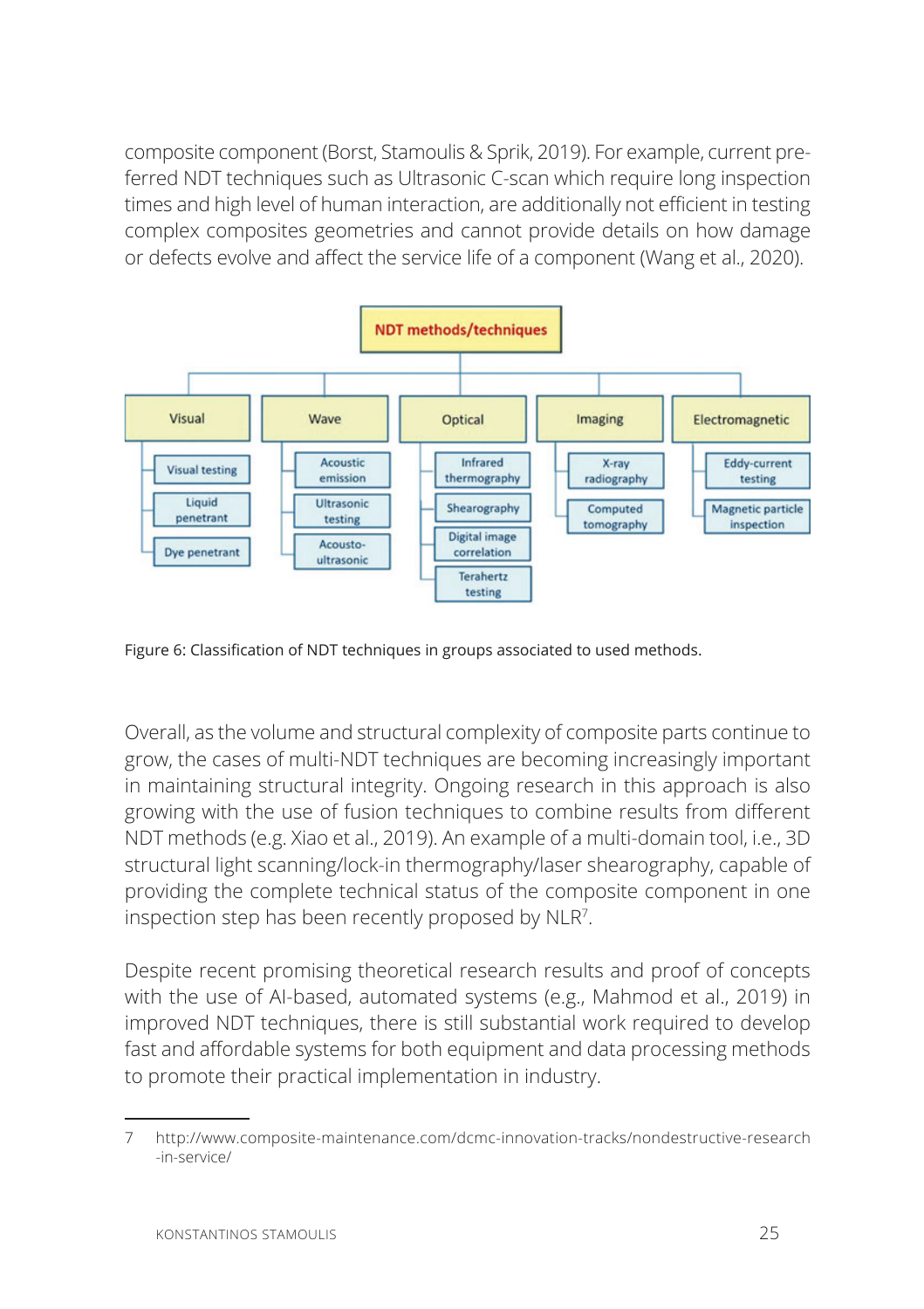#### *Structural Health Monitoring (SHM) and CBM implementation*

To address the NDT limitations and drawbacks, the concept of Structural Health Monitoring (SHM) has been recently explored. SHM is defined as "the process" of acquiring and analysing data from on-board sensors to evaluate the health of a structure"8 . The data obtained from an SHM system can be used for the implementation of a condition-based maintenance (CBM) approach which was introduced in section 2.1. By means of a continuous monitoring and an early fault detection, severe damage can be avoided, allowing efficient timing of maintenance tasks, and avoiding unnecessary inspections at the same time.

The main SHM techniques include vibration, strain-based fibre optics and guided waves methods (Aliabadi and Khodaei, 2018). SHM has been implemented for rotating machinery, with significant costs reduction and safety increase in maintenance tasks. Nevertheless, the equivalent laboratory SHM concept for fixed structures has not yet scaled-up to real aircraft structures application. The main reasons for the slow adoption by industry are the necessity of extensive validation and the requirement that methods have to be proven to be robust and demonstrated on different structures and realistic servicing conditions (Cawley, 2018). Further, there is a need for improved, reliable raw data collection by SHM sensors and robust SHM algorithms (Güemes et al., 2020).

## *4.3 Automated and innovative repair methodologies*

Currently, MRO repairs in aviation typically include manual and slow processes that are highly dependent on the operator skills. In addition, the damage assessment process is characterized by the limitations, that are elaborated in section 4.2, and also dependent on manual, time-consuming and inaccurate inspection techniques. These conditions are often translated in inefficient or expensive repairs leading to increased downtime and additional costs.

#### *Robotics for automation*

As a logical consequence of the advancements in automation of aircraft manufacturing and in particular the automation of composite structures production, more attention is recently paid to the automation of MRO. Automation of composite repairs offers the possibility of faster and more reliable repair processes by increasing accuracy and consistency, especially in the case of complex

<sup>8</sup> According to SAE Standard ARP6461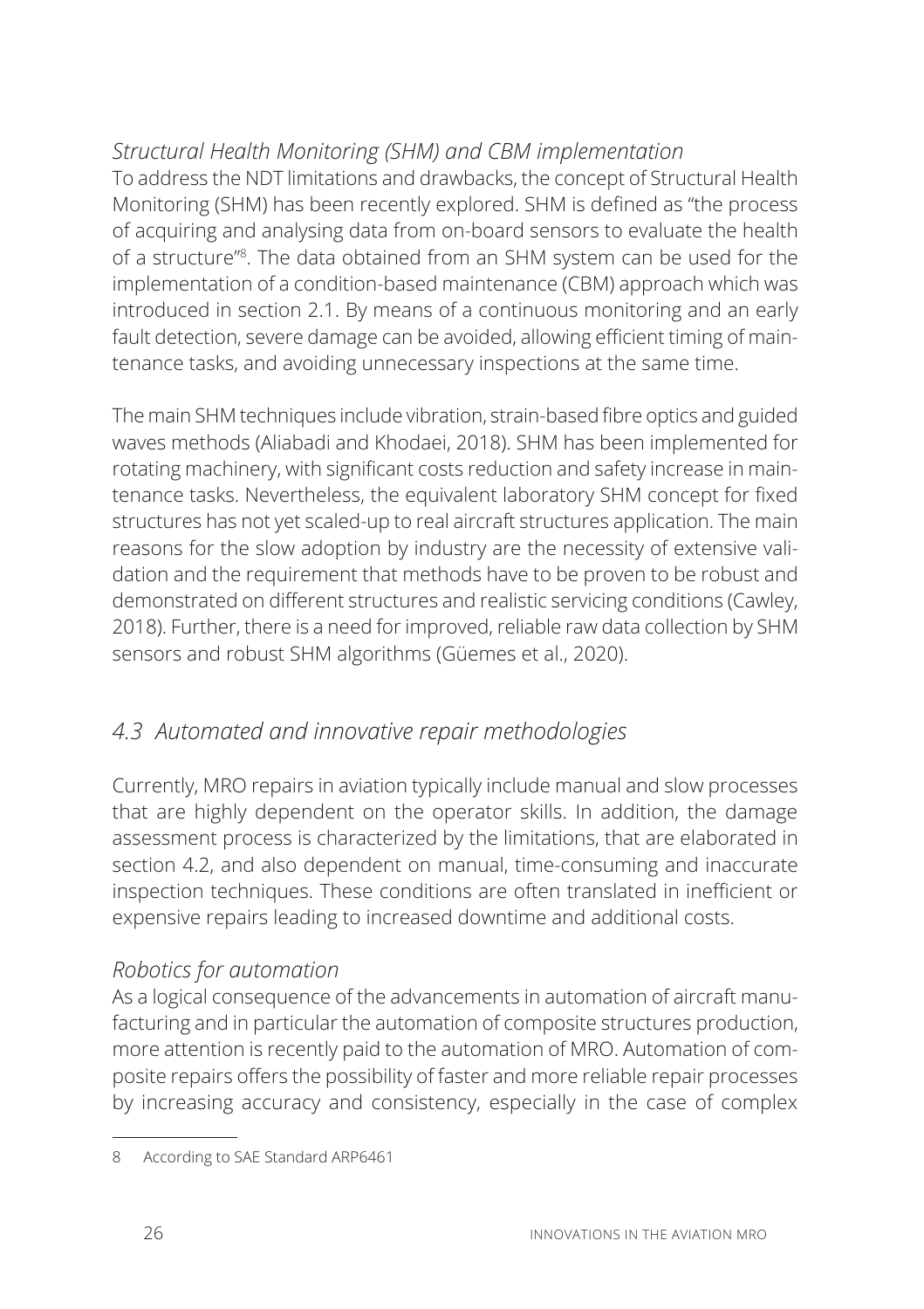geometries. The entire process from a damaged to serviceable component can be divided into six phases (Figure 7) as observed in practice and supported by literature<sup>9</sup>.



Figure 7: Typical MRO composite repair process (Borst et al., 2020)

Several parties are working on solutions for automation of composite repair operations including 3D scanning and measurement of the damaged area as well as material removal and repair execution by a robot or a cobot. Examples are found at Lufthansa's CAIRE, a mobile device for removing material layers, while hanging onto the structure using suction cups<sup>10</sup> and the Reply5 machine by BAYAB using water jet abrasion for removing layers of fibres<sup>11</sup>.

#### *Advanced welding and additive manufacturing-type repairs*

In addition to the automation of conventional, mechanical machining processes for repair, recent research focuses on the application of advanced welding processes and additive manufacturing (AM)-type techniques. Especially, aircraft engine components are exposed to extreme operational conditions to increase the overall aircraft performance, therefore there is an increasing need for efficient repair strategies to increase the lifetime of such high-value components. Novel welding processes such as the Cold Metal Transfer (CMT) are promising techniques that offer significant benefits including reduced distortion by minimizing heat input and a faster, cost-efficient, and easily automated process

<sup>9</sup> EASA, "AMC25.1309(b)(5)," EASA.

<sup>10</sup> Lufthansa Technik, "Upside down: robot for inspection and repairs," 21 May 2020. [Online]. Available: https://www.lufthansa-technik.com/caire-repair-robot.

<sup>11</sup> F. Cenac, "Automated abrasion - La revolution for composite material repair," 12 March 2020. [Online]. Available: https://www.bayab.fr/en/composite-material-maintenance-2-2/.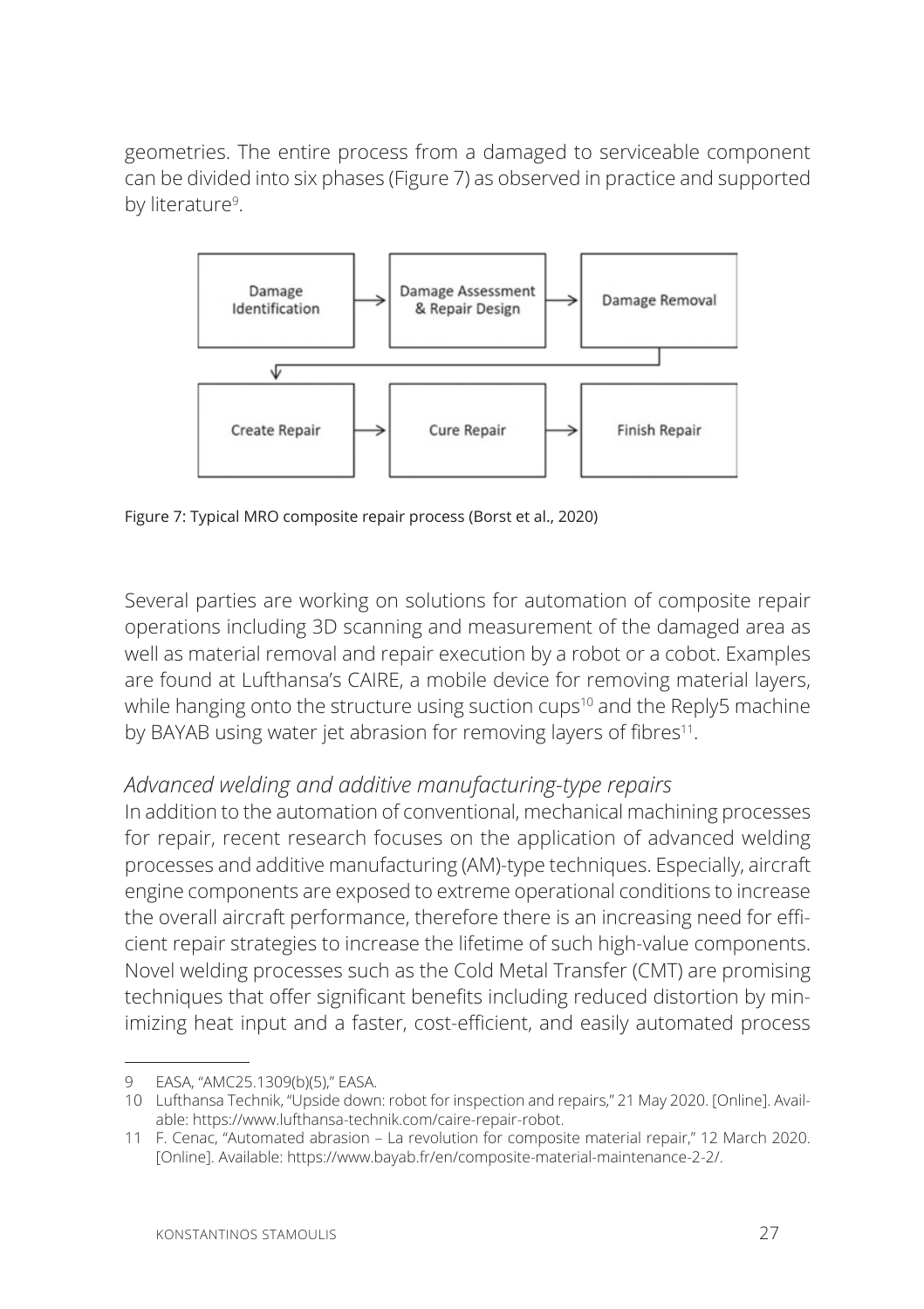as compared to conventional welding techniques, e.g., dabber Tungsten Inert Gas (TIG) welding.

Then, the AM techniques have already proved their potential in manufacturing lighter and more efficient aircraft structures from fewer parts. For example, GE Aviation very recently completed the prototype testing of a new turboshaft engine with extensive use of AM. This prototype serves as the technology pipeline to meet next generation, engine requirements and expected to meet a series of aggressive performance goals including a 35% reduction of fuel consumption and a 45% reduction of production and maintenance expenses, as compared to current engines<sup>12</sup>. Regarding the MRO sector challenges, AM-type, deposition techniques such as the High-Pressure Cold Spray (HPCS) and the Laser Direct (Energy) Deposition (LDD/LDED) provide promising fast, quality and cost-effective means for repairing or remanufacturing damaged aircraft engine parts and systems to further extend their service life. For example, an HPCS repair process has been developed<sup>13</sup> for the repair of corroded and worn helicopter gearbox components (Kay & Karthikeyan, 2016). Moreover, experimental studies succeeded in repairing damaged turbine blades based on a new semi-automated algorithm using an LDD technique (Wilson, 2014).

## *4.4 Novel propulsion technologies*

More recently, new aircraft architectures and propulsion solutions are explored to select the best approaches and make further decisive steps for a more efficient and cleaner aviation.<sup>14</sup> These solutions include four different propulsion technologies (Stamoulis & Apostolidis, 2022):

- 1. Full-electric aircraft aiming predominantly in the regional, commuter segment due to the battery energy density limitation.
- 2. Hybrid electric aircraft which offer possibilities for various operational combinations and degrees of hybridization and are aiming at short- to medium-range applications.

<sup>12</sup> https://www.ge.com/additive/additive-manufacturing/industries/aviation-aerospace

<sup>13</sup> MIL-STD-3012, "Cold Spray Manufacturing Process Standard.

<sup>14</sup> NLR-CR-2020-510, "Destination 2050: A Route To Net Zero European Aviation" Feb 2021. [Online]. Available: https://reports.nlr.nl/bitstream/handle/10921/1555/NLR-CR-2020-510-public.pdf?sequ ence=4&isAllowed=y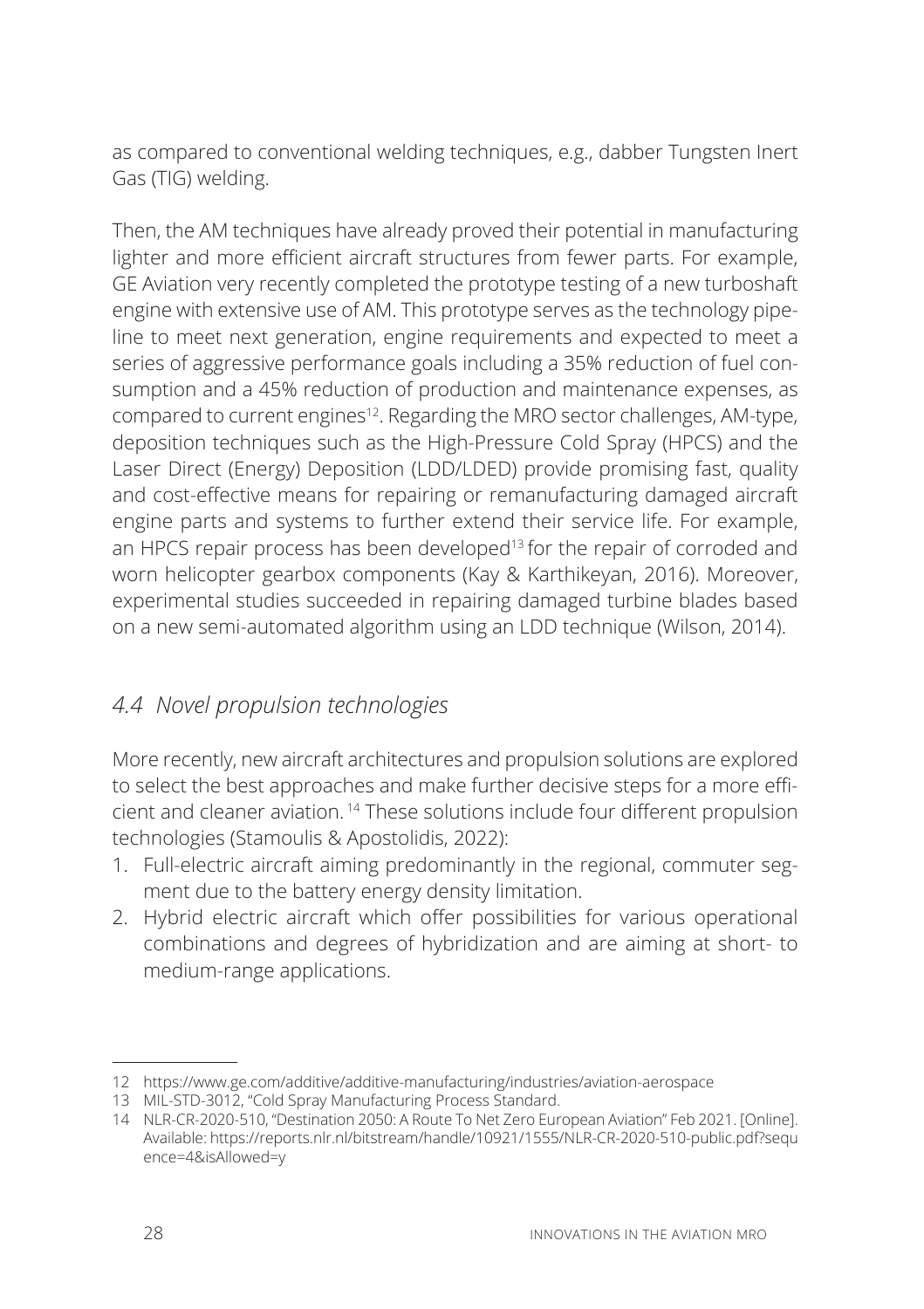- 3. Hydrogen aircrafts that still face several volume and storage related challenges and will expected to provide solutions in the medium and longrange segments.
- 4. Sustainable alternative fuels that are the only foreseeable solution to address the long-haul flights.



Figure 8: Novel propulsion technologies and their expected operational deployment<sup>15</sup>

For the successful transition to cleaner low-emissions aviation, several challenges associated with the respective technologies must be addressed (Figure 8) while there is still a gap in the analysis and design of the necessary maintenance strategies and infrastructures.

<sup>15</sup> Graph by A. Apostolidis, Aviation Engineering Research Group (2020).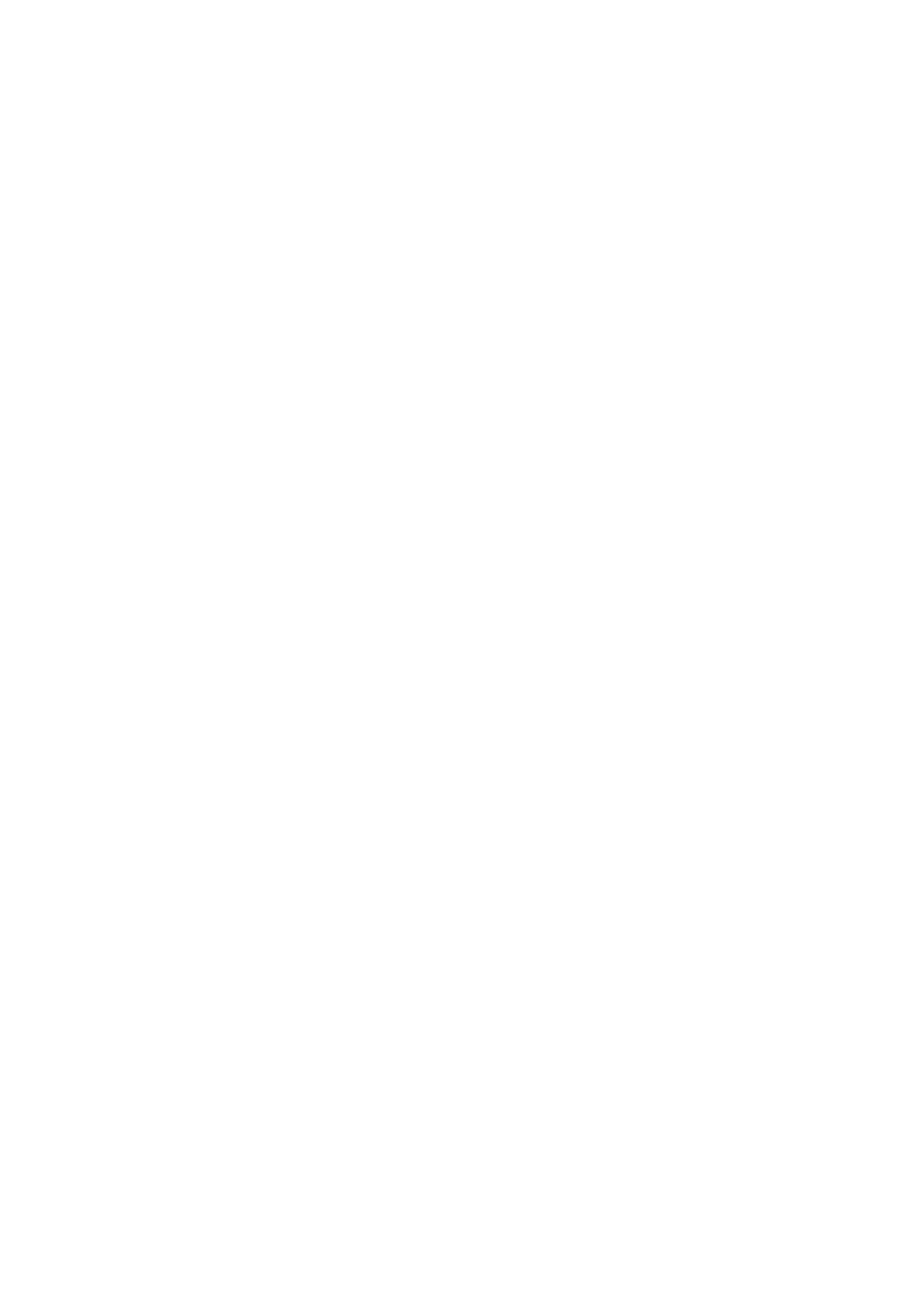# **5. Applied research in Aviation MRO engineering**

#### *5.1 Research focus*

The Aviation Engineering professorship seeks advanced technologies and methodologies to optimize MRO processes and reduce aircraft downtime through practice-oriented research. This research therefore actively contributes to helping aviation develop sustainable processes and is focused on two main topics: data analytics and prognostics to predict the maintenance needs and novel inspection and repair methodologies together with automated and sustainable tools to improve the maintenance implementation.

The professorship will pursue the following research directions with direct applications to the MRO domain:

- Data analytics and prognostics for transition to condition-based and predictive maintenance.
- Non-destructive testing, structural health monitoring, and damage assessment innovations with focus on composite structures and engines parts.
- Novel repair methodologies including automation of repair processes (e.g., robotics, additive manufacturing).
- Design of maintenance for sustainable propulsion solutions (e.g., maintenance of electric aircraft and sustainable aviation fuels).
- Human factors and safety systems.

These research directions fit well with the High-Tech Systems and Materials (HTSM) top sector<sup>16</sup> and especially with the challenges, priorities and research topics of the roadmaps Aeronautics<sup>17</sup> and Smart Industry<sup>18</sup>.

<sup>16</sup> The HTSM roadmaps are bottom-up initiatives from science and industry within the Top Sector. In their subdomain, they include applications and technologies, priorities and implementation, and partners and process, see: https://www.hollandhightech.nl/sites/www.hollandhightech.nl/files/Do cumenten/KIAs/HTSM%20Knowledge%20and%20Innovation%20Agenda%202018-2021.pdf

<sup>17</sup> HTSM Top Sector, Roadmap Aeronautics 2020 - 2025, 31 August 2020. [Online]. Available: https:// www.nlr.nl/wp-content/uploads/2021/05/HTSM-Roadmap-Aeronautics-2020-2025-Final-2020 -08-31.pdf

<sup>18</sup> Smart Industry roadmap, Research agenda for HTSM, ICT and the route for NWA, 28 August 2020. [Online].Available: https://www.nlr.nl/wp-content/uploads/2021/05/Roadmap-Smart-Indu stry-2020.pdf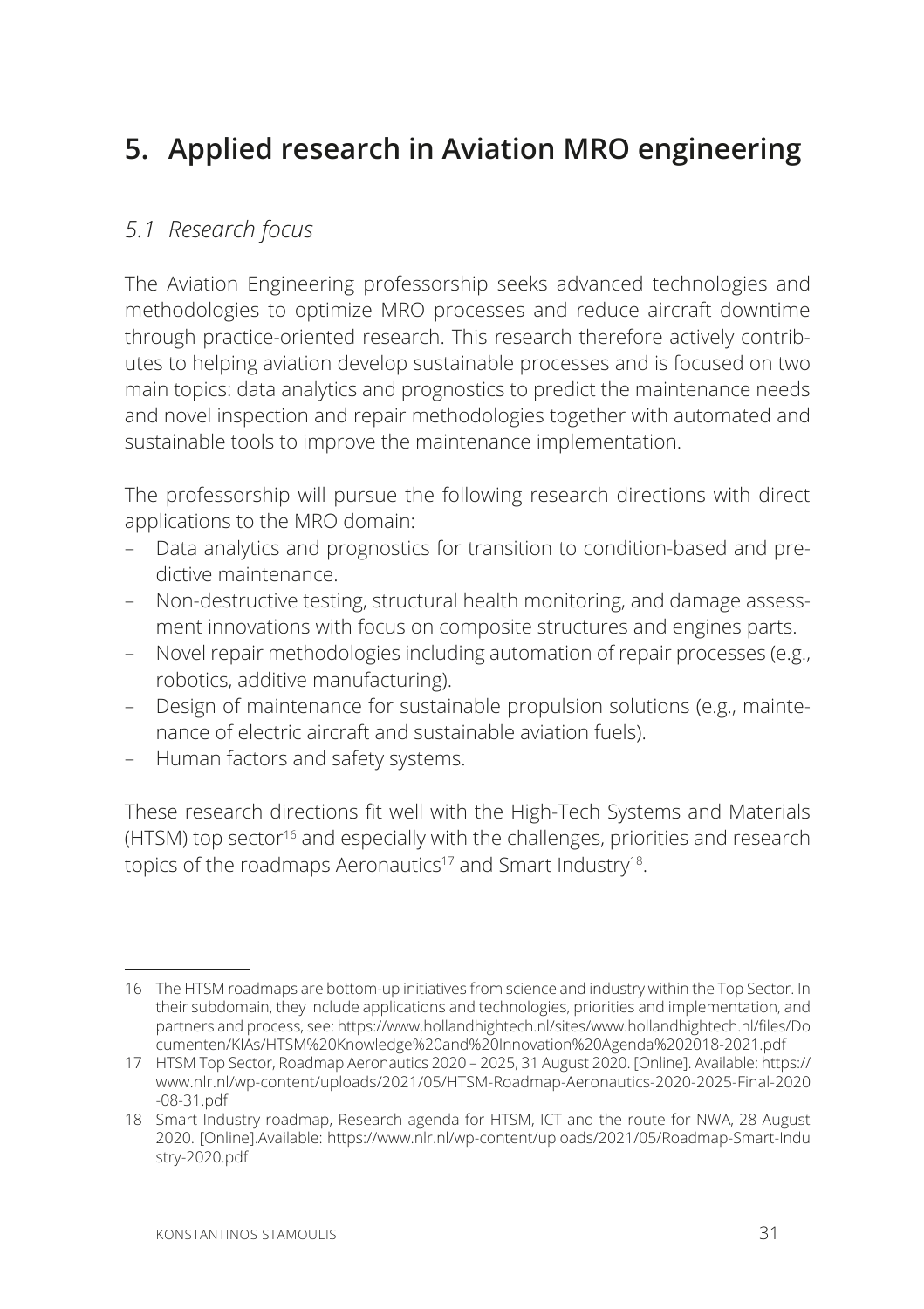# *5.2 Data analytics & prognostics for MRO*

Data analytics and prognostics can significantly reduce downtime, waste and costs through labour, inventory, and material processes optimization in MRO without any compromise in quality and safety as described in Chapters 2 and 3. The Aviation Engineering professorship has previously completed a RAAK MKB applied research project on data mining in MRO and recently initiated new research on predictive maintenance and MRO decision-support systems in collaboration with TU Delft and KLM. These studies are offering new insights in efficient maintenance strategies and optimization tools. Further, a new research project proposal on AI-based, cross-industry MRO optimization solutions to reduce energy, material and labour waste is in application status (Horizon Europe Framework Program).

#### *Data mining in MRO (RAAK MKB, completed)*

The Aviation Engineering research group in cooperation with the aviation industry has conducted an applied research project (2016-19) to explore MRO optimization with the use of data mining methods. More than 25 cases have been studied at eight different MRO enterprises. The CRISP-DM methodology is applied to have a structural guideline throughout the project. Individual case studies conducted with statistical and machine learning methods were successful at prediciting, among others, the duration of planned maintenance tasks as well as the optimal maintenance intervals, the probability of the occurrence of findings during maintenance tasks. The research resulted in new insights in maintenance methods, decreased MRO lead times and significant cost savings.

#### *Predictive maintenance (R&D Mobility Fund, approved)*

This study includes the development of AI-based predictive maintenance (PdM) models in collaboration with TU Delft and KLM Engineering & Maintenance. The models are developed and validated by using historical data from nonsafety critical, aircraft cooling system. Further, a federated analytics architecture has been employed to address the data scarcity and data sharing challenges. Therefore, datasets are combined from multiple operators, located in different geographical locations to create value for all parties without compromising confidentiality or ownership. Finally, the contribution of the PdM models to decision support systems is investigated by exploring which corrective actions are best suited to different outputs of the models.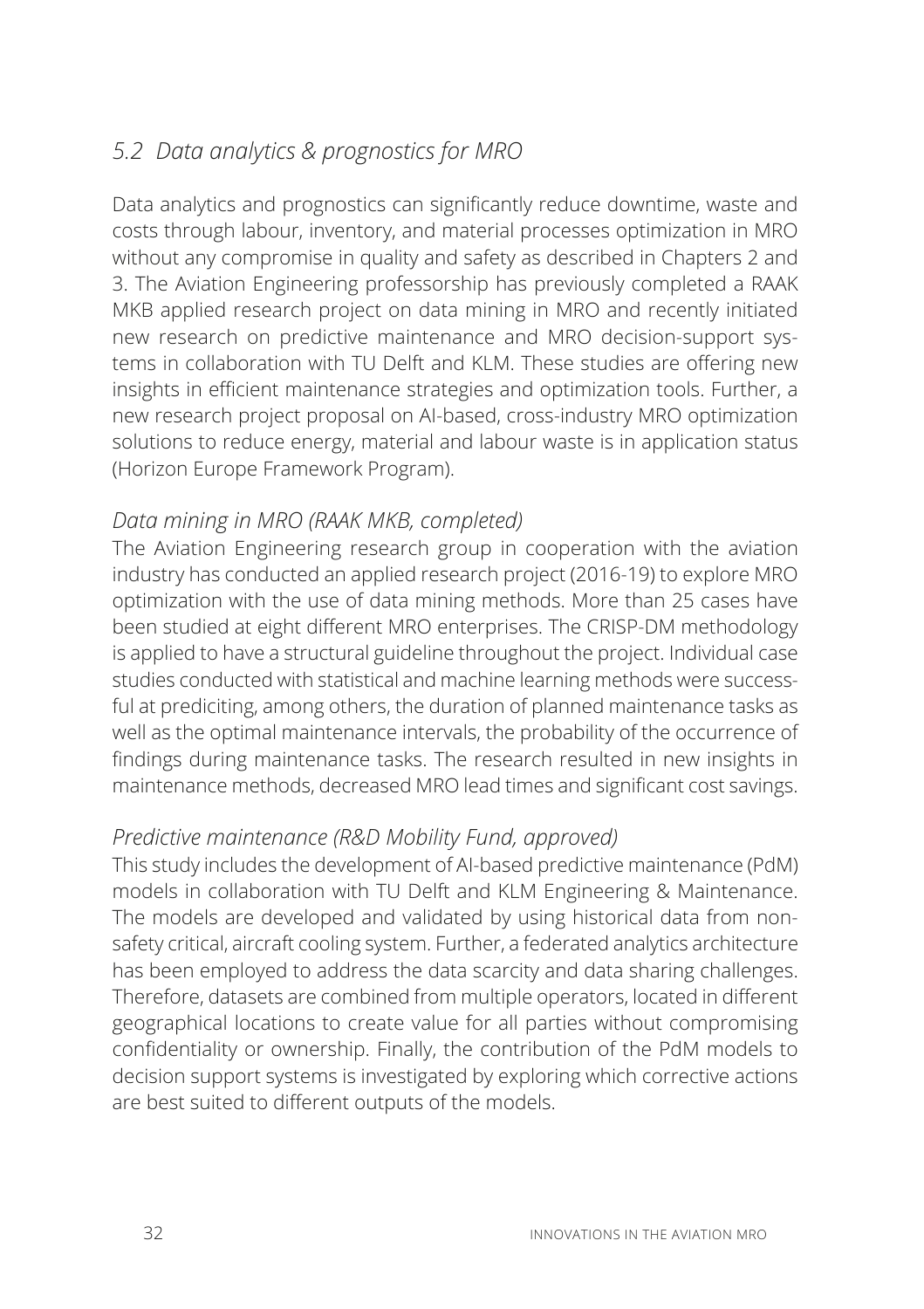#### *MRO decision-support systems (R&D Mobility Fund, approved)*

This study is related with the outputs of the Predictive Maintenance study of the same project in collaboration with TU Delft and KLM. The project objectives include the development of decision support tools at three different levels, as follows:

- An MRO simulator for maintenance concepts evaluation at a strategic level, on aspects such as fleet availability, reliability, and costs.
- A scheduling optimization tool for fast and efficient planning at a tactical level.
- Decision-support tools for human resources planning at an operational level to increase efficiency and minimize potential disruptions.

#### *5.3 Innovations in inspection and repair tools*

Advanced materials such as composites have become the principal construction materials of modern aircraft structures despite their shorter track record and their relatively unknown long-term performance. At the same time, the MRO inspection and repair methodologies in use are inefficient to address the increasing demand and complexity, leading to time-consuming and labour-intensive processes as described in Chapter 4. This gap is creating a demand for new knowledge to develop and operationalise adaptive, digital, and sustainable MRO tools, applicable in modern aircraft systems and components. The Aviation Engineering professorship is currently participating in a RAAK MKB project on the automation of composite repairs and will participate in a fouryear project on Smart MRO together with a Dutch consortium that includes KLM, JetSupport, NLR, TNO and TU Delft.

*FIXAR – Automation of composite repairs (RAAK MKB, ongoing project)* This applied research project is co-funded by SIA-RAAK, and involves three Universities of Applied Sciences (AUAS, Inholland, Saxion) and a consortium of Dutch SMEs. The objective is to support Small and Medium Enterprises (SMEs) by implementing knowledge and new technologies which in the case of FIXAR focus on the automation of repair procedures. The explored automated repair processes include 3D scanning and measurement of the damaged composite area as well as damaged material removal carried out by a robot or a cobot. The research program is ongoing and will have a project delivery deadline in March 2022.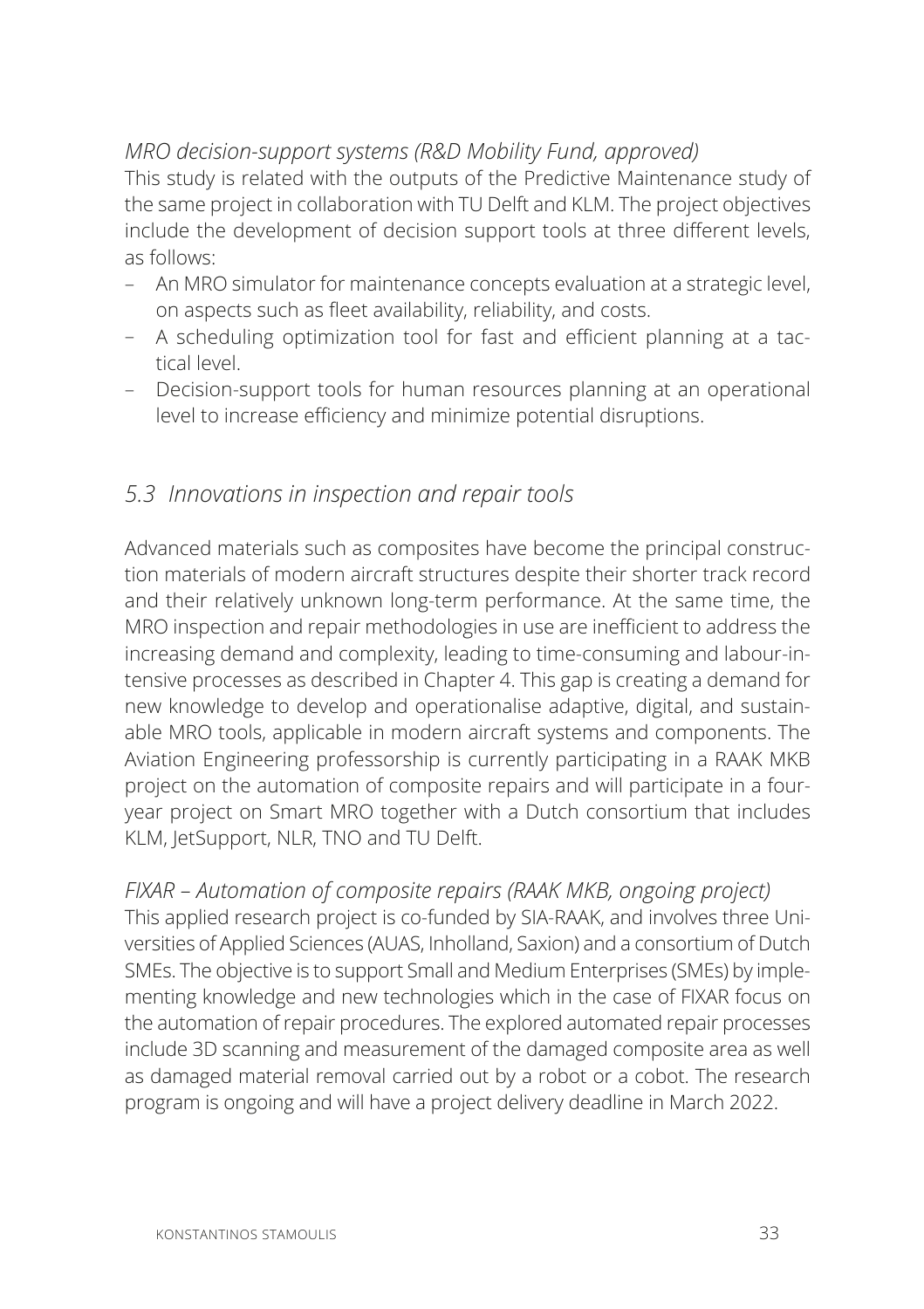#### *Smart MRO – Innovations in inspections and repairs of aircraft composites and engines parts (R&D Mobility Fund, approved)*

This four-year project aims to develop innovative and efficient inspection and repair methodologies that are applicable in modern aircraft systems and components such as composite structures and engine parts. AUAS is collaborating with a Dutch consortium that includes KLM, JetSupport, NLR, TNO and TU Delft. Main research activities include the development of innovative, non-contact NDT techniques for composite components and engine parts, automated 3D measurement system and image processing methods for complex geometries as well as the application of advanced additive manufacturing-type techniques in MRO. Overall, the objectives are the increased automation and integration of MRO processes and the reduced waste by minimizing the unnecessarily rejected, high-value aircraft parts.

# *5.4 Human factors and safety systems*

The Aviation Engineering professorship has been active in addressing Human Factors & Safety (HFS) problems for both large organisations and SMEs. The professorship performs applied research related to real-life cases and problems, having as a goal to improve and innovate professional practice to support an information-driven aviation environment and the effective deployment of advanced decision-making systems. Earlier contract research projects on MRO safety yielded preliminary results following the study of a large MRO, located in Asia. These projects followed the bottom-up principles of Safety Differently (SD), and utilising tools such as Work-As-Done (WaD), Work-As-Imagined approach (Wal), and micro-experiments to close the identified safety gaps. In addition, a RAAK PRO research project has been conducted on developing metrics for Safety Management Systems (SMS) in Aviation which resulted in the development of two tools for organisation's SMS and safety culture. Further, a future research project in preparation is also described next to this end.

#### *Measuring safety in aviation (RAAK PRO, completed)*

The Aviation Engineering professorship has conducted a four-year (2015-2019) RAAK PRO funded applied research project on developing metrics for SMS and Safety Culture. The identified problem was lack of sufficient data to monitor safety performance, and lack of objective criteria to that end. The aim of this project was thus to help aviation organizations verify the safety performance of their organizations. The project developed two tools, namely AVAC SMS and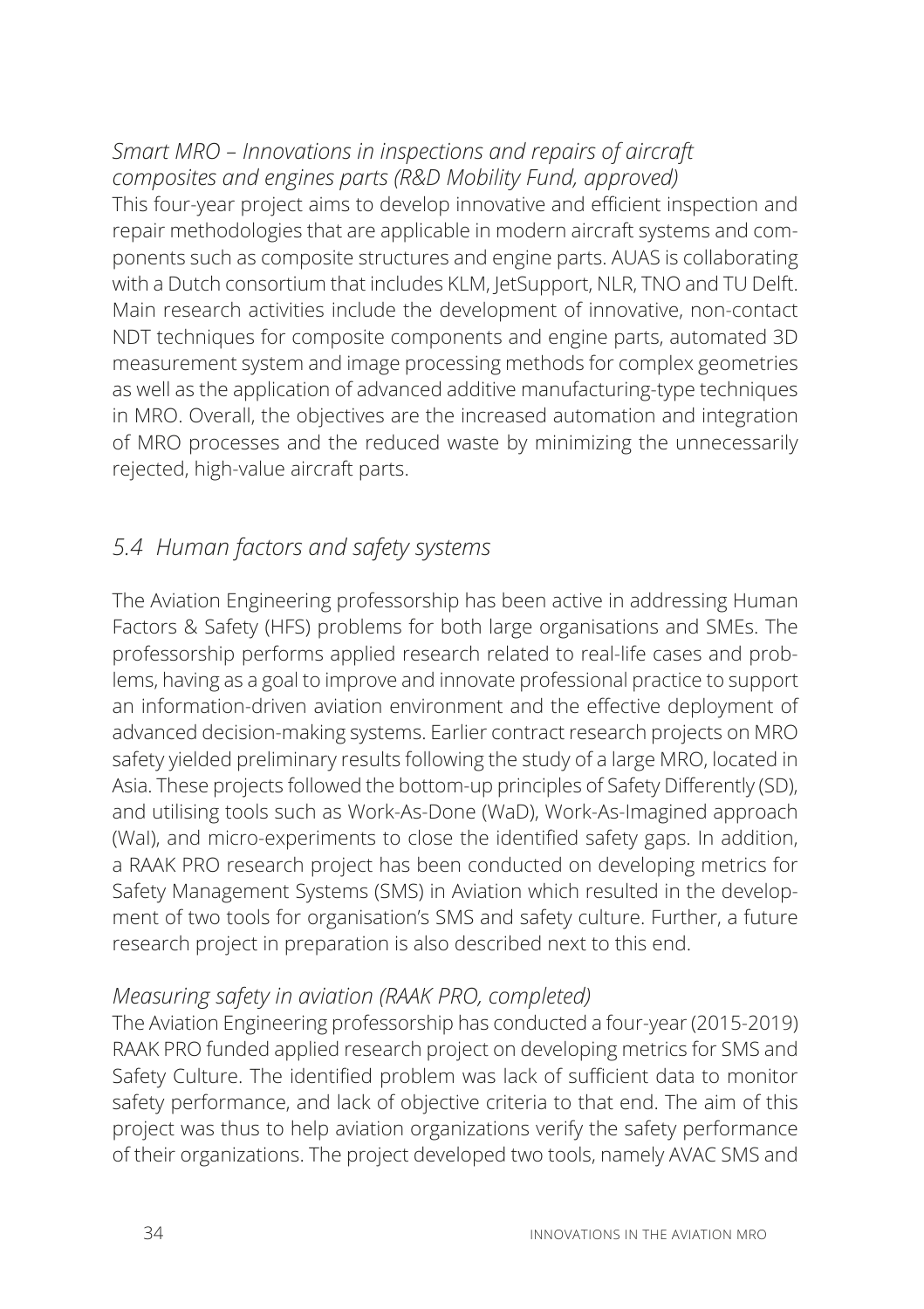AVAC SPC: the former tool measures three areas within an organization's SMS and the latter measures three areas in the organization's safety culture prerequisites to foster a positive safety culture.

#### *Safety systems in MRO (RAAK PRO, in preparation)*

Following the conceptualisation of alternative safety metrics (RAAK PRO, 2015- 2019) based on the effectiveness of risk controls, the scarcity of resources and system complexity, further research needs are identified to determine whether these provide viable solutions in MRO organisations, and to address the research gap in MRO safety systems. The latter problem was also scoped via research on maintenance incident data that show the problematic reporting elements and a compliance culture approach, hindering data and, as a result, safety systems decision making in MROs. Organisations following a compliance approach commonly aim to gather as much data as possible, overlooking data quality. In addition, challenges in SMEs remain and are linked to variability (of operations, data, etc.) and lack of predictability. Hence, the objective of this proposal is to address risks in continuing airworthiness and maintenance and to support the MRO's complex transition to a predictive strategy via proactiveness and predictive quality performance data.

#### *5.5 Sustainable propulsion solutions*

Small aircraft are expected to fly fully electrically by 2030 and then from 2050, it is expected that regional aircraft will also use new propulsion configurations, such as hybrid electric: partly on kerosene, partly electric as also described in Section 4.4. Further innovation such as hydrogen aircrafts and flying-V architecture are also currently explored. The Aviation Engineering professorship contributes to targeted sustainability research initiatives, such as the Dutch Electric Aviation Centre (DEAC), a national research centre set up to promote electric flight and Sustainable Aviation Fuel pilot projects in collaboration with KLM.

*Maintenance of electric aircraft (Dutch Electric Aviation Centre, approved).* The Aviation Engineering professorship contributes to the Dutch Electric Aviation Centre (DEAC) which promotes electric flight. The initiative is a collaboration between Delft University of Technology, Deltion College, and the AUAS. For the successful transition to cleaner, low-emissions aviation, several challenges associated with the respective technologies must be addressed while there is still a gap in the analysis and design of the necessary maintenance strategies and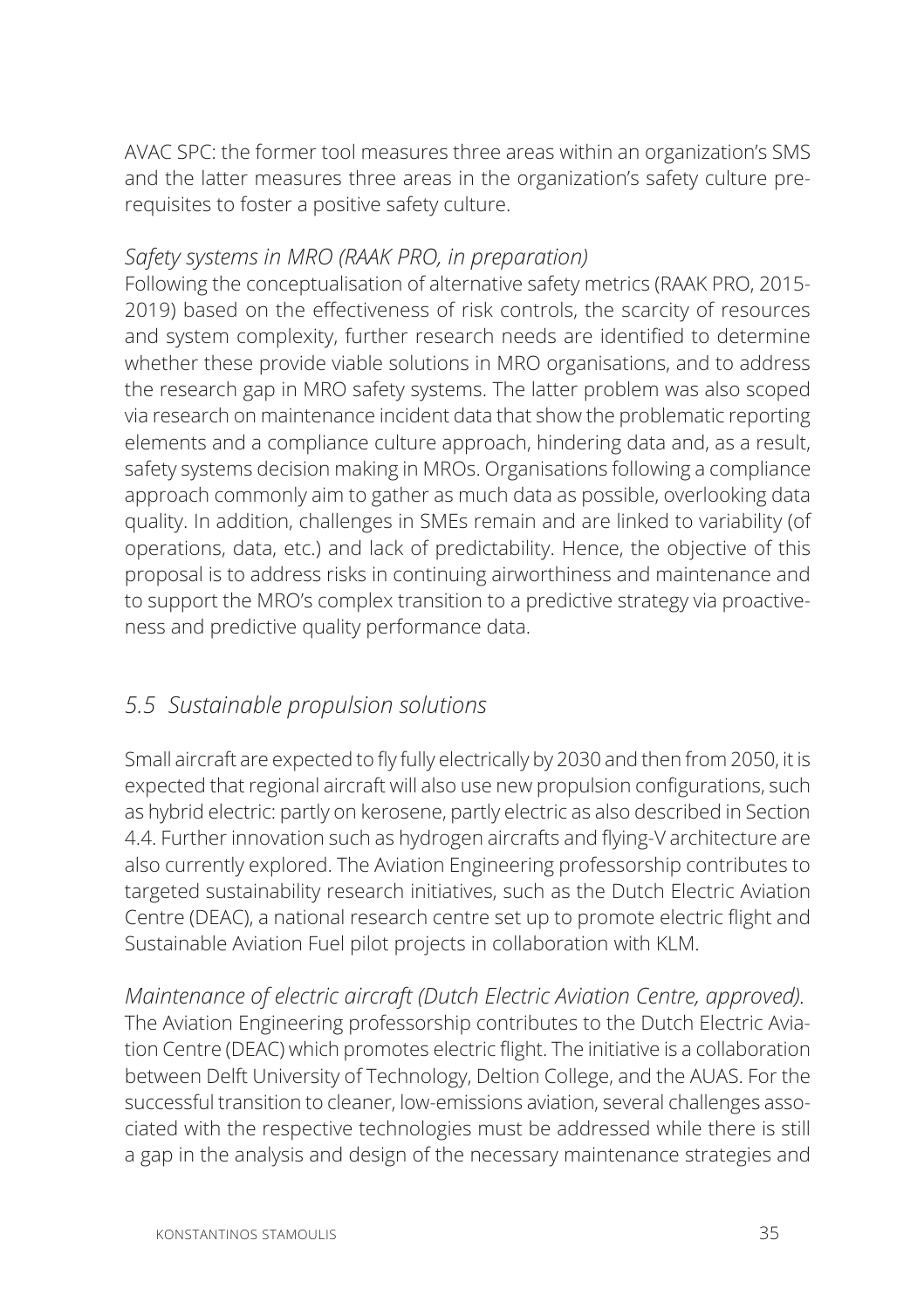infrastructures. As a part of our work at DEAC, the research group is collaborating with TU Twente in mapping the needs of maintenance of electrical aircraft.

*Sustainable Aviation Fuels (Bright Sky consortium, MRO working group)* This study is conducted under the Bright Sky consortium, in collaboration with KLM Engineering & Maintenance. In general terms, MRO providers aim to move towards SAF-compatible operations, to accommodate this kind of demand and at the same time reduce their environmental footprint. Specifically, these pilot projects aim to investigate three aspects of SAF engine MRO. First, to understand the impact of SAF in engine performance during testing, so the results are compatible with the current, standard processes. Second, to investigate the effects of SAF in engine parts and secondary systems, such as the fuel pumps, oiling systems, seals etc. This will reveal the maintenance particularities of SAF fuel blends. Last, as engine testing with the use of SAF will become a standard practice in the future, the details of such an endeavour need to be determined mostly the aspects related to fuel supply, storage and operational procedures.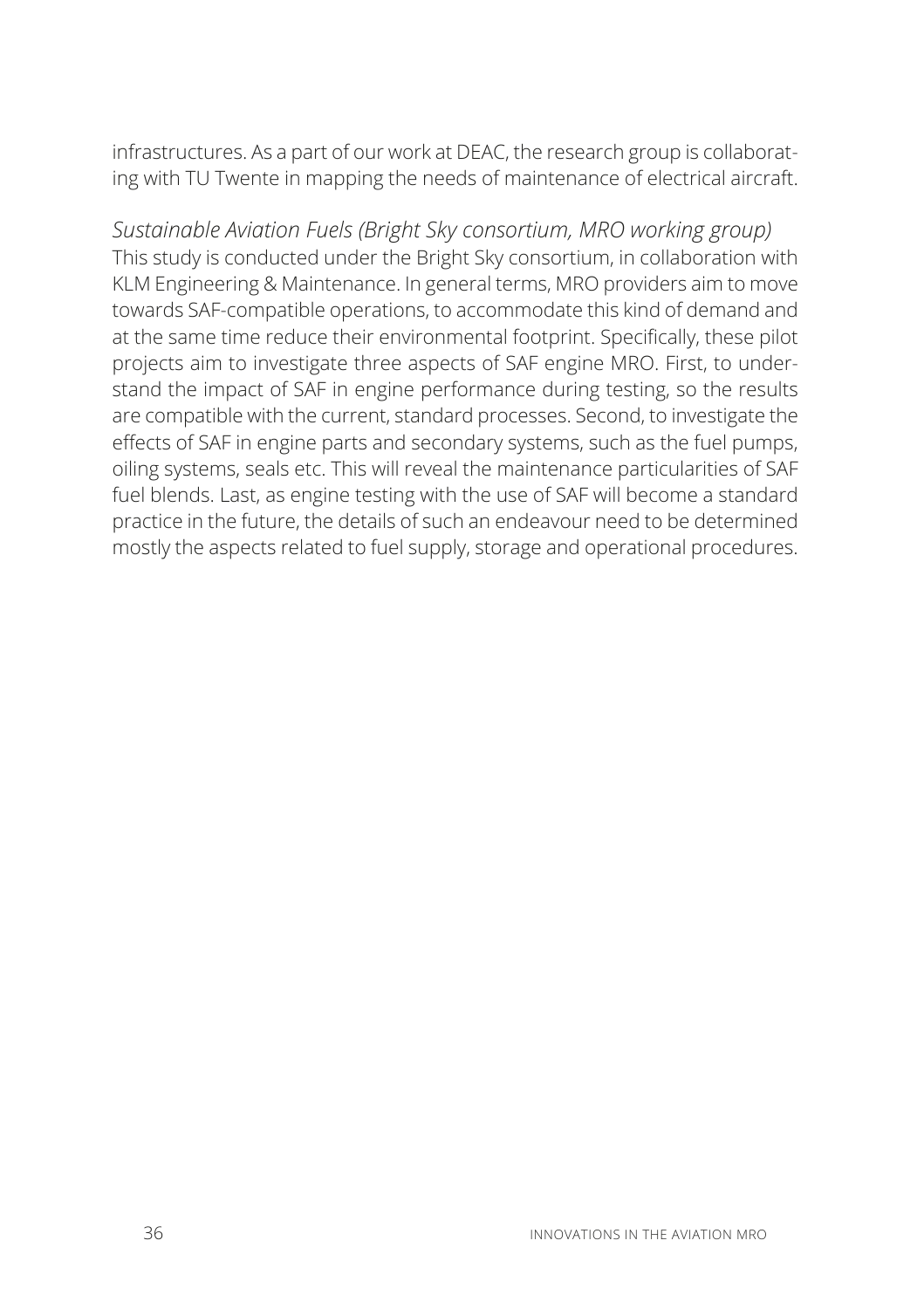# **6. Impact on higher education and knowledge dissemination**

In addition to applied research, the Aviation Engineering professorship is actively engaged in the educational process by incorporating research output into new knowledge and case studies for courses and modules of the Aviation programs, CoPs of the Faculty of Technology, and professional masterclasses. Further, the objective of the research group is to upscale collaborations and contributions in higher degrees (Masters, PDEs and PhDs).

#### *6.1 Impact on Aviation Bachelor Program*

The two Aviation professorships – Aviation Engineering (AE) and Aviation Management (AM) – currently focus on four of the Aviation program's themes: Maintenance, Repair and Overhaul, New Repair Methodologies and Safety and Human Factors (AE) and Airport and Space Capacity (AM), as shown in Figure 9.



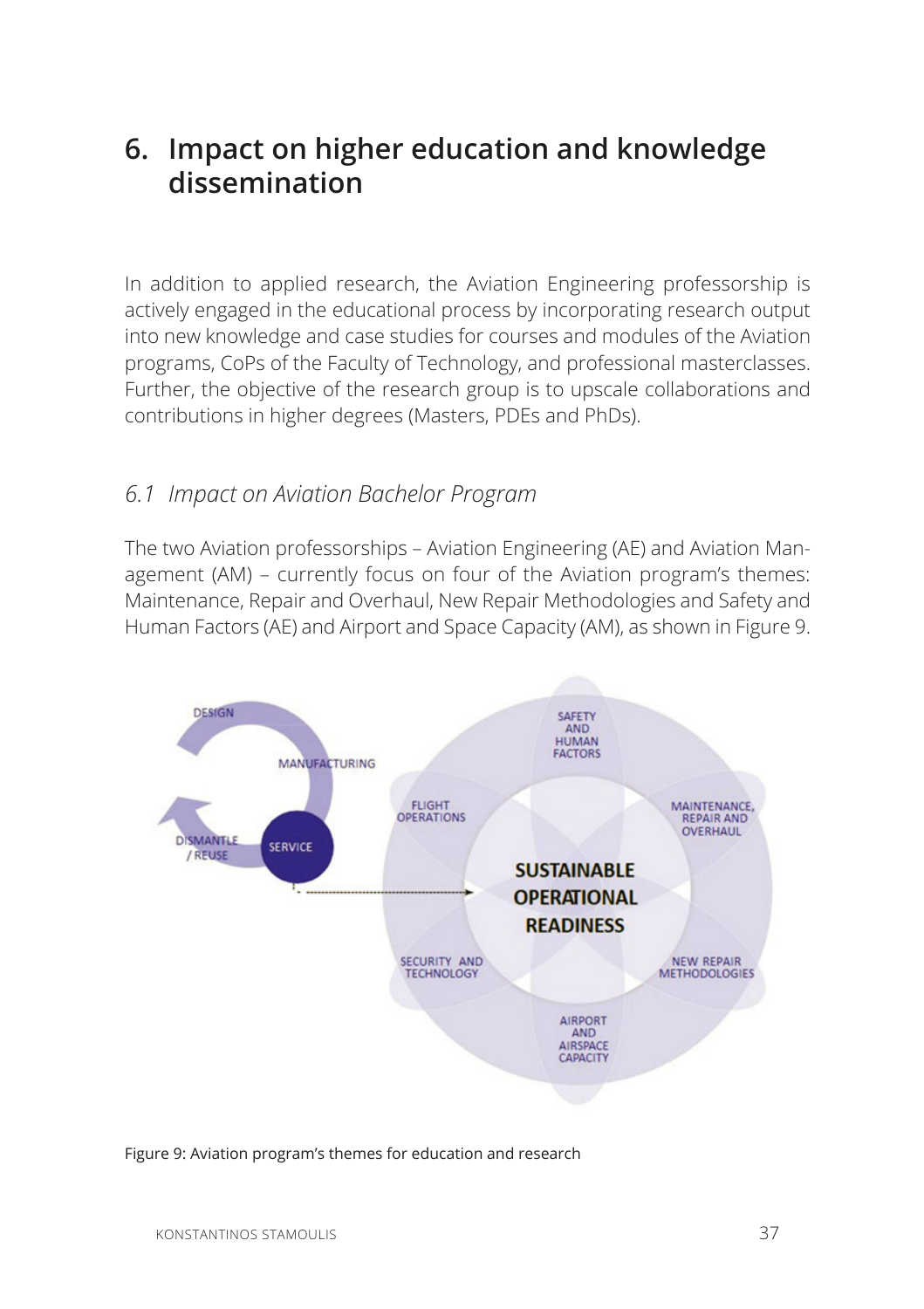#### *Aviation Engineering track*

The Aviation Engineering professorship is associated with several learning lines including Aircraft Systems, Structures and Materials, Maintenance and Life-Cycle Management and Regulations, Security and Safety, and various courses including Airframe Mechanics, Gas Turbine Performance, Aviation Maintenance Management, and the MRO Repair and Modification Design specialization track. A crucial objective here is to continuously bridge the gap between applied research and education by translating and incorporating research outcomes into new knowledge and professional projects and products for the educational modules.

In addition, the professorship actively contributes to the curriculum committee of the Bachelor Program as well as to the recently started curriculum redesign process. The aim is to revise the body of knowledge and skills (BOKS) and develop a flexible, effective but also coherent curriculum that will motivate the students and help them to further develop their professional and personal talents. As presented in the earlier chapters, the Aviation MRO industry encompasses a variety of complex and multidisciplinary assignments (see also mind map in Figure 10). Having only profound knowledge in a unique field is no longer sufficient. Therefore, next to a sound technical knowledge, the modern engineer must also exhibit basic knowledge of adjacent domains (e.g. logistics, data analysis) or general disciplines (e.g. business, safety, sustainability) to become more of a so-called T-shaped professional.



Figure 10: Multidisciplinary nature of Aviation MRO domain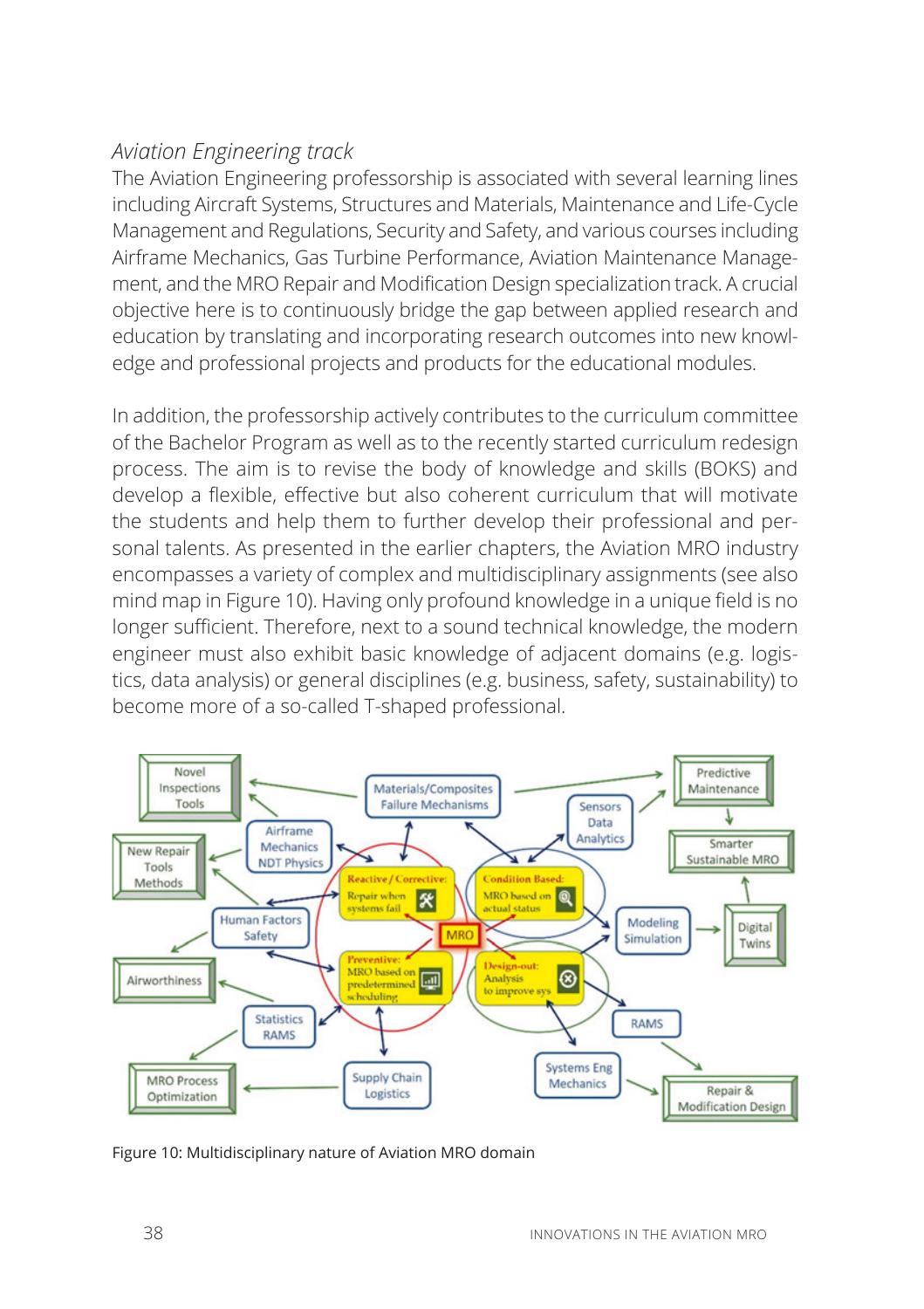That being the case, the redesigned curriculum follows a more integrated approach of engineering and operations themes in years one and two. This approach ensures a broad basis in terms of knowledge and competencies and supports an overarching, combined theme of "Sustainable Operational Readiness", i.e., the optimum and sustainable deployment of aircraft and the supporting infrastructure, systems, and procedures. In addition, the goal of the project group is the integration of education and research from the very first introductory modules to the final graduation thesis project.

#### *Aviation Honours Engineering Program*

The Aviation Honours Engineering program offers students a well-rounded education in research, innovation, and technology. This program is based on interactive lectures and workshops from lecturers, researchers and professionals that support students to create innovative solutions for Aviation's engineering real-world problems. The knowledge level in the Honours program is higher than the regular specialization tracks of the Bachelor program while additional research skills are developed and practised during the program. Honours projects' themes are aligned with ongoing research themes of the Aviation Engineering research group.

#### *Higher degrees programs*

The Aviation program is currently collaborating with Embry-Riddle Aeronautical University in the part-time Master of Aviation Maintenance (MAM) degree program for professionals. The objective of the MAM program is to provide knowledge and develop skills and abilities necessary for students to become effective supervisors, leaders, and managers in the aviation maintenance industry. The program is also suitable for professionals who have experience in supervisory and managerial roles and are committed to a lifelong learning for continuing professional development.

The objective of the professorship is to upscale collaborations and contributions in higher degrees (Masters, PDEs and PhDs).

#### *6.2 Impact on Faculty of Technology (FT) profile themes and CoPs*

In line with the recently established "Education and Research Vision of the Faculty of Technology (FT)" in 2021, an ongoing faculty-wide redesign of courses is focusing on Communities of Practice (CoPs) and connecting students, lecturers,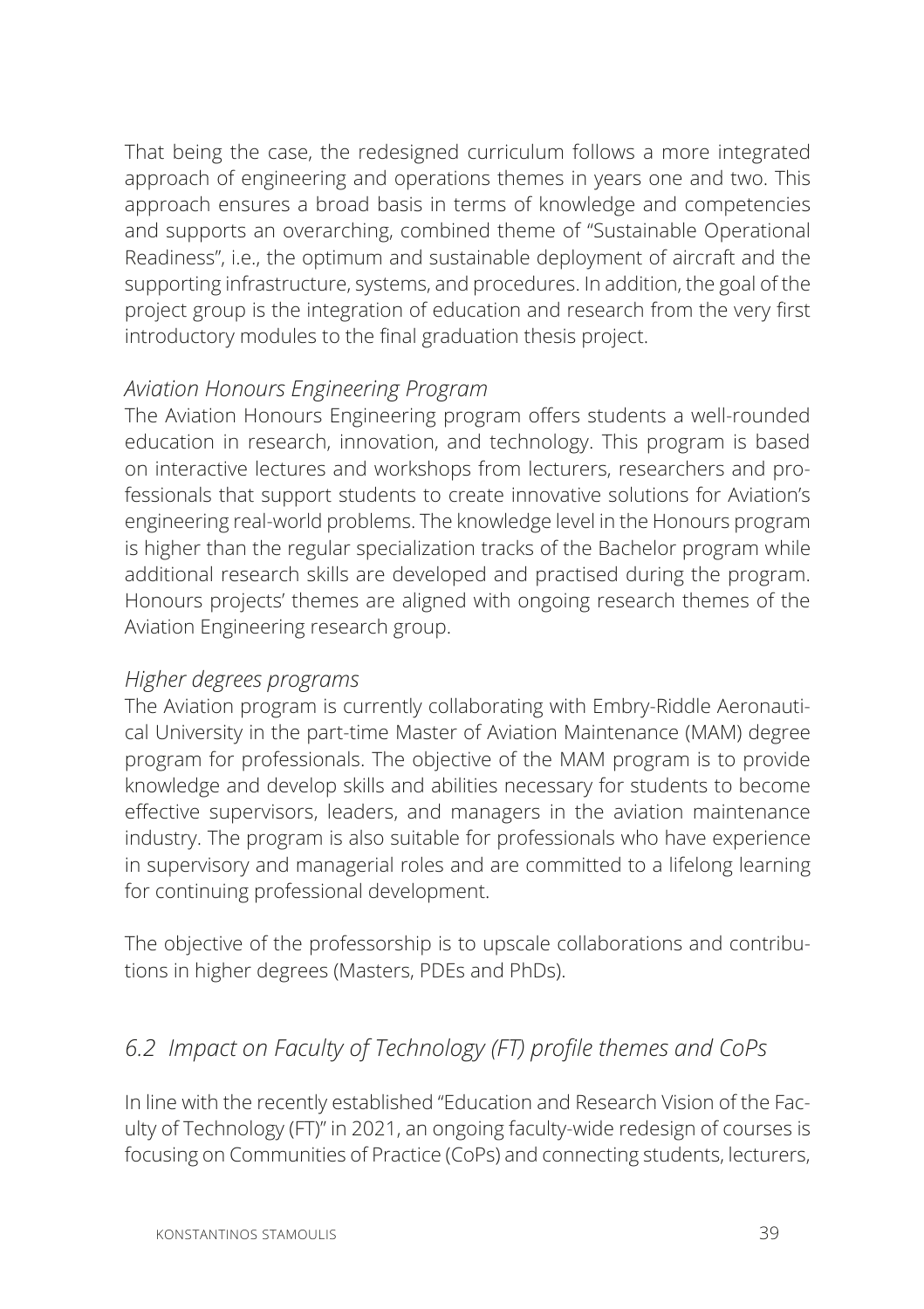researchers, and the professional field, with a focus on technical and innovative solutions for practical issues. In addition, the new vision offers room for more personal learning paths and flexibility. To generate even more focus, mass and impact in education and research, the FT focuses on recognizable profile themes, relevant to society and the professional field within the Amsterdam Metropolitan Area (MRA). These profile themes provide a framework for relevant and quality education and research and are elaborated in sub-themes in CoPs (year 3 and 4 bachelor's degree programs).

The Aviation Engineering research group is associated with several CoPs under development including "Zero emission transport and infrastructure" (Connectivity & Mobility), "Clean mobility" (Energy transition), "Predictive maintenance", "Design, materials & manufacturing futures", "Intelligent systems" (Smart industry) and "Human technology interaction", "Forensic decision making" (Technology for life). We also contribute to the development of the new Faculty studios, such as the new Maintenance and Data Studios, which offer great potential for collaboration and synergy within and outside the Faculty of Technology.

#### *Predictive Maintenance CoP*

In this cross-sectoral CoP, we are focusing on the operational deployment of predictive maintenance (PdM) approaches. The employment of a predictive maintenance methodology creates added value by transforming the acquired data into predictions about the condition of a system/asset and other relevant, meaningful info (e.g., RUL) so that maintenance can be carried out when and where needed. The related PdM methodologies are elaborated in Chapter 3 while the research topics are presented in Section 5.2.

## *6.3 Knowledge dissemination and professional masterclasses*

The Aviation Engineering research group contributes to knowledge dissemination by various outputs in the form of technical reports, panel discussions, conference presentations and peer-reviewed publications. Moreover, a two-day international conference entitled "Aircraft Technology, MRO and Operations" was organized in 2019 and offered a forum where multidisciplinary knowledge was shared and discussed with participants from both academia and industry. A new edition of this international conference is organized for 2023.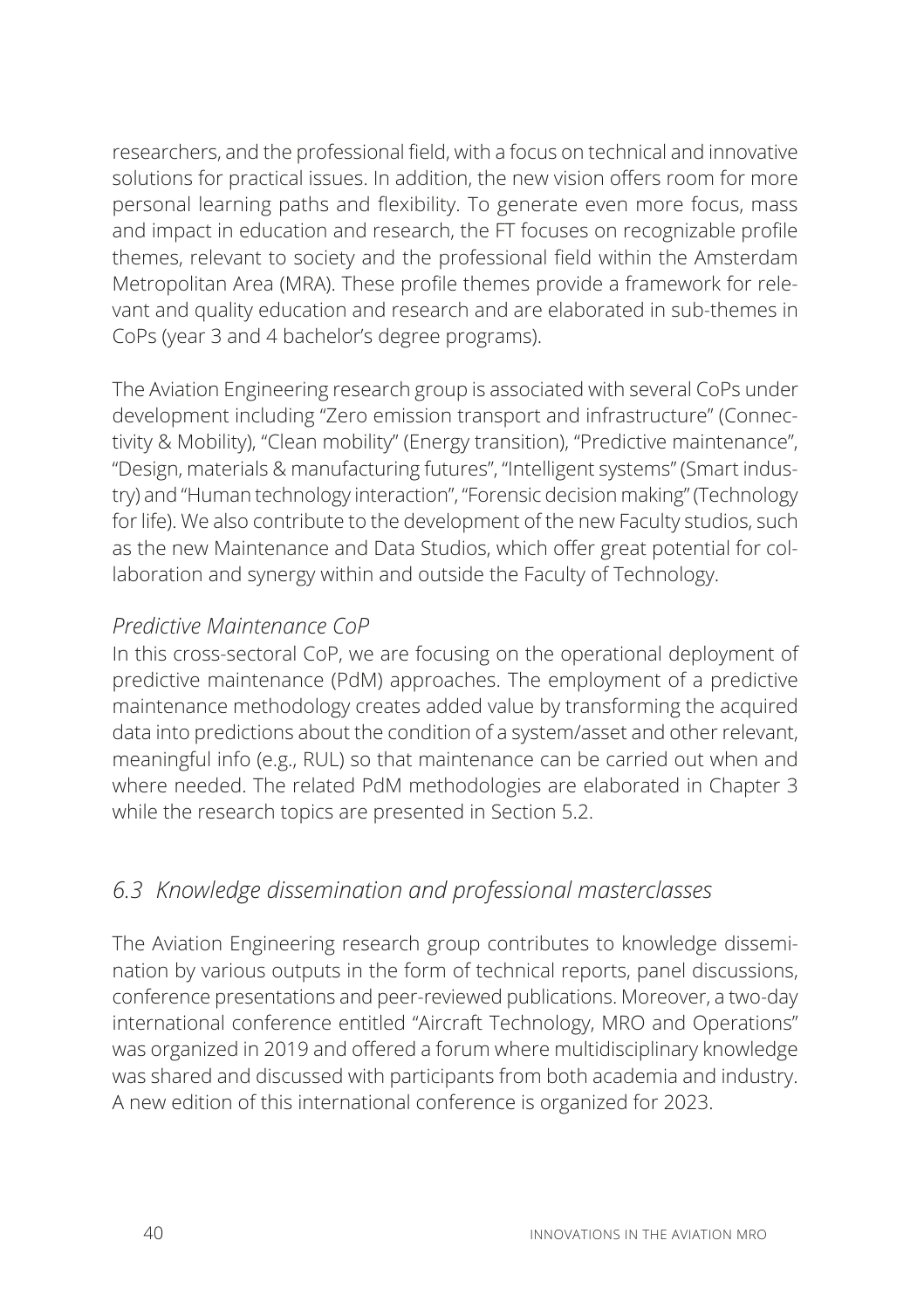Further, knowledge developed by research outcomes is disseminated towards the professional international working field by means of masterclasses, i.e., short, workshop-type, professional courses. Currently, an increased number of these professional masterclasses are being developed with the objective to be integrated into one coherent portfolio centered around "Sustainable Operational Readiness". An example of the new masterclasses directly related to the ongoing research of the professorship is the masterclass "Applications of AI in Aviation MRO".

#### *Applications of AI in Aviation MRO*

This masterclass aims at provide a clear understanding of the potential of datadriven methods in Aviation MRO. The maintenance of aircraft is a very complex and expensive activity, which is currently characterized by numerous deficiencies. Participants are provided with a thorough overview of the technical areas that can be improved with the employment of AI-based methods. As aircraft operators aim to understand the behaviour of their assets over a long period of time, the use of data-driven methods can provide additional insights into the way these assets are operated, maintained and replaced. Artificial Intelligence has the potential to identify patterns in technical data produced by the aircraft systems and reveal valuable information about the physical status of these systems. Different use cases are presented and discussed, revealing a way towards efficient and sustainable maintenance operations.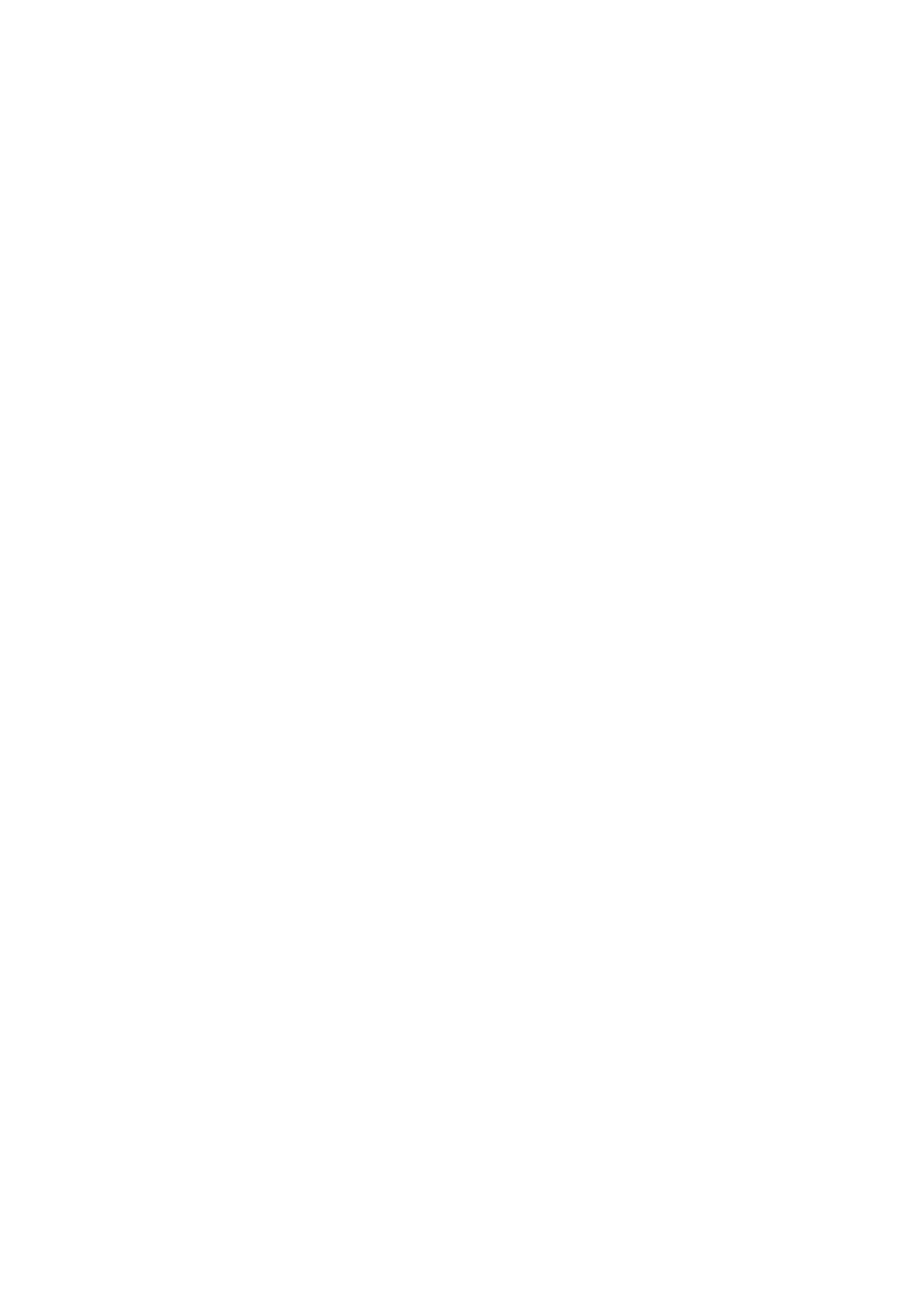# **Acknowledgements**

This book reflects insights and ideas gained over approximately 30 years in various appointments within the aviation sector, spanning from engineering and maintenance management to teaching and research.

I thank the board of AUAS and especially Geleyn Meijer, and André Henken, Dean ad interim and Esther Ras, current Dean of the Faculty of Technology, for providing me with the opportunities that come with my appointment as Professor of Aviation Engineering.

I also thank my colleagues Geert Boosten, Sannie Bombeeck, Monique Heiligers and Janette Bezemer, as well my former colleague Robert Jan De Boer for their continuous support and collaboration from the first day I joined AUAS.

Furthermore, I thank my colleagues at the Aviation program and especially the Aviation Engineering researchers Asteris Apostolidis, Maria Papanikou and Maaik Borst who have already made many contributions to the research output, feedback on the educational curriculum, and impact on the professional practice and society. Our research group is currently developing close relationships with other programs and labs within the Faculty of Technology. I highly appreciate the collaboration with our colleagues, and I am looking forward to upscale these synergies within the Communities of Practice and Labs within AUAS.

Finally, I would like to thank my family and certainly my wife Maria for her endless support.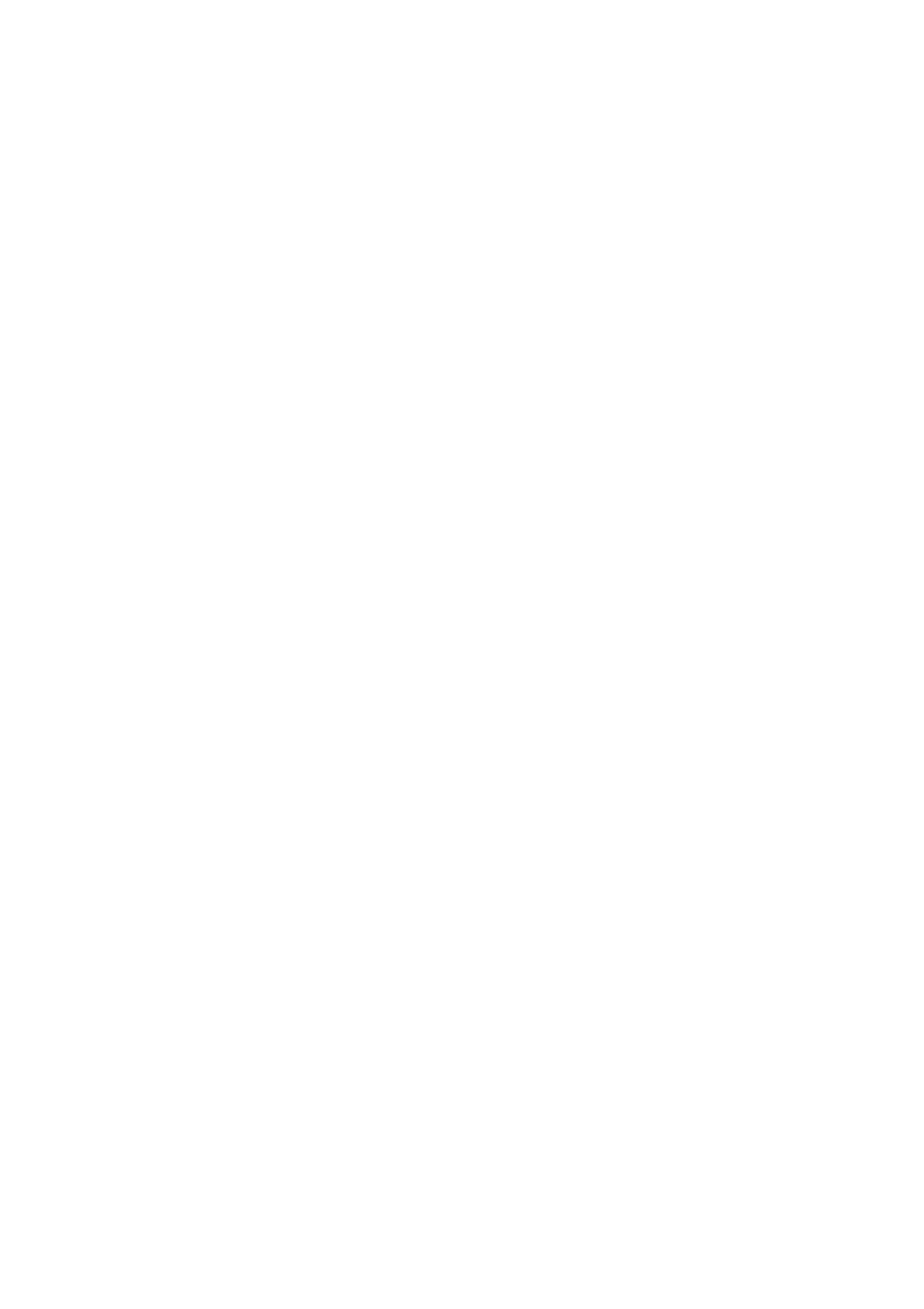# **References**

- Aliabadi and Khodaei, "Structural Health Monitoring (SHM) for Advanced Composite Structures", Comput. Exp. Methods Struct., 2018.
- Apostolidis, A., Pelt, M., Stamoulis, K.P., "Aviation Data Analytics in MRO Operations: Prospects and Pitfalls", Proceedings of IEEE RAMS 2020, Palm Springs, CA, USA, 2020.
- Apostolidis, A., Stamoulis, K.P., "An Al-based Digital Twin Case Study in the MRO Sector" Transportation Research Procedia 56, 55–62, 2021.
- Baptista, M., Sankararaman, S., de Medeiros, I.P., Nascimento, C., Jr., Prendinger, H., Henriques, E.M.P., "Forecasting fault events for predictive maintenance using data-driven techniques and ARMA modeling" Computers and Industrial Engineering, 115, pp. 41-53., 2018.
- Borst, M. S., Stamoulis, K., Sprik, R., "Evaluation of NDT Techniques for CFRP Characterization and Damage Assessment", Society for the Advancement of Material and Process Engineering (SAMPE) Europe Proceedings, ISBN: 978-90-829101-1-7, Nantes, France, 2019.
- Borst, M. S., Stamoulis, K., Wijnhoud, S., Lugtenburg, P., "Automation of composite repairs: a preliminary study", Society for the Advancement of Material and Process Engineering (SAMPE) Proceedings, Amsterdam, Netherlands, 2020.
- Cawley, P. "Structural health monitoring: Closing the gap between research and industrial deployment", Structural Health Monitoring, 17(5), 2018.
- Daily, J., Peterson, J., "Predictive Maintenance: How Big Data analysis can improve maintenance" In: Richter, K., Walther, J. (eds) *Supply Chain Integration Challenges in Commercial Aerospace*. Springer, 2017.
- Deng, Q., Santos, B.F., Curran, R., "A practical dynamic programming-based methodology for aircraft maintenance check scheduling optimization", European Journal of Operational Research, 281(2), 2020.
- Glaessgen E. and Stargel D., "The Digital Twin Paradigm for Future NASA and US Air Force Vehicles" 53rd AIAA/ASME/ASCE/AHS/ASC Structures, Structural Dynamics and Materials Conference, AIAA Paper 2012-1818, 2012.
- Grieves, M., *Digital twin: Manufacturing excellence through virtual factory replication.* White paper, Florida Institute of Technology, 2014.
- Güemes, A., Fernandez-Lopez, A., Pozo, A.R., Sierra-Pérez, J., "Structural Health Monitoring for Advanced Composite Structures: A Review". Journal of Composites Science, 4(1), 2020.
- Han, J., Kamber, M., & Pei, J., *Data mining: Concepts and techniques*. 3rd ed. San Francisco, CA: Morgan Kaufmann Publishers, 2012.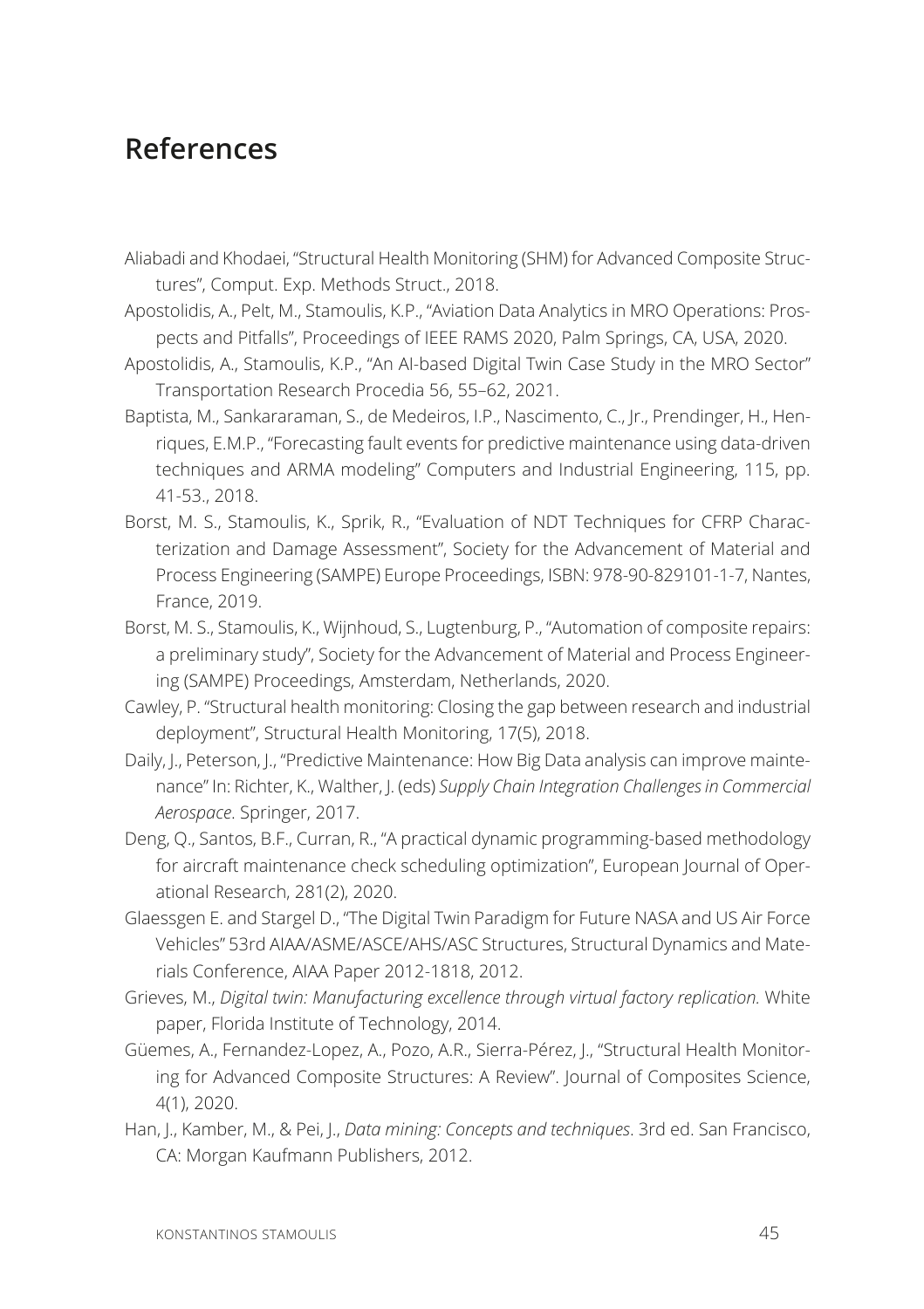- Kay, C.M., & Karthikeyan, J., *High Pressure Cold Spray: Principles and Applications,* ASM International, 2016.
- Li, C., Mahadevan, S., Ling, Y., Wang, L., Choze, S., "A dynamic Bayesian network approach for digital twin", Proceedings of the 19th AIAA Non-Deterministic Approaches Conference, Grapevine, TX, USA, 2017.
- Li, T., Sahu, A.K., Talwalkar, A., Smith, V., "Federated Learning: Challenges, Methods, and Future Directions," IEEE Signal Processing Magazine, 37(3), pp. 50-60, 2020.
- Liu, Z., Meyendorf, N., Mrad, N., "The role of data fusion in predictive maintenance using digital twin", AIP Conference Proceedings, 1949, art. no. 020023, 2018.
- Mahmod, M.F., Bakar, E.A., Ramzi, R., Harimon, M.A., Abdul Latif, N., Mustapa, M.S., Ismail. A.E., "Artificial neural network application for damages classification in fibreglass pre-impregnated laminated composites (FGLC) from ultrasonic signal". In: Proceedings of the 10th International conference on Robotics, Vision, Signal Processing and Power Applications, Singapore: Springer, 2019.
- Nguyen, D.V., Kefalas, M., Limmer, S., Apostolidis, A., Yang, K., Olhofer, M., Bäck, T., "A review: Research and Application of Prognostics and Health Management in Automotive and Aerospace Industries", International Journal of Prognostics and Health Management, 10(2), 2019.
- Nilsson, A., Smith, S., Ulm, G., Gustavsson, E., Jirstrand, M., "A Performance Evaluation of Federated Learning Algorithms" Proceedings of the 2nd Workshop on Distributed Infrastructures for Deep Learning, 2018.
- Pelt, M., Apostolidis, A., de Boer, R.J., Borst, M., Broodbakker, J., Patron, R.F., Helwani, L., Jansen, R., Stamoulis, K.P., "Data Mining in MRO", Faculty of Technology, Amsterdam University of Applied Sciences, 2019.
- Pelt, M., de Boer, R.J., Schoemaker, C., Sprik, R., "Ultrasonic Verification of Composite Structures", EWSHM – 7th European Workshop on Structural Health Monitoring, Nantes, France, 2014.
- Pelt, M., Stamoulis, K., Apostolidis, A., "Data analytics case studies in the maintenance, repair and overhaul (MRO) industry", MATEC Web of Conferences, 304 04005, 2019.
- Phillips, P., Diston, D., Starr, A., Payne, J., Pandya, S., "A review on the optimisation of aircraft maintenance with application to landing gears" In: Kiritsis, D., Emmanouilidis, C., Koronios, A., Mathew, J. (eds) *Engineering Asset Lifecycle Management*. Springer, London, 2010.
- Qi, Q., Tao, F., "Digital Twin and Big Data Towards Smart Manufacturing and Industry 4.0: 360 Degree Comparison," IEEE Access, 6, pp.3585-3593, 2018.
- Schijve, *Fatigue of Structures and Materials*, Springer, Netherlands, 2009.
- Sprong, J. P., Jiang, X., Polinder, H., "A Deployment of Prognostics to Optimize Aircraft Maintenance – A Literature Review", Annual Conference of the PHM Society, 11(1), 2019.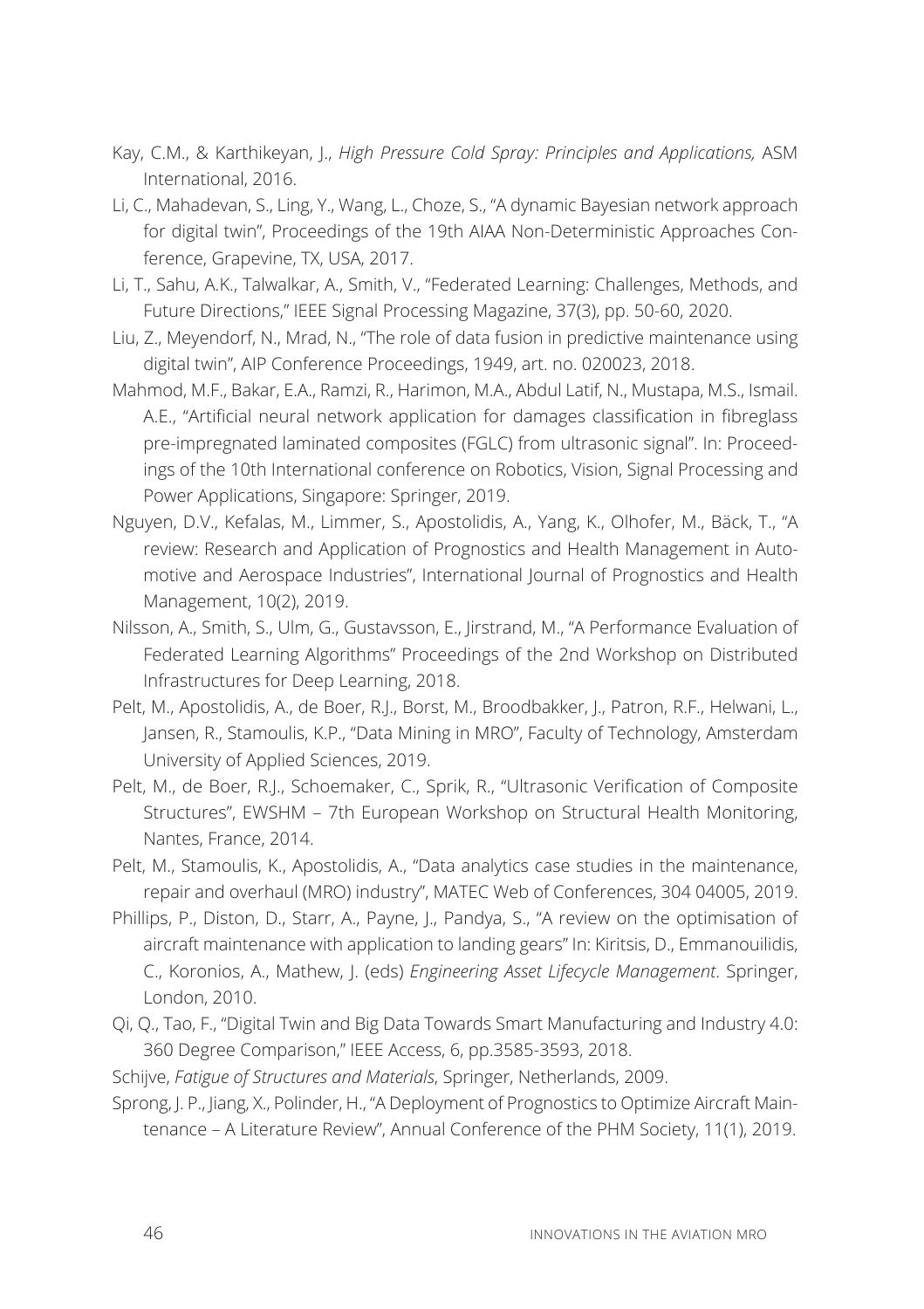- Stamoulis, K. P., Panagiotopoulos, D.I., Pantazopoulos, G.A., Papaefthymiou S., "Failure analysis of an aluminium extrusion aircraft wing component", International Journal of Structural Integrity, Vol. 7, p. 748-761, 2016.
- Stamoulis, K. P., Georgantzinos, S.K., Giannopoulos, G.I., "Damage characteristics in laminated composite structures subjected to low-velocity impact", International Journal of Structural Integrity, 11(5), 2020.
- Stamoulis, K.P., "Advanced data analytics and digital technologies for smart and sustainable maintenance", ISATECH 2021 – International Symposium on Aircraft Technology, MRO & Operations, Budapest, Hungary, 2021.
- Stamoulis, K. P., Apostolidis, A., *Diagnostics, Prognostics & Advanced Maintenance Technologies for Aviation MRO,* Springer, 2022, in preparation.
- Tidriri, K., Chatti, N., Verron, S., Tiplica, T., "Bridging data-driven and model-based approaches for process fault diagnosis and health monitoring: A review of researches and future challenges", Annual Reviews in Control, 42, pp.63-81, 2016.
- Tinga, T. and Loendersloot R., "Aligning PHM, SHM and CBM by understanding the physical system failure behaviour" in: Second European Conference of the Prognostics and Health Management Society, 2014.
- Ton, B., Basten, R., Bolte, J., Braaksma, J., Di Bucchianico, A., van de Calseyde, P., Grooteman, F., Heskes, T., Jansen, N., Teeuw, W., Tinga, T., Stoelinga, M., "PrimaVera: Synergising Predictive Maintenance", Applied Sciences, 10, 2020.
- Wang, B., Zhong, S., Lee, T.-L., Fancey, K.S., Mi, J., "Non-destructive testing and evaluation of composite materials/structures: A state-of-the-art review", Advances in Mechanical Engineering, 12(4), 2020.
- West T., Blackburn M. "Is digital thread/digital twin affordable? A systemic assessment of the cost of DoD's latest Manhattan Project", Complex adaptive systems, Chicago, USA, 2017.
- Wilson J.M., Piya, C., Shin, Y.C., Zhao, F., Ramani, K., "Remanufacturing of turbine blades by laser direct deposition with its energy and environmental impact analysis", Journal of Cleaner Production 80, 2014.
- Wright, L., Davidson, S., "How to tell the difference between a model and a digital twin", Advanced Modeling and Simulation in Engineering Sciences, 7(13), 2020.
- Xiao et al., "Fusion model of inductive thermography and ultrasound for nondestructive testing". Infrared Phys. Technol., 101, 2019.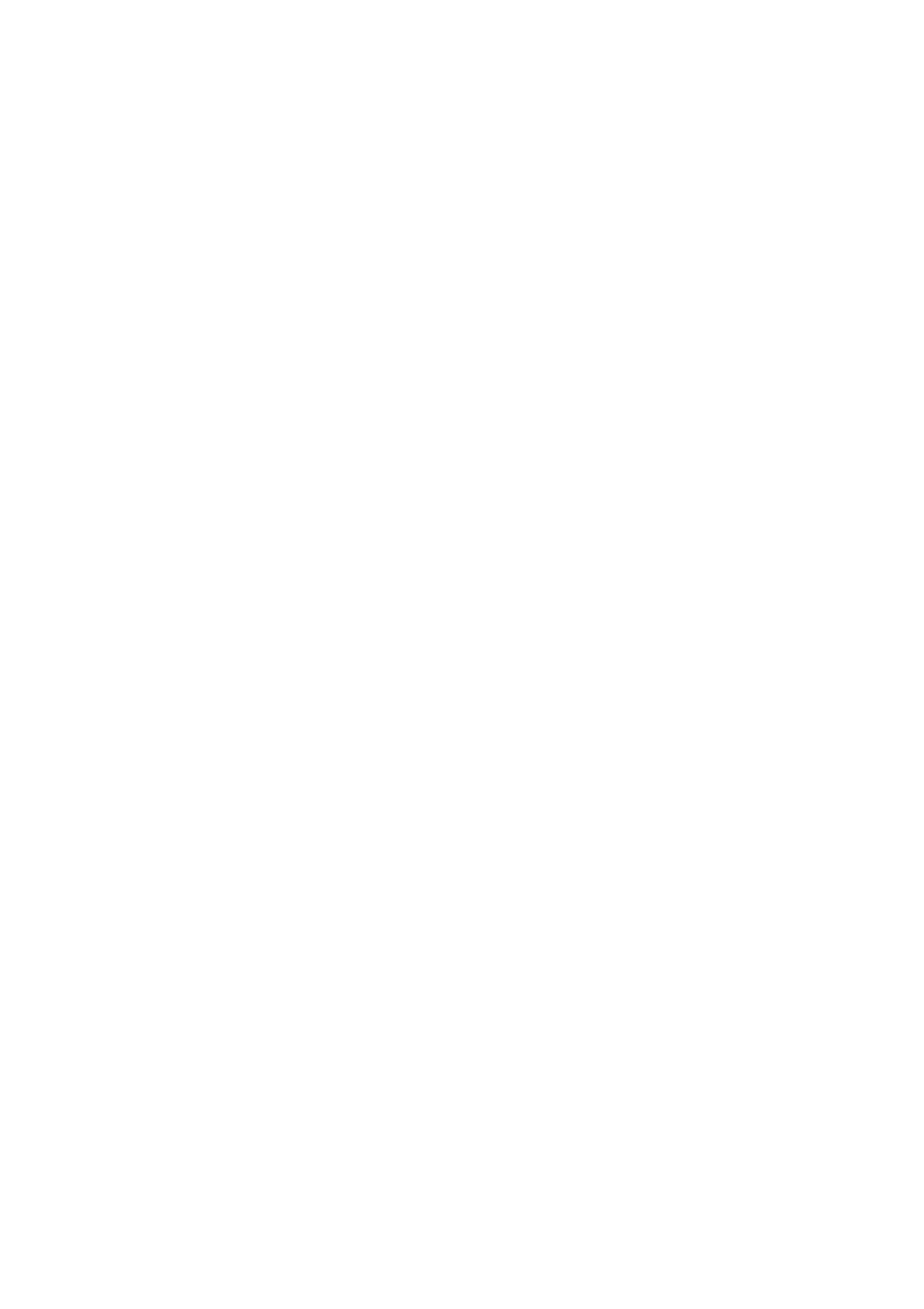# **Content Summary**

This lecture is both a short introduction to the recent developments, challenges and opportunities in Aviation Maintenance, Repair and Overhaul (MRO), and also a presentation of the research focal areas and the key waypoints towards smarter and more sustainable MRO.

Innovation and integration have always been key aspects of Aviation. Currently, evolutions in aircraft design, materials and production techniques are ahead of the MRO practices in use. This gap is creating demand for new knowledge to develop and operationalise adaptive, digital and sustainable MRO tools, applicable or integrated in modern aircraft systems and components.

The Aviation Engineering professorship seeks advanced technologies and methodologies to optimize MRO processes and reduce aircraft downtime through practice-oriented research. This research actively contributes to helping aviation develop sustainable processes and is focused on two main topics: data analytics and prognostics to predict the maintenance needs and novel inspection and repair methodologies to improve the maintenance implementation.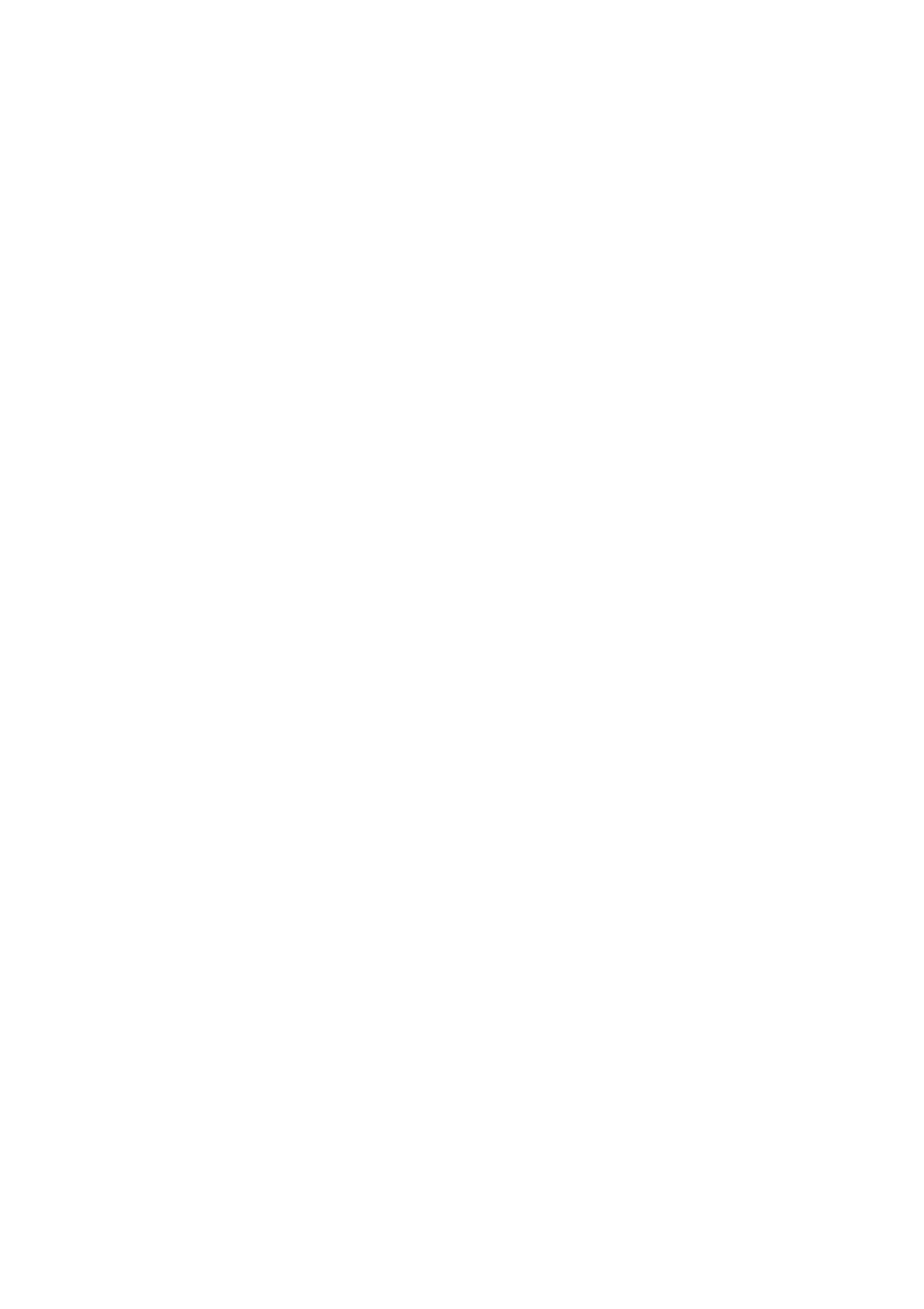# **Short bio**

Konstantinos Stamoulis (b. 1970 in Chios isl., Greece) is Professor of Aviation Engineering at the Amsterdam University of Applied Sciences (AUAS).

He was trained as Aeronautical Engineer and specialized in Applied Mechanics (National Technical University of Athens, Greece) and Materials Science and Engineering (Massachusetts Institute of Technology, US). He finished his PhD in 2008 on *Fatigue of Micromechanical Systems* (University of Thessaly, Greece). He has been involved in teaching and research in various academic programmes and worked as a research assistant at the Technology Laboratory for Advanced Materials and Structures (MIT, US) and at the Laboratory for Strength of Materials and Micromechanics (UTH, Greece).

Konstantinos was formerly a senior officer in the Hellenic Air Force (HAF), where he held various technical and operational appointments in maintenance and engineering organizations from 1993 until 2018. He served as Director of Engineering and Industrial Design at the Air Force Aircraft Depot from 2011 to 2017.

Following his departure from HAF in 2018, Konstantinos joined AUAS as a full-time, associate professor where his areas of interest include advanced maintenance technologies, composites engineering, and data analytics in Aviation Maintenance, Repair and Overhaul (MRO). Since 2020, he has been appointed as full professor at the Faculty of Technology.

He serves as a scientific committee member and keynote speaker in conferences internationally and as a member of the Executive Committee of the Aerospace Network of the Institution of Engineering & Technology (IET).